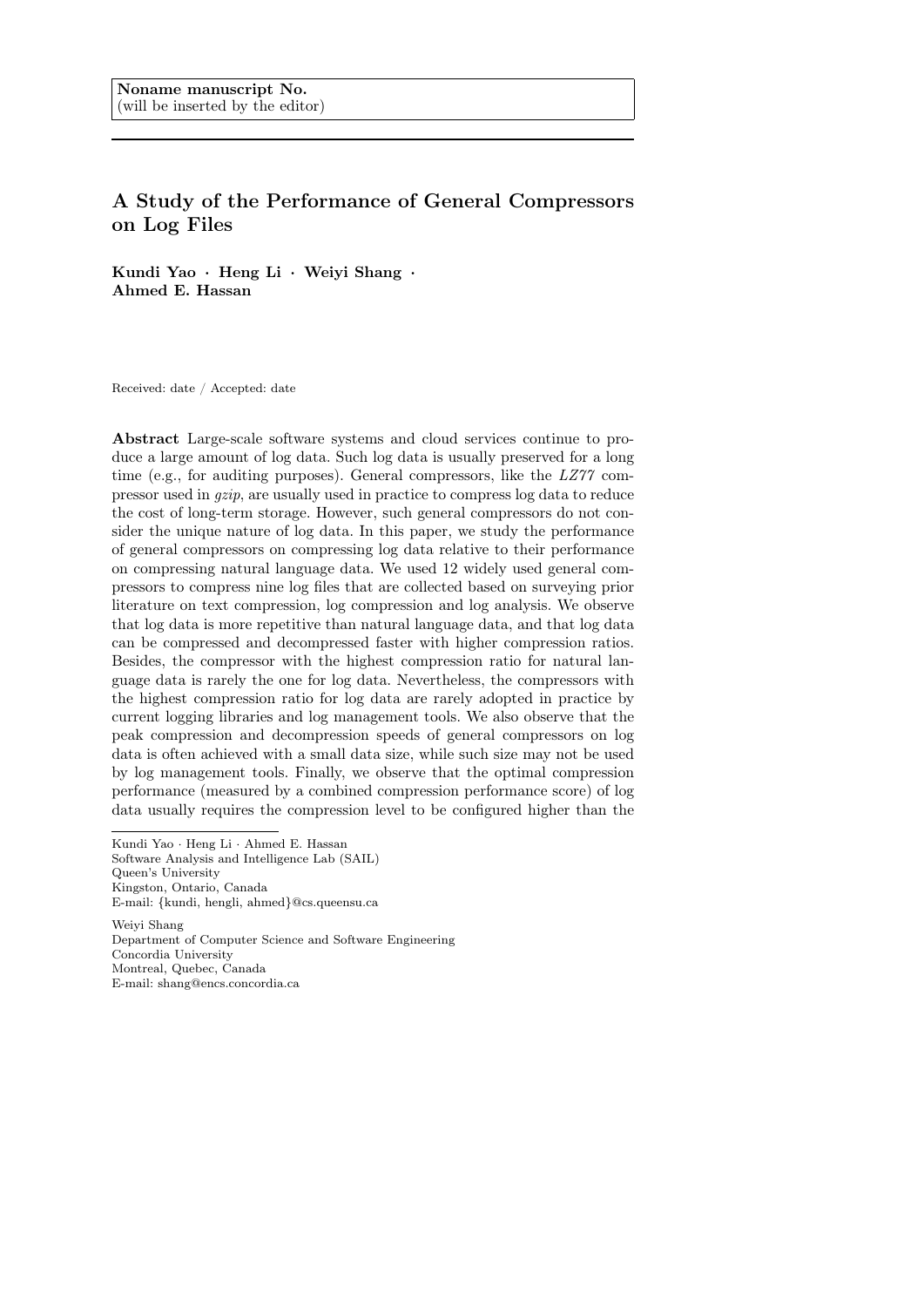default level. Our findings call for careful consideration of choosing general compressors and their associated compression levels for log data in practice. In addition, our findings shed lights on the opportunities for future research on compressors that better suit the characteristics of log data.

Keywords Log compression · Software logging · Log management · Language model

# 1 Introduction

Log data is generated by logging statements that developers place into the source code for tracing, debugging and failure diagnosis [22, 34, 47, 49, 64, 71, 72]. Log data is usually the only source of information that enables practitioners to understand the field runtime behavior of a system [16, 39, 75, 77]. Besides, log data and their long-term archival are usually required for legal compliance [33]. As a result, large-scale software systems usually produce large volumes of log data every day. Such a large volume of data poses challenges for software practitioners to manage, analyze, and preserve such log data.

In recent years, AIOps (Artificial Intelligence for IT Operations) [55] approaches have been proposed to assist software practitioners process the large volumes of log data using data analytics and machine learning techniques [27, 38, 41]. Log data usually needs to be preserved for years to comply with legal regulations [57]. General compressors, like the LZ77 compressor used in gzip, are typically used nowadays to compress log data to save storage space. Logging libraries [3, 7, 8] and log management tools (e.g., Splunk [1]) also use general compressors to compress log data for storage savings. However, such general compressors may not be optimized for log data. Listing 1 shows a snippet of log data produced by a software system.

| 2015-07-29 19:19:04,661-INFO-Received connection request /10.10.34.13:58116  |
|------------------------------------------------------------------------------|
| 2015-07-29 19:21:36,502-INFO-Received connection request /10.10.34.11:45957  |
| 2015-07-29 19:21:36,607-WARN-Interrupted while waiting for message on queue  |
| 2015-07-29 19:21:39,846-WARN-Connection broken for id 188978561024, my id= 1 |
| 2015-07-29 19:21:39,846-WARN-Interrupting SendWorker                         |
| 2015-07-29 19:21:43,389-WARN-Interrupting SendWorker                         |
| 2015-07-29 19:21:46,525-WARN-Connection broken for id 188978561024, my id= 1 |
| 2015-07-29 19:21:46,537-WARN-Send worker leaving thread                      |
| 2015-07-29 19:21:46,728-INFO-Received connection request /10.10.34.13:58303  |
| 2015-07-29 19:21:49,960-INFO-Received connection request /10.10.34.12:48096  |

Listing 1: A snippet of log data.

As shown in Listing 1, each log line contains some fixed components (e.g., timestamps and log levels) and a free-form message body. In other words, log data is semi-structured. Some log lines are produced by the same logging statements in the source code. For example, the first and the second log lines in Listing 1 are produced by the same logging statement. Such log lines are identical except for some dynamic components (e.g., the IP addresses). Therefore, log data is repetitive. However, general compressors may not be designed to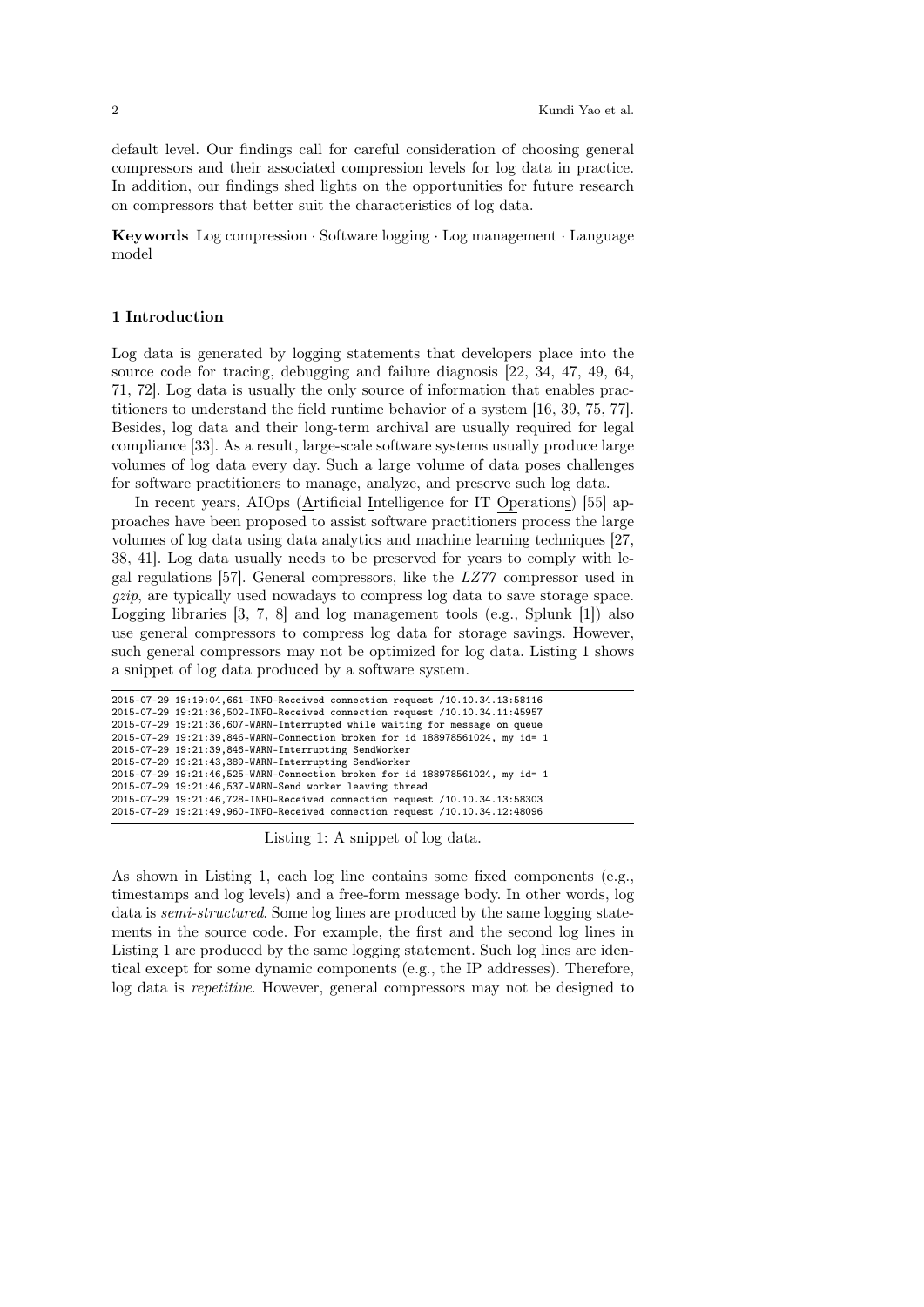exploit these characteristics of log data, leading us to question the competence of general compressors in compressing log data.

In this paper, we study the use of general compressors on log data. We structured our study along three research questions (RQs) that are motivated as follows:

- RQ1: How well do general compressors compress log data? Log data is usually compressed and archived before long-time storage. A common practice of log compression is applying general compressors on log files. However, because of the diversity of compressors and the various characteristics of log files, very different compression performance could be achieved for log compression. Thus, this RQ aims to understand the compression performance of general compressors on log data.
- RQ2: How much does the size of a log file impact its compression performance? Modern log management tools usually split log files into smaller blocks before compressing each block separately. Different block sizes are used by different log management tools to split log files. In this RQ, we intend to understand how would the sizes of log files impact the compression performance of general compressors.
- RQ3: How do compression levels impact compression performance? General compressors usually support configurable compression levels to make tradeoffs between a faster compression/decompression speed and a higher compression ratio. These compressors usually specify a default compression level, which may not be optimal for log data. Therefore, in this RQ, we study the impact of compression levels on the performance of general compressors on log data.

In particular, we selected nine log files and a wide range of 12 general compressors for our study. We measured the performance of compressors through three measures: 1) the compression ratio, 2) the compression speed and 3) the decompression speed. We find that log data is much more repetitive than natural language data. Besides, the compressor with the highest compression ratio for natural language data is usually not the one for log data. Unfortunately, the compressors with the highest compression ratio for log data are often not the ones that are adopted by logging libraries or log management tools. More importantly, we find that the peak compression and decompression speeds of compressors on log data can be achieved with a small size of log data. As a common practice in log management tools (e.g., Splunk), dividing log data into small blocks and compressing them separately may not impair the compression ratio but rather improve the compression and decompression speeds. Finally, we observe that compression levels impact the compression ratio and the compression speed of log data more than the decompression speed. The default level is usually not the optimal level (measured by a combined compression performance score) for log compression.

Our study highlights the performance variances between compressing natural language and log data. Based on our findings, we encourage practitioners to find the optimal compressors and configure their compressors accordingly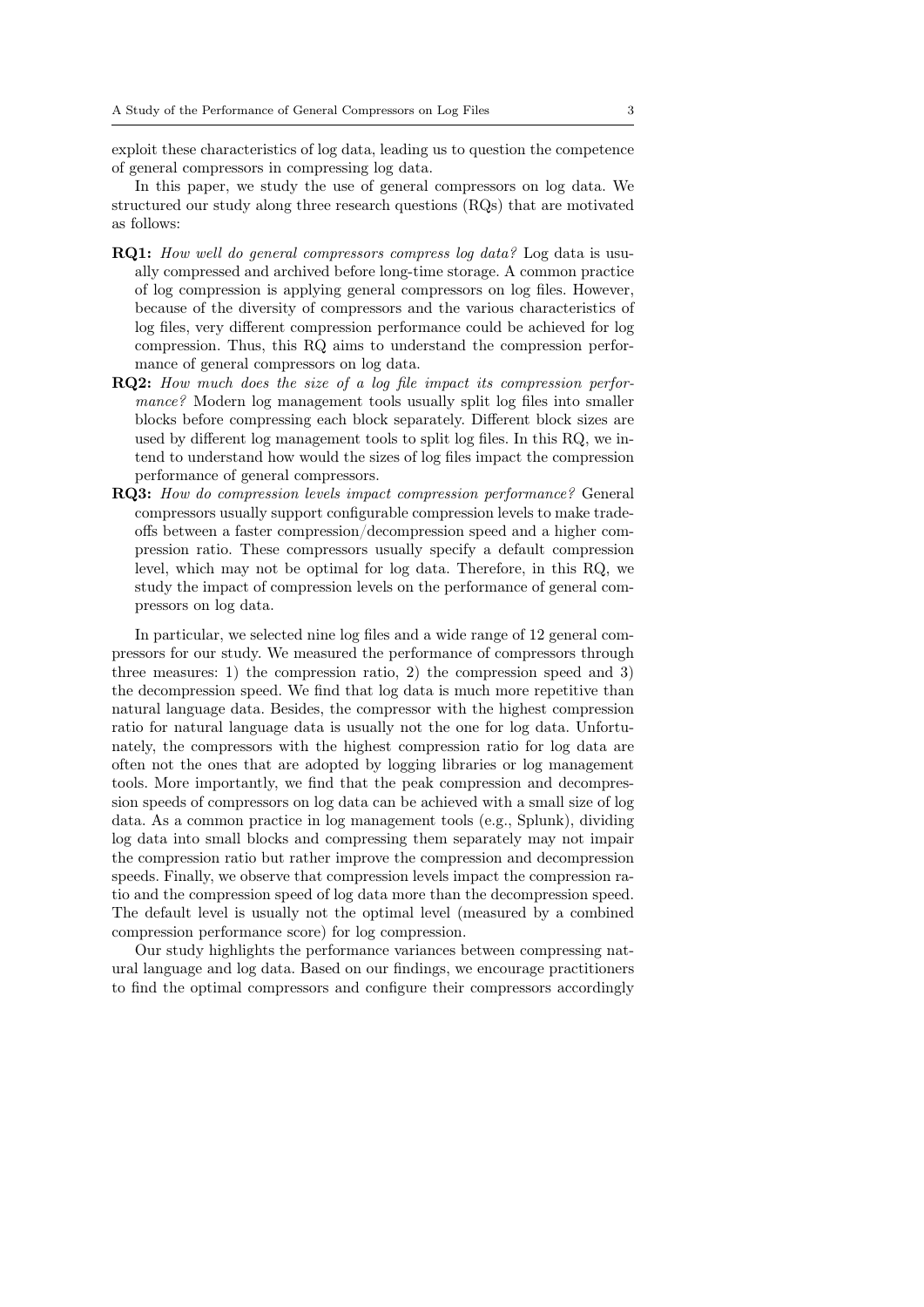for their log data based on their usage scenarios. Our findings provide practitioners the insights of how to optimize the use of general compressors on log data, and call for future research on customized compression techniques for log data. For the reproducibility of our work, we also make our source code and the studied dataset publicly available<sup>1</sup>. The main contributions of the paper are as follows:

- 1) This paper makes a first attempt to understand the performance of general compressors on log data and the performance variances between compressing natural language and log data.
- 2) This paper investigates the repetition characteristics (e.g., local repetitiveness) of log data. Our findings provide insights for future work to develop customized compression approaches for log data.
- 3) This paper studies the impact of log sizes and compression levels on the performance of compressors on log data. Our findings provide a benchmark on log compression for both practitioners and researchers.

Paper organization. Section 2 and 3 describe the background and related work of log compression, respectively. Section 4 describes the experimental setup of our study. Section 5 present the design of our experiment that is guided by our three research questions. Section 6 presents our experiment results that provide answers to our research questions. Section 7 discusses the potential threats to the validity of our findings. Finally, Section 8 concludes the paper.

### 2 Background

In this section, we discuss the background of compressing log data from the perspectives of log management tools and log rolling.

# 2.1 Log Management Tools

Log management tools, such as Elasticsearch-Logstash-Kibana (ELK) stack [19] and Splunk [1], can assist practitioners in the processing and management of the rapid-growing log data. Log management tools usually support log parsing, storage, search, analysis, and visualization [5]. In order to save disk space, log management tools usually compress the stored log data. For example, Splunk uses *gzip* to compress the stored data while ELK supports  $\ell z \ell$  (for faster compression and decompression speeds) and deflate (for a higher compression ratio). In addition, log management tools usually divide the input log data into small blocks (or slices) and then apply compression on each of the blocks,

 $1$  Our replication package is available using the following link:

https://queensuca-my.sharepoint.com/:f:/g/personal/18ky10\_queensu\_ca/EuI65h-YObJOiukTY55RGx4BPX\_-bGCgQantRkoMRAE\_LA?e=IFhF9E

Password: SAILResearchLogCompression

We will open the access to this package on a GitHub repository when the paper is accepted.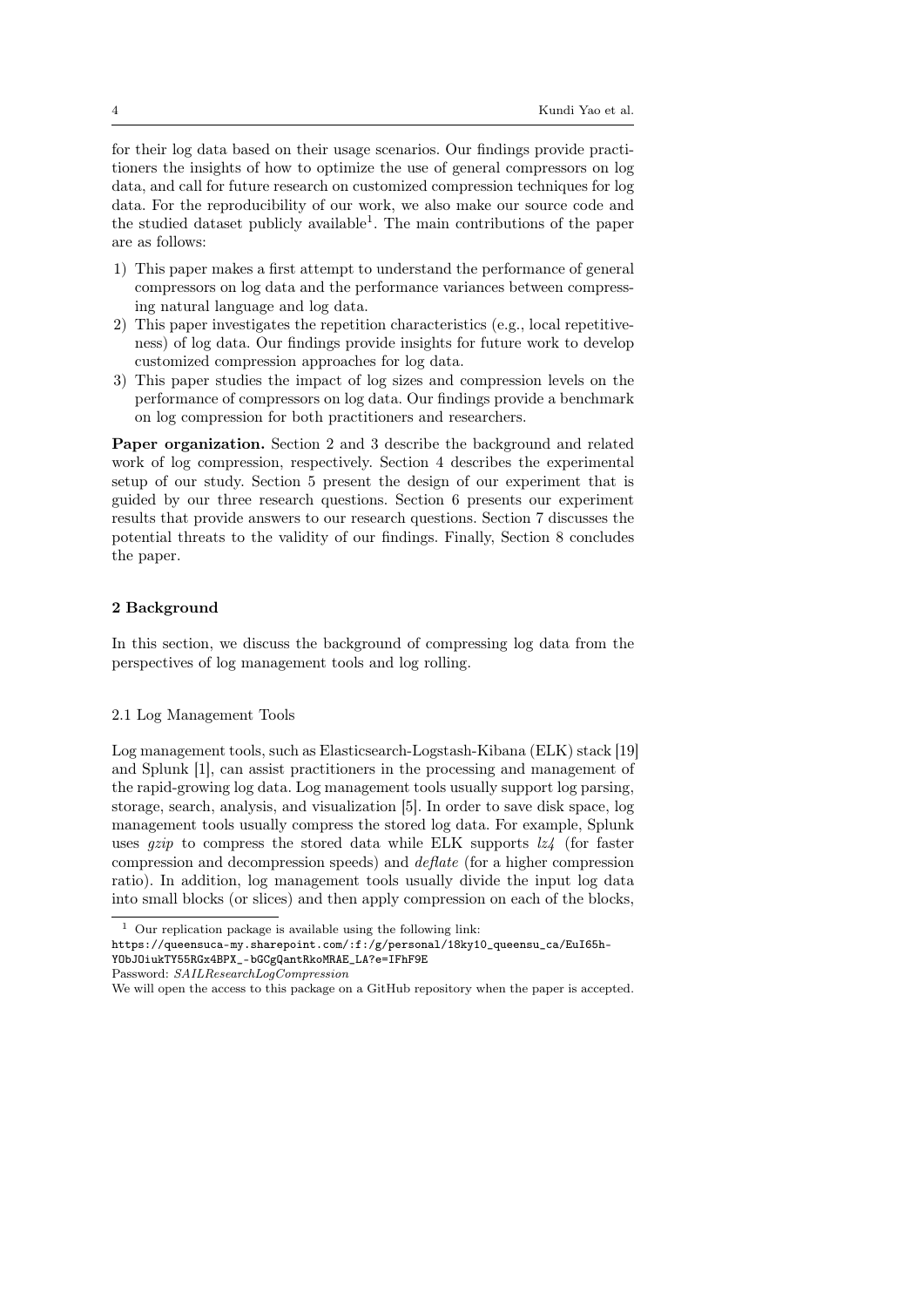such that the compressed data could be decompressed and searched quickly (only the blocks containing the searched keywords need to be decompressed). For example, Splunk divides the input data into 128KB blocks and compresses each of them separately [15]. ELK by default splits log data into 16KB blocks. When a higher compression ratio is preferred, ELK splits log data into 60KB blocks<sup>2</sup>.

However, it is not clear whether the compressors and block sizes supported by log management tools are optimal for the compression of log data. In this paper, we studied the performance of compressors on log data in choosing different compressors and block sizes. Our results can provide log management tool providers and users insights for improving the performance of compressors in log management tools.

# 2.2 Log Rolling

Log data usually grows very fast during system runtime [37]. To handle the fast-growth of log data, modern logging libraries (e.g, logback [7], log4j2 [3] and slf4j  $[8]$ ) usually support the continuous archiving of log data,  $a.k.a.,$  log rolling. When a log file (e.g.,  $\texttt{foo.log}$ ) reaches a pre-defined size or time-based threshold, log file is automatically renamed (e.g., as foo1.log) and archived. A new log file with the same name (e.g., foo.log) is created for new log data. Such a process is called "rolling" or "rotation". For example, logback [7] supports log rolling based on a TimeBasedRollingPolicy or a FixedWindowRollingPolicy. The TimeBasedRollingPolicy triggers log rolling by time intervals (e.g., by day or by month), while the FixedWindowRollingPolicy triggers log rolling once a log file reaches a pre-defined maximum file size (i.e., the rolling size). However, it is unclear how rolling sizes impact the performance of compressors on log data.

In addition, developers can usually configure the rolling policy to automatically compress the rolled log files. Modern logging libraries usually support a few compressors for compressing the archived log files. For example, log4j only supports *gzip* and *zip* without external dependencies. Logback supports *gzip* and  $zip^3$  and developers are expecting more alternative compressors<sup>4</sup>. However, the impact of using different compressors on the performance of compressing log data is not clear.

### 2.3 General Compressors

Logging libraries and log management tools commonly use general compressors (e.g., the  $LZ\gamma\gamma$  compressor used in  $gzip$ ) when compressing log data. These

 $^2$ http://lucene.apache.org/core/7\_7\_0/core/org/apache/lucene/codecs/lucene50/  $\,$ Lucene50StoredFieldsFormat.html

<sup>3</sup> https://logback.qos.ch/manual/appenders.html

<sup>4</sup> https://jira.qos.ch/browse/LOGBACK-783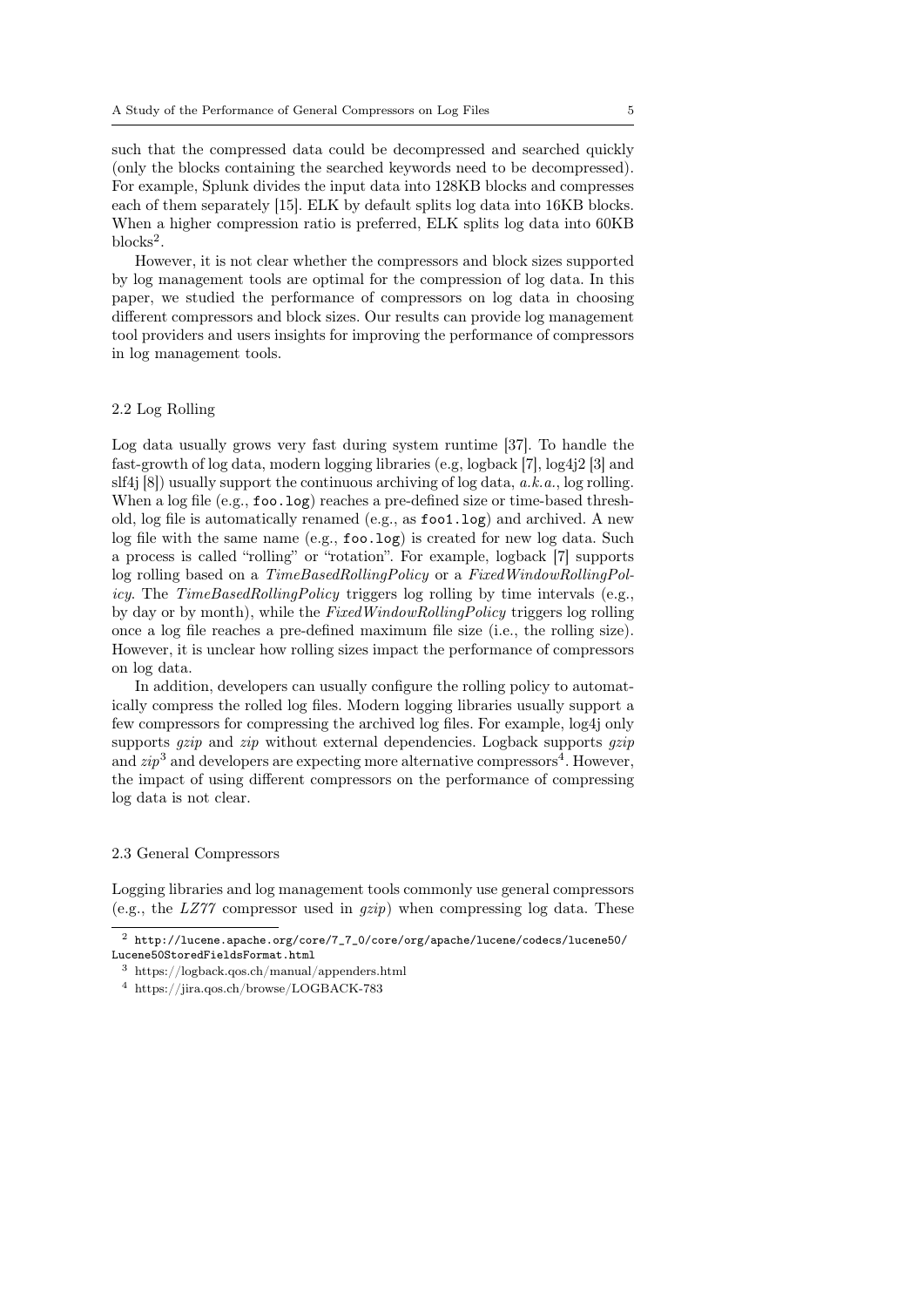general compressors can be classified into three families: dictionary-based compressors, sorting-based compressors, and prediction-based compressors.

- Dictionary-based compressors use a dictionary to store the processed data and replace repeated occurrences of data with dictionary references.
- Sorting-based compressors use various strategies (e.g., move-to-front) to sort similar data together to increase the compression ratio.
- Prediction-based compressors use statistical models to predict the next token according to the context, thereby reducing the bits that are needed to encode the next token.

The wide usage of general compressors in log management tools and logging libraries motivates us to study the performance of general compressors on log data, and to what extent do the sizes of log files impact the compression performance. Our findings of this paper provide insights for log management tools and logging libraries to optimize their support for compressing log data.

# 3 Related Work

Prior work proposes various approaches to pre-process log data before applying general compressors, in order to improve the performance of compressors on log data. However, the computational cost of the extra pre-processing step usually prevents these approaches from being widely adopted in practice [54, 61]. We categorized these pre-processing approaches into four categories, namely delta encoding, bucketing, text replacement, and log transposition.

Delta encoding. Based on the observations that adjacent log lines tend to be similar, prior work proposes approaches to encode log lines using the delta to their preceding log line [14, 20, 61, 62]. For example, Balakrishnan et al. [14] propose a pre-processing approach for the system log data of the IBM Blue Gene/L supercomputer. Their approach compares a given log line with the previous log line and encodes only the differences, such that the given log line is encoded in a shorter version if the two log lines are similar. Their approach, when used together with general compressors, achieves an average of 28.3% improvement in compression ratio over general compressors.

Bucketing. Prior work clusters similar log lines into the same buckets before performing log compression [17, 20]. For example, Christensen et al. [17] cluster log messages into multiple buckets based on their textual similarity, then apply general compressors on these buckets. Their approach improves the compression ratio using gzip by 30% in an experiment of compressing Apache web server log.

Text replacement. Prior work proposes approaches that replace particular fields or common words/phrases in log data with shorter representations [53, 54, 61]. Otten et al. [54] propose a pre-processing approach that first converts timestamps and IP addresses into a shorter binary representation (e.g., 4 or 8 bytes for a timestamp; 3 to 11 bytes for an IP address); then replaces the semantic knowledge (i.e., common words and phrases) in log files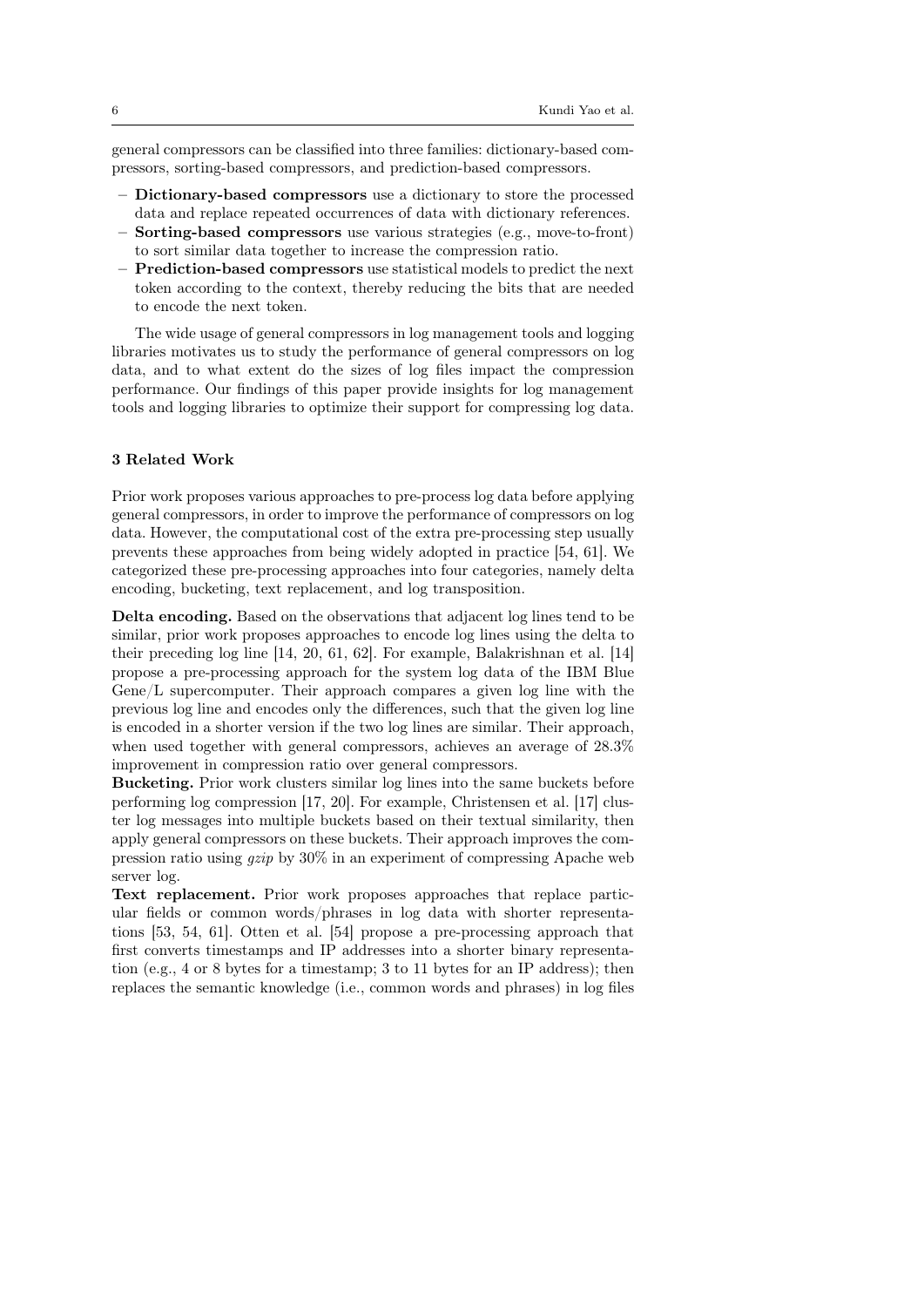with unused ASCII characters. Their approach achieves an up to  $32\%$  improvement in compression ratio when used together with general compressors. Log transposition. Prior work proposes approaches that parse each log line into fields (each field stores individual information like IP address and timestamp) and reshape log data such that the similar field values are placed together [18, 40, 48]. Such pre-processing approaches only work for log data with a fixed format. Mell et al. [48] propose a packing approach to improve the compression of structured log data. They parse log data into a matrix table where each log message is a row in the matrix. The matrix table is transposed to place similar tokens (i.e., the tokens of the same fields) closer to each other. Their pre-processing approach, when used together with  $\gamma_{zip}$  lzma, achieves up to 21% improvement in compression ratio when compressing fixed-format log data (e.g., Microsoft Windows security log).

These pre-processing approaches usually consider log files of a single format or a few randomly selected log files, with random sizes. They typically use one or a few general compressors as benchmarks, without considering the impact of compression levels on compression performance. To the best of our knowledge, there exists no prior work that systematically studies how general compressors perform on log data. In this paper, we performed a comprehensive study of the performance of using general compressors on log data. Our results provide a benchmark for future work that aims to improve the performance of compressors on log data.

#### 4 Experimental Setup

In this section, we present our experiment setup, including the preparation of our subject data, the selection of subject general compressors, and our experimental settings.

## 4.1 Subject Data

Software systems produce various types of log data. Given that there are so many different software systems (e.g., GitHub hosts millions of software projects), it is impossible to explore all the types of log data. Therefore, we focus on the log data that have been made public in prior work for log compression [11, 14, 17, 18, 20, 23, 24, 25, 40, 48, 53, 54, 56, 61, 62] and log analytics [28, 32, 42, 43, 51, 52, 63, 65, 66, 67, 73, 74, 75, 76, 78]. We followed a snowball literature review strategy [70] to find the related work on log compression and log analysis, in order to obtain a comprehensive view of the log data that is used in prior studies. We started our search on ACM Digital Library<sup>5</sup>, IEEE Xplore Digital Library<sup>6</sup> and Springer Link<sup>7</sup>. To search for

<sup>5</sup> https://dl.acm.org/

 $6$  https://ieeexplore.ieee.org/Xplore/home.jsp

<sup>7</sup> https://link.springer.com/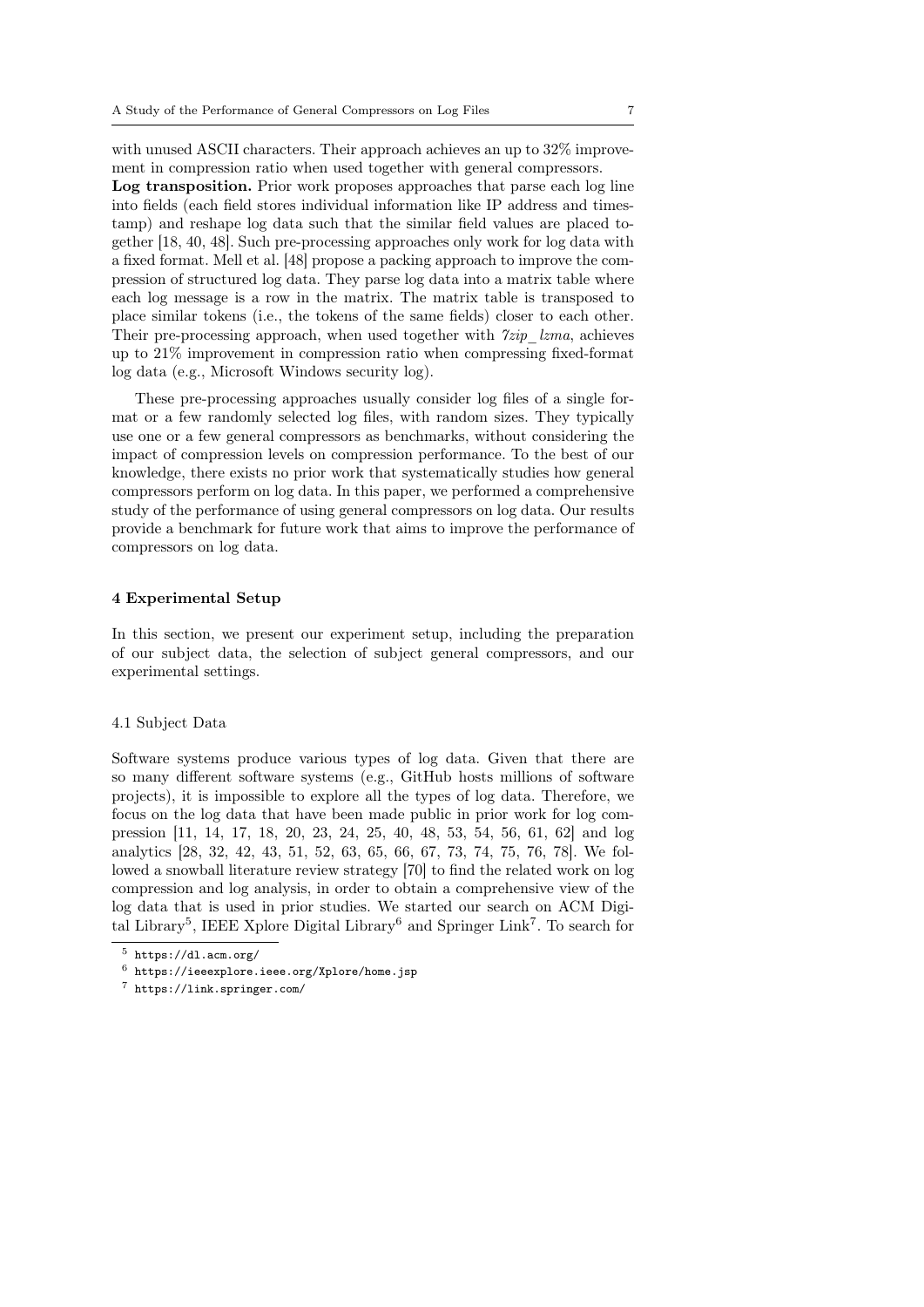|                                     | Data File           | Raw<br>size(GB) | #Templates | Static-<br>dynamic<br>ratio <sup>*</sup> | Description                                                                                                                                                                                                                                                                                                                                   |
|-------------------------------------|---------------------|-----------------|------------|------------------------------------------|-----------------------------------------------------------------------------------------------------------------------------------------------------------------------------------------------------------------------------------------------------------------------------------------------------------------------------------------------|
| Log Data                            | Access log          | $\,2$           | 13         | 0.23                                     | The access log is generated from a Tomcat web server. Similar<br>access log is used in prior work for log compression. [54]                                                                                                                                                                                                                   |
|                                     | Firewall log        | 2.92            | 11         | 0.46                                     | The firewall log is used to track firewall activities in an operat-<br>ing system. The firewall log is used to detect frequent patterns<br>in log data in prior work [25]                                                                                                                                                                     |
|                                     | HDFS log            | 1.6             | 149        | 0.66                                     | The HDFS log is generated from a Hadoop cluster. It is used<br>for log parsing in prior work [78].                                                                                                                                                                                                                                            |
|                                     | Liberty log         | 30              | 1034       | 1.18                                     | The Liberty log is an aggregation of event log data on a su-<br>percomputer system. It is used for alert detection in previous<br>studies $[51, 52]$ .                                                                                                                                                                                        |
|                                     | Linux sys-<br>log   | 1.5             | 1702       | 1.27                                     | The Linux syslog is generated from different applications run-<br>ning on a single machine. It is a centralized collection of log<br>data from different applications (e.g., mail logs and cron logs).<br>Syslog is used to analyze compression on log data in prior re-<br>search [54, 61].                                                  |
|                                     | Spark log           | 2.8             | 336        | 1.63                                     | The Spark log is an aggregation of event log data. It contains<br>log data from the Spark system and it is used in previous<br>studies on log analysis and pattern extraction [28, 78].                                                                                                                                                       |
|                                     | Thunderbird<br>log  | 32              | 6404       | 2.25                                     | The Thunderbird log is a combination of syslog from different<br>machines. It is used to evaluate the performance of compres-<br>sors on large-scale cluster log data in prior work [14, 40].                                                                                                                                                 |
|                                     | Spirit log          | 38              | 1542       | 1.93                                     | Similar to the Thunderbird log, Spirit log is also an aggrega-<br>tion of system log data from the Spirit supercomputer system.<br>It is used for log analytics such as fault detection in previous<br>studies [51, 63].                                                                                                                      |
|                                     | Windows<br>log      | 27              | 1842       | 0.86                                     | The Windows log is produced by Windows 7's component<br>based servicing (CBS), which records component installation<br>and updating activities. It is used for log parsing in a prior<br>study $[78]$ .                                                                                                                                       |
| Natural<br>Language<br>(NL)<br>Data | Gutenberg<br>corpus | $1.2\,$         | NA         | NΑ                                       | The Gutenberg corpus is a collection of over 3,000 English<br>books. The Gutenberg corpus is widely used to evaluate the<br>performance of a large collection of compressors on text com-<br>pression in prior work [13, 46]. The Gutenberg corpus is also<br>compared with software engineering data for their repetitive-<br>ness [26, 30]. |
|                                     | Wiki<br>cor-<br>pus | 3.2             | NA         | NA                                       | The Wikipedia corpus is data dump of English articles from<br>Wikipedia. The Wikipedia corpus is widely used to evaluate<br>the performance of different compressors on text compression                                                                                                                                                      |

Table 1: Our selected log data and natural language data.

 $^*$  Static-dynamic ratio is calculated by dividing the size of static information (e.g., log templates) by the size of the dynamic information (e.g., parameters in log templates). We leverage a state-of-the-art log abstr

in prior work [44].

both prior research on log compression and log analysis, we performed three queries with keywords "log compression", "log file compression" and "log analysis". As a result of our literature review, we collected 25 log files from prior research [11, 14, 17, 18, 20, 22, 23, 24, 25, 28, 32, 40, 42, 43, 51, 52, 53, 54, 56, 61, 62, 63, 66, 67, 73, 74, 75, 76, 78].

From the collected log files, we focus on the ones that have a size of at least 1GB. We did not include smaller log files as we need a fair comparison among different log files and between log files and natural language corpora (as mentioned below, we truncated all studied log files and natural language corpora into the same size of 1 GB). Besides, as log data is printed according to a time sequence, the log messages in a small-sized log file might only record the events in a short time slot, which is not sufficient to represent the real distribution of log messages. As a result, we selected the following nine log files, i.e., an Access log file, a Firewall log file, a HDFS log file, a Liberty log file, a Linux syslog file, a Spark log file, a Spirit log file, a Thunderbird log file and a Windows log file.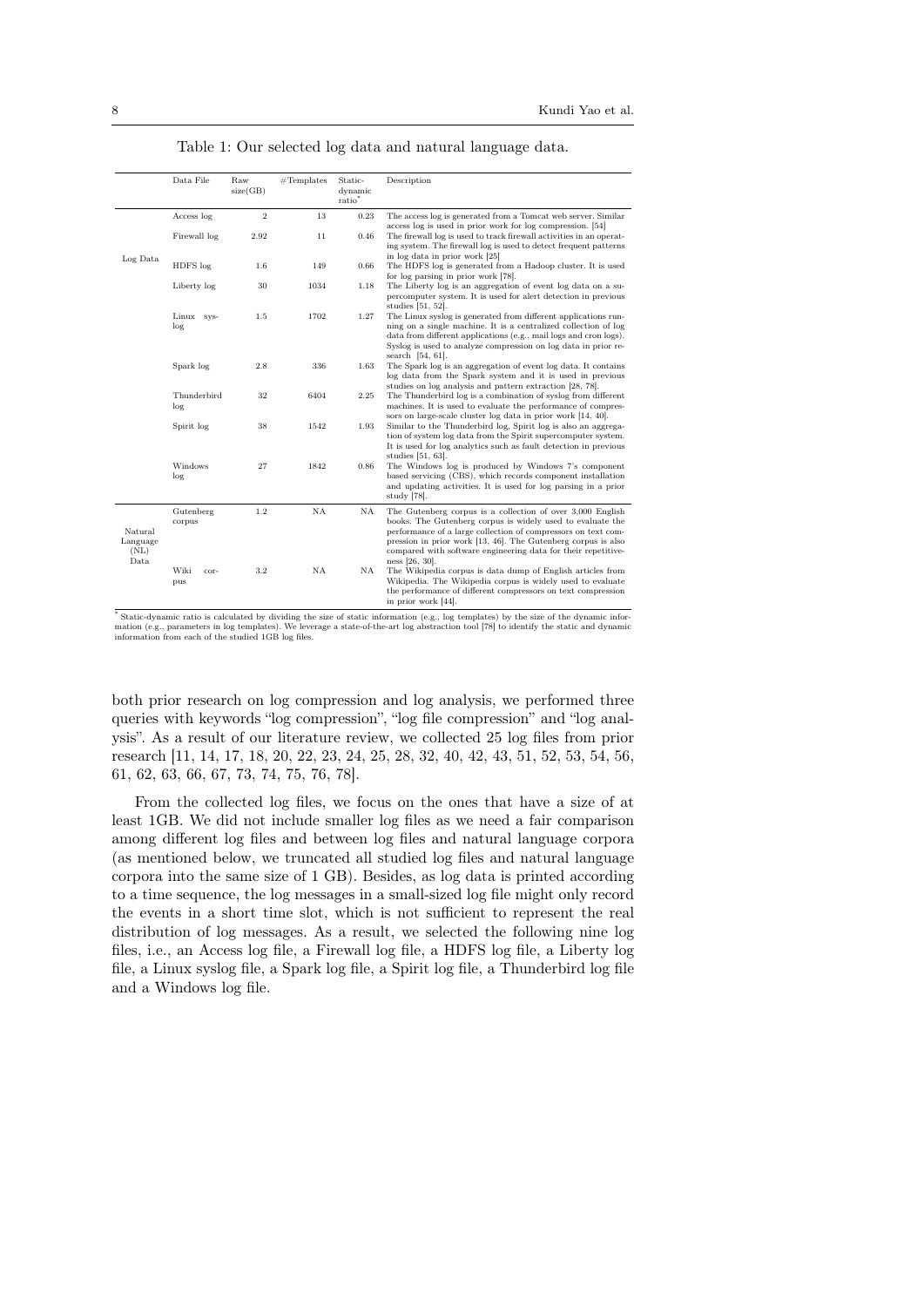Table 1 presents an overview of our selected log files and the descriptions of their formats. For each log file, we also measured the number of unique templates and the ratio between the static and dynamic content, using a stateof-the-art log parsing tool named Drain [78]. Such information can be useful for further understanding the characteristics of the studied log files and the performance of general compressors on these log files. In order to avoid the bias caused by different log sizes, we truncated each log file from the beginning so that each has the same size of 1GB.

In addition to log data, we also selected two natural language corpora as our baseline data: the Gutenberg corpus<sup>8</sup> and the Wikipedia corpus<sup>9</sup>. The Wikipedia corpus has been used as the subject data for text compression benchmarks [46]. The Gutenberg corpus is widely used as a baseline to compare the repetitiveness of software engineering data with [26, 30]. Furthermore, the Gutenberg corpus is used to evaluate the performance of compressors on natural language data in prior work [13, 46]. Since the Wikipedia corpus is stored in XML format, we cleaned the data set by filtering out XML tags and external links. We also truncated each natural language corpus from the beginning so that each has the same size of 1GB.

The nine log files and the two natural language files, each with the size of 1GB, are used as the subject data in our experiments.

### 4.2 Subject General Compressors

In this paper, we considered a wide variety of general compressors in our experiments. In particular, we selected the general compressors that are used in two large text compression benchmarks [4, 6]. From each family of compressors (c.f. Section 2.3), we selected a few representative compressors (e.g., those used in prior studies). In total, we selected 12 general compressors across the three families. For each compressor, we chose an implementation that is publicly available and free to use for our experiments. Table 2 describes the selected compressors and the corresponding implementations $^{10}$ .

#### 4.3 Experimental Environment

Our experiments were performed on a server running Ubuntu 16.04.5 with 80 cores of Intel Xeon E7-4780 @ 2.4GHz CPU and 504GB total memory. The server provides an SSD storage of 6.8TB. We installed all the compressors that are listed in Table 2 and their dependent libraries on the server. We used  $psuit<sup>11</sup>$  to monitor the compression and decompression processes, in order to measure the CPU time spent on compressing and decompressing each file. We

<sup>11</sup> https://github.com/giampaolo/psutil

<sup>8</sup> https://web.eecs.umich.edu/~lahiri/gutenberg\_dataset.html

 $9$  https://dumps.wikimedia.org/enwiki/

<sup>10</sup> We also included our used compressor implementations in our replication package.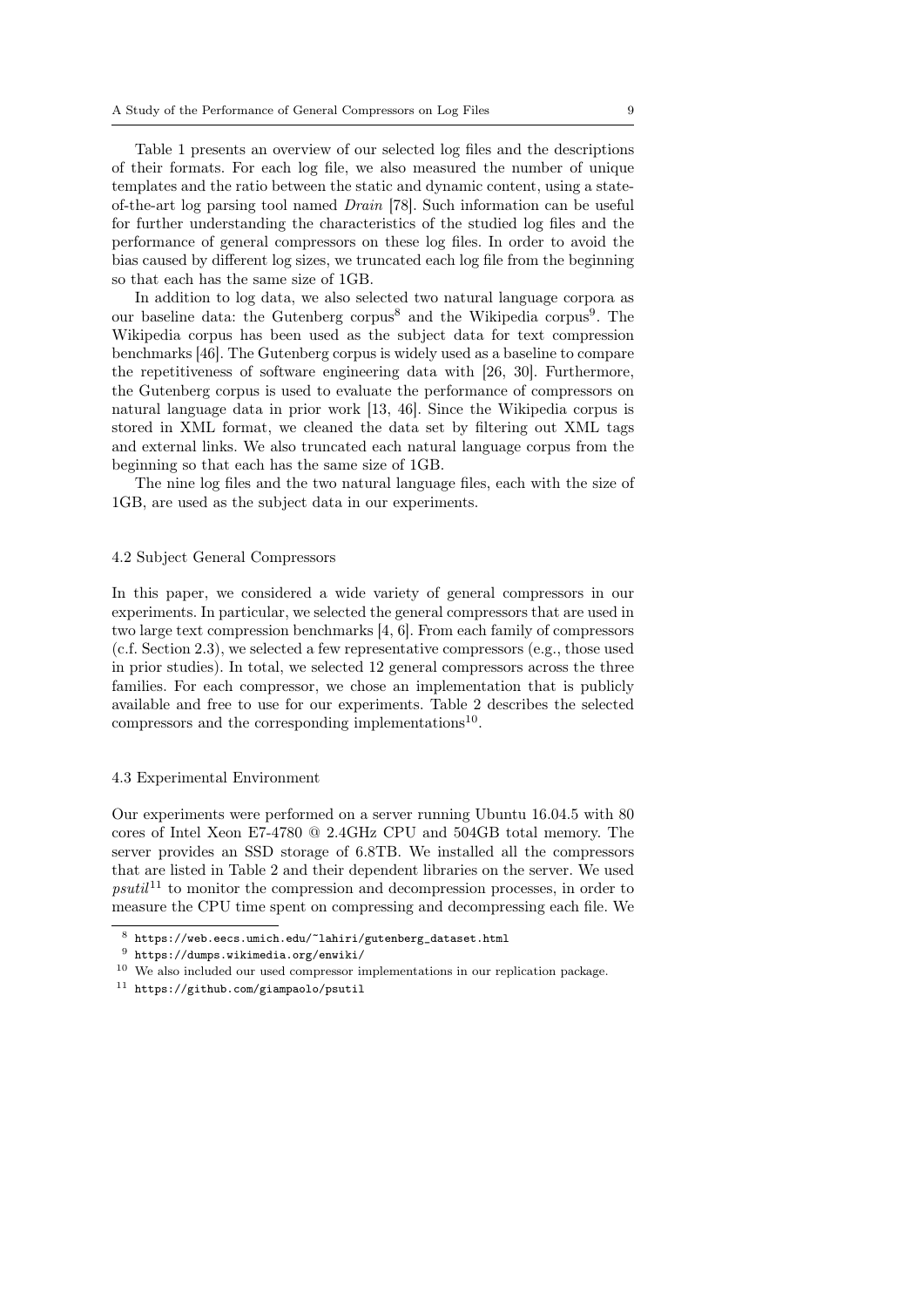| Family           | Algorithm        | Implementation               | Description                                                                                                                                                                                                                                                         |
|------------------|------------------|------------------------------|---------------------------------------------------------------------------------------------------------------------------------------------------------------------------------------------------------------------------------------------------------------------|
|                  | LZ77             | $\text{gzip}^1$              | This algorithm replaces repetitive inputs by<br>referring to the previous occurrences stored in<br>a dictionary.                                                                                                                                                    |
| Dictionary-based | LZW              | compress <sup>2</sup>        | This algorithm encodes data by dynamically<br>building a dictionary. LZW first creates the<br>dictionary of 1-byte symbols, then adds the<br>index of the longest match to the dictionary.                                                                          |
|                  | $\overline{L74}$ | $\overline{{\rm l}z4^3}$     | LZ4 has a similar algorithm as LZ77 but it<br>uses a fixed and byte-oriented encoding. LZ4<br>features extremely fast compression and de-<br>compression speeds.                                                                                                    |
|                  | <b>LZMA</b>      | $7\text{zip } \text{lzma}^4$ | LZMA is a variant of LZ77. LZMA features<br>high compression by using varying dictionary<br>sizes (up to $4$ GB).                                                                                                                                                   |
|                  | LZSS             | quickLZ <sup>5</sup>         | LZSS is similar to LZ77, except that LZSS ig-<br>nores encoding a string if the dictionary refer-<br>ence is not shorter than the string, while LZ77<br>encodes every input string. LZSS features high<br>speed rather than high compression ratio.                 |
| Sorting-based    | SR/MTF           | $sr2^6$                      | Symbol Ranking, also known as Move To<br>Front, transforms each symbol in the data and<br>replace its index in a <i>recently used symbols</i><br>stack. The core idea behind this algorithm is<br>that the recently seen symbols are more likely<br>to occur again. |
|                  | <b>BWT</b>       | bzip2'                       | BWT first sorts each character by context<br>(put characters with similar context together),<br>then compress the transformed data by the<br>order-0 symbol ranking algorithm.                                                                                      |
|                  | ST               | szip <sup>8</sup>            | ST is based on a modified BWT algorithm. ST<br>uses byte-oriented encoding and a blocksort-<br>based prediction model. BWT performs better<br>for larger files.                                                                                                     |
| Prediction-based | PPMD             | $7$ zip ppm $d^4$            | PPMD is a statistical compression algorithm<br>based on context modeling and prediction.<br>PPMD uses an order-n Markov model that<br>predicts the n <sup>th</sup> token based on context (i.e.,<br>prior $n-1$ <sup>th</sup> tokens).                              |
|                  | DMC              | ocamyd <sup>9</sup>          | Similar to PPMD, DMC also predicts next to-<br>kens based on the context. DMC is based on<br>bit-level predictions, while PPMD is based on<br>byte-level predictions.                                                                                               |
|                  | CM               | $zpaq^{10}$                  | CM is based on next-token predictions that<br>combine two or more statistical models, in or-<br>der to have a higher prediction accuracy than<br>single model.                                                                                                      |
|                  | <b>CTW</b>       | $ctw^{11}$                   | CTW is based on bit-level statistical model-<br>ing. CTW combines the predictions of variable<br>order Markov models. CTW yields high com-<br>pression ratio but slow speed in the context of<br>text compression.                                                  |

Table 2: The selected general compressors in our study.

<sup>1</sup> https://www.gnu.org/software/gzip/

 $^2$  http://manpages.ubuntu.com/manpages/bionic/man1/compress.1.html

 $3$  https://lz4.github.io/lz4/

 $^4$  https://www.7-zip.org/

<sup>5</sup> http://www.quicklz.com/

 $^6$  http://mattmahoney.net/dc/index.html#sr2

<sup>7</sup> http://www.bzip.org/

<sup>8</sup> http://www.compressconsult.com/szip/

 $^9$  http://www.geocities.ws/ocamyd/

<sup>10</sup> http://mattmahoney.net/dc/zpaq.html

 $^{11}$  https://web.archive.org/web/20150302190939/http://www.ele.tue.nl/ctw/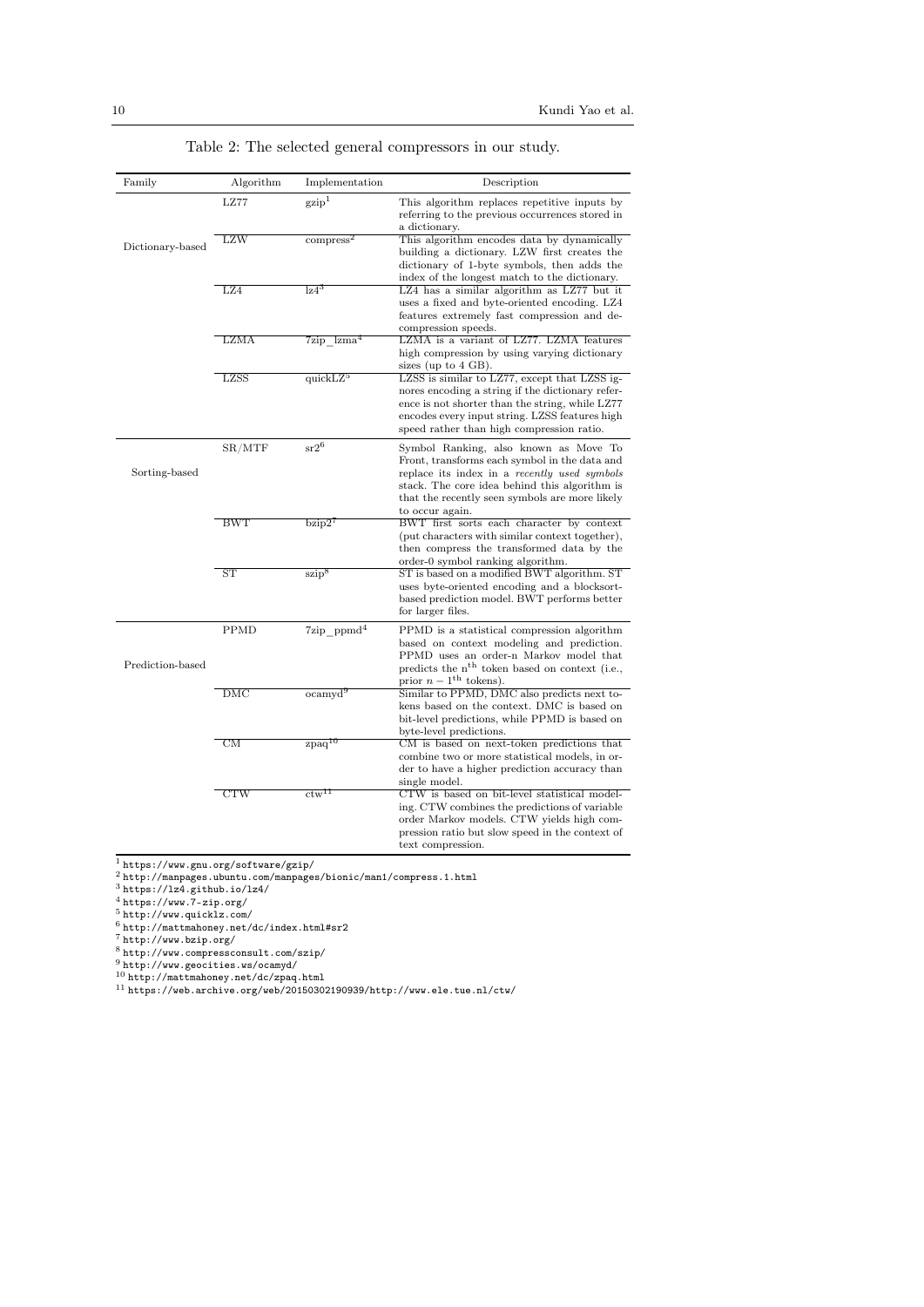used CPU time instead of elapsed time in order to reduce the noise caused by other processes running in the same environment.

### 5 Experimental Design

We study the performance of general compressors on log data along three research questions. In this section, we present the motivation and our approach for answering each of the research questions. Before presenting our RQs, we perform a preliminary analysis of the characteristics of log data.

Preliminary analysis: How repetitive are log and natural language files?

# **Motivation**

Lossless data compression typically exploits repetitive information in the data, then represents such repetitiveness of data with a lower number of bits [58]. Thus, an understanding of the repetitiveness of the data is of great importance before evaluating the compression. In the preliminary study, we investigate the repetitiveness of different log data. In order to have a baseline to compare with, we also evaluate the repetitiveness of natural language data, similar to prior research [26, 30].

# Approach

We used entropy to measure the repetitiveness of log data. Shannon's entropy [60] (or entropy) is used to measure the amount of information that is contained in an information source (e.g., a text file). Entropy is calculated as  $H = -\sum_{i=1}^{n} p(i)log_2p(i)$ , where  $p(i)$  is the probability of a possible state of the information source (i.e., the possibilities of a sequence of characters in English language [60]). The more random (i.e., less repetitive) the information source, the higher the entropy value.

Entropy is relative to the model (e.g., n-gram model) that captures the probability distribution of the information source [30, 60]. We used an  $n$ -gram model to capture the probability distribution of our data. An  $n$ -gram model predicts the probability distribution of the next item in a sequence based on an order-n Markov model which assumes that the  $i<sup>th</sup>$  item in the sequence can be predicted from the prior  $n - 1$  items [35]:

$$
p(m_i|m_{i-1},m_{i-2},...,m_{i-n+1}) = \frac{count(m_i,m_{i-1},m_{i-2},...,m_{i-n+1})}{count(m_{i-1},m_{i-2},...,m_{i-n+1})}
$$
(1)

Based on the n-gram model, the entropy of a sequence of tokens is calculated as:

$$
H = -\frac{1}{N} \sum_{i=1}^{N} \log p(m_i | m_{i-1}, m_{i-2}, ..., m_{i-n+1})
$$
 (2)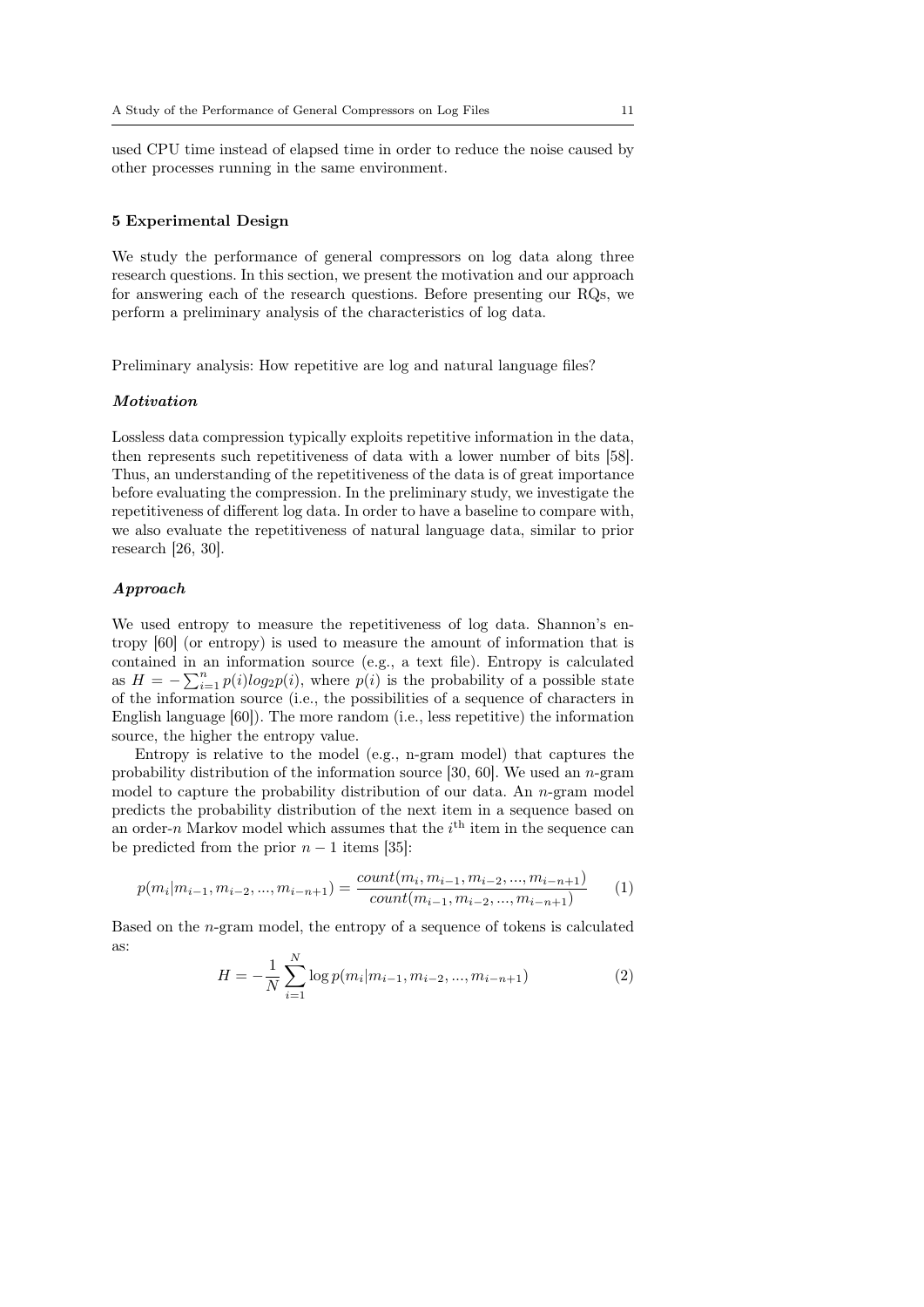where  $N$  is the number of tokens in the sequence.

Specifically, inspired by prior work [26, 30], we used *cross-entropy* to measure the repetitiveness of our data. For each log or natural language file, we used ten-fold cross-validation to calculate the cross-entropy value: we used nine folds to train an n-gram model and test the n-gram model on the remaining fold. We repeated the process ten times and calculate the average entropy value. For each log/natural language data, we calculated the average crossentropy value over ten randomly selected 512MB blocks. There might be some n-gram sequences that appear in the testing data while unseen in the training data, which would lead to a probability estimation of zero followed by an infinite entropy value (when  $p(i) = 0$  then  $log_2 p(i) = -\infty$ ). In order to avoid such infinite entropy values while still producing entropy values with statistical rigor, we used a Modified Kneser-Ney smoothing approach [36], which is proven to achieve robust entropy estimations when dealing with software corpus [26, 30]. In the rest of the paper, we used cross-entropy interchangeably with *entropy*.

RQ1: How well do general compressors compress log data?

### Motivation

Compressing log data is important in log management. For example, log management tools such as ELK and Splunk usually compress log data before storage. When a specific performance measure is more preferred (e.g., when compression or decompression speed is favored over compression ratio), the best performing compressor for different measures may be different. However, there exists no prior work that systematically studies the performance of general compressors on log data. Our answers to this research question can assist software practitioners and logging library/log management tool providers in choosing appropriate compressors under different usage scenarios.

# Approach

### Evaluating compression performance.

We evaluated the performance of general compressors on a variety of log formats. We used our selected compressors to compress/decompress our selected files and measure the corresponding compression/decompression performance. For each compressor, we used the default compression level. We used the following three measures to evaluate compression performance:

- Compression ratio: the ratio of the size of the original (uncompressed) data to the size of the compressed data. The compression ratio indicates how much the size of a file can be reduced by compression.
- Compression speed: the size of the original (uncompressed) data divided by the compression time. The compression speed shows how fast a piece of data can be compressed.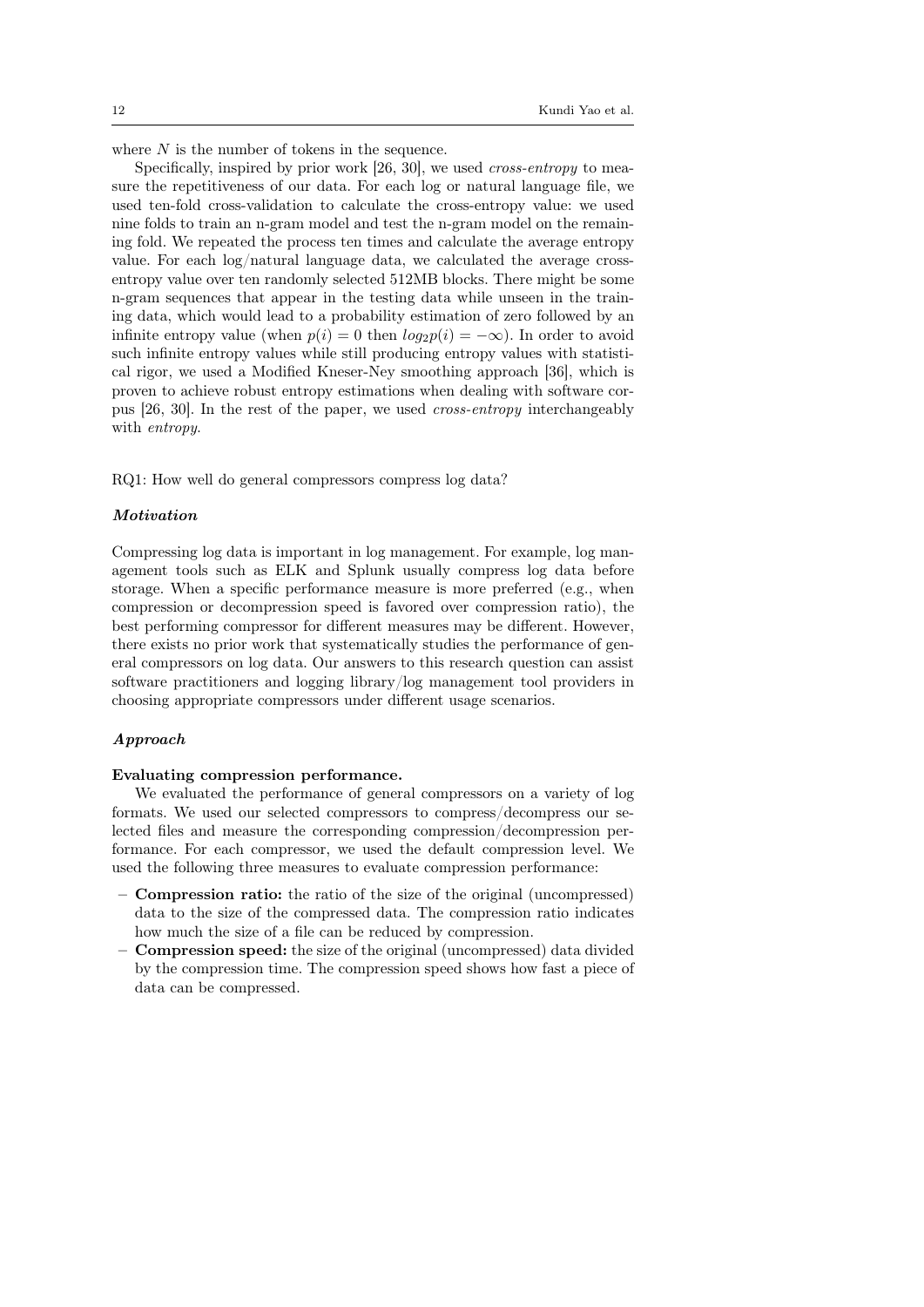– Decompression speed: the size of the original (uncompressed) data divided by the decompression time. The decompression speed shows how fast a piece of compressed data can be decompressed.

# Using statistical analyses to compare the performance of compressors.

One may not be able to draw a conclusion that one compressor is better than another from a single run of compression on one instance of subject data, since the results are likely to be biased by the peculiarity of the data instance. To reduce the bias and make the results more generalizable, when comparing different compressors, we randomly selected ten 512MB blocks from each log/ natural language file and run the compression/decompression experiments for each block. Then, we used Scott-Knott clustering to group the compressors into statistically distinct groups based on each performance measure (compression raito, compression speed, and decompression speed). The Scott-Knott algorithm hierarchically clusters the compressors by statistically measuring the difference between the performance measures of the compressors [31, 59]. As a result, two compressors in different groups will have statistically different compression performance measures, while two compressors within the same group will not.

RQ2: How much does the size of a log file impact its compression performance?

## **Motivation**

Prior research on text compression finds that files with larger sizes may be compressed with a higher compression ratio, due to the higher possibility of having repetitiveness [6]. However, the practitioners in log analysis and log management favor the contrary, i.e., log data is more suitable to be compressed in smaller sizes in practice. The reason is that retrieving a log line from compressed log data requires the decompression of half of the data on average [40]. For log analysis applications that need to retrieve individual log lines frequently, it is inefficient to compress log data in large sizes and retrieve information after decompressing the entire data. To improve the efficiency of retrieving information from compressed log data, the large volume of log data is often split into smaller blocks and compressed separately. Only the blocks that contain the retrieved information need to be decompressed. For example, ELK splits data into 16KB or 60KB blocks and compresses such small blocks separately. Similarly, Splunk splits data into 128KB blocks. However, it is not clear whether the small data sizes bring negative impact on the performance of general compressors. In this research question, we investigate the impact of the size of a log file on the performance of general compressors.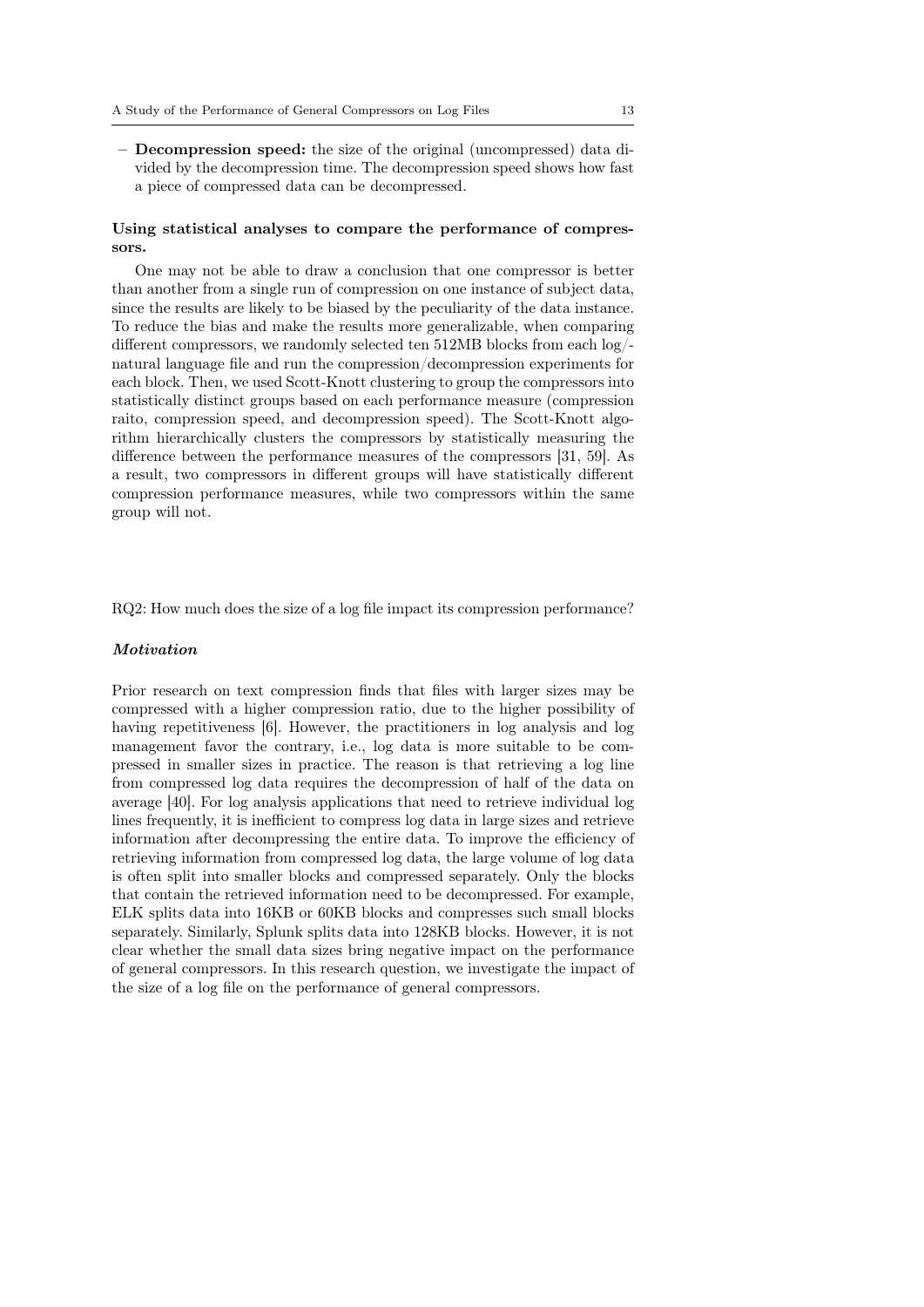# Approach

First, we analyzed the impact of the size of a log file on the entropy values, in order to understand the repetitiveness at varying sizes of log files. We use the scope of repetition, which is an indicator of how much the block size influences the repetitiveness, to examine whether the repeated contents are close to each other in the files. Then, we performed experiments to evaluate the performance of general compressors on varying sizes of log files. Based on surveying prior literature on log compression [14, 17, 18, 20, 48, 53, 54, 61], we selected three widely considered compressors from different compressor families: the LZ77 compressor from the dictionary-based family, the BWT compressor from the sorting-based family, and the PPMD compressor from the prediction-based family.

# Randomly extracting data with varying sizes.

In order to investigate the impact of log sizes on the performance of general compressors on log data, we randomly extracted data of different sizes from our subject data. From each of the 1GB log file, we randomly picked a starting point in the file and read a data block of a given size (e.g., 128KB) starting from that random point. We started by extracting the data with 1KB, and we doubled the size until it reaches 512MB. We ensured that the size from the randomly picked point to the end of the file is not smaller than the given data size to be extracted. For each log and natural language data with each size, we repeated the process ten times to avoid the random bias caused by using a single data block. We also used the same approach to randomly extract natural language data with varying sizes. The random sampling process makes our results more generalizable to the selected data compared to showing the results on a single data block.

### Calculating entropy of varying sizes of data.

For every log and natural language data with each size, we used the approach discussed in the preliminary analysis to calculate its entropy value. The entropy values for different sizes of a file can indicate the scope of repetition of that file. For example, a smaller entropy value for a certain file size indicates a higher repetitiveness at that file size.

# Measuring compression performance for varying sizes of data.

For every log and natural language data with each size, we used the approach discussed in RQ1 to measure the compression ratio, compression speed, and decompression speed of the three selected compressors. When evaluating the CPU time used for compression and decompression, we realized that it was difficult to capture the precise time taken to compress/decompress small files (e.g., less than one second). Thus, we repeated the process of compressing/decompressing small files multiple times and measure the total time taken for these repetitions. Then, we calculated the average time taken for each repetition. The number of repetitions is determined by Equation 3:

Repetitions = 
$$
\beta \times \log_2(\frac{S_0}{S_i})
$$
 (3)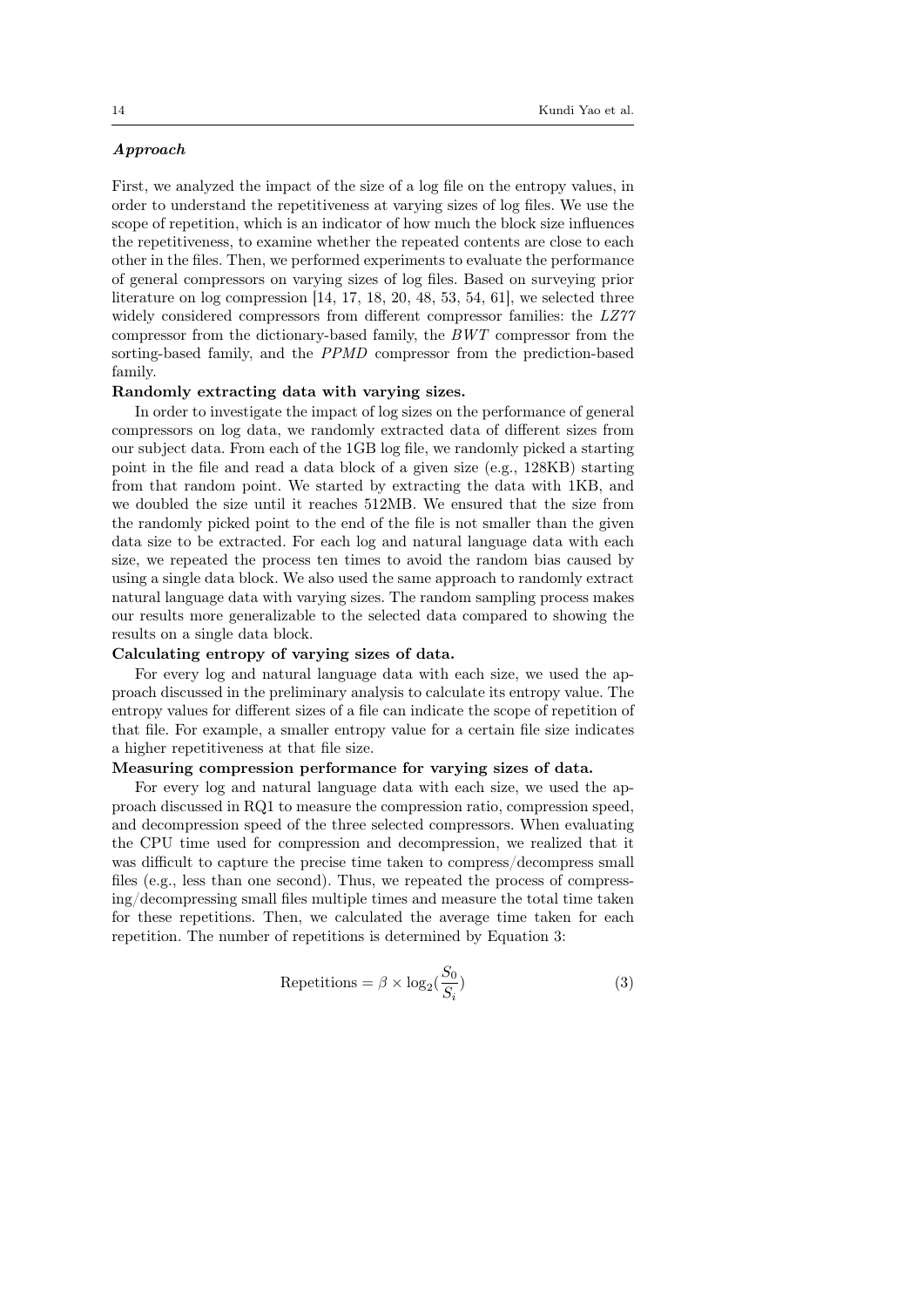where  $S_0$  and  $S_i$  are the original file size (i.e., 1GB) and the processed file size, respectively, and  $\beta$  is a coefficient that accounts for the difference of compression/decompression speed between compressors. For example, as the speed of the LZ77 compressor is much faster than the BWT compressor and the PPMD compressor, we set a higher  $\beta$  value for the LZ77 compressor (i.e., more repetitions). The intuition is that the files compressed faster need more repetitions to capture the compression speed.

RQ3: How do compression levels impact compression performance?

#### Motivation

Modern compressors usually support configurable compression levels (i.e., one to nine) to make tradeoffs between high compression ratios and fast compression/decompression speed. A higher compression level usually provides a higher compression ratio but a slower compression speed. A lower compression level usually provides a faster compression speed but a lower compression ratio. General compressors usually specify a default compression level, while the default compression levels may not be optimal for log data. Therefore, in this research question, we study the impact of compression levels on the performance of general compressors on log data. Our findings provide practitioners with guidance on choosing a proper compression level of compressors for better performance. Log management tools and logging libraries providers can also learn from our findings to improve the performance of their supported compressors.

#### Approach

# Measuring compression performance under different compression levels.

General compressors usually support compression levels from one to nine. A higher compression level usually indicates a higher compression ratio and a lower compression speed. All the selected compressors support the nine compression levels<sup>12</sup>. For each file, we randomly chose ten  $512MB$  blocks and use the three compressors to compress each block separately. The sizes of blocks before compression are set to be the same. Thus, the size after compression of each block (higher or lower compression ratio) will only be impacted by changing compression levels. We repeated our experiments nine times using the nine different compression levels. The decompression step can automatically recognize the used compression levels of the compressed files. Thus, we did not configure specific levels for decompression. We measured the compression ratio, compression speed, and decompression speed under different compression levels.

<sup>&</sup>lt;sup>12</sup> The selected compression tools  $gzip$ ,  $bzip2$ , and  $7zip\_ppmd$  implement the nine compression levels of LZ77, BWT, and PPMD, respectively.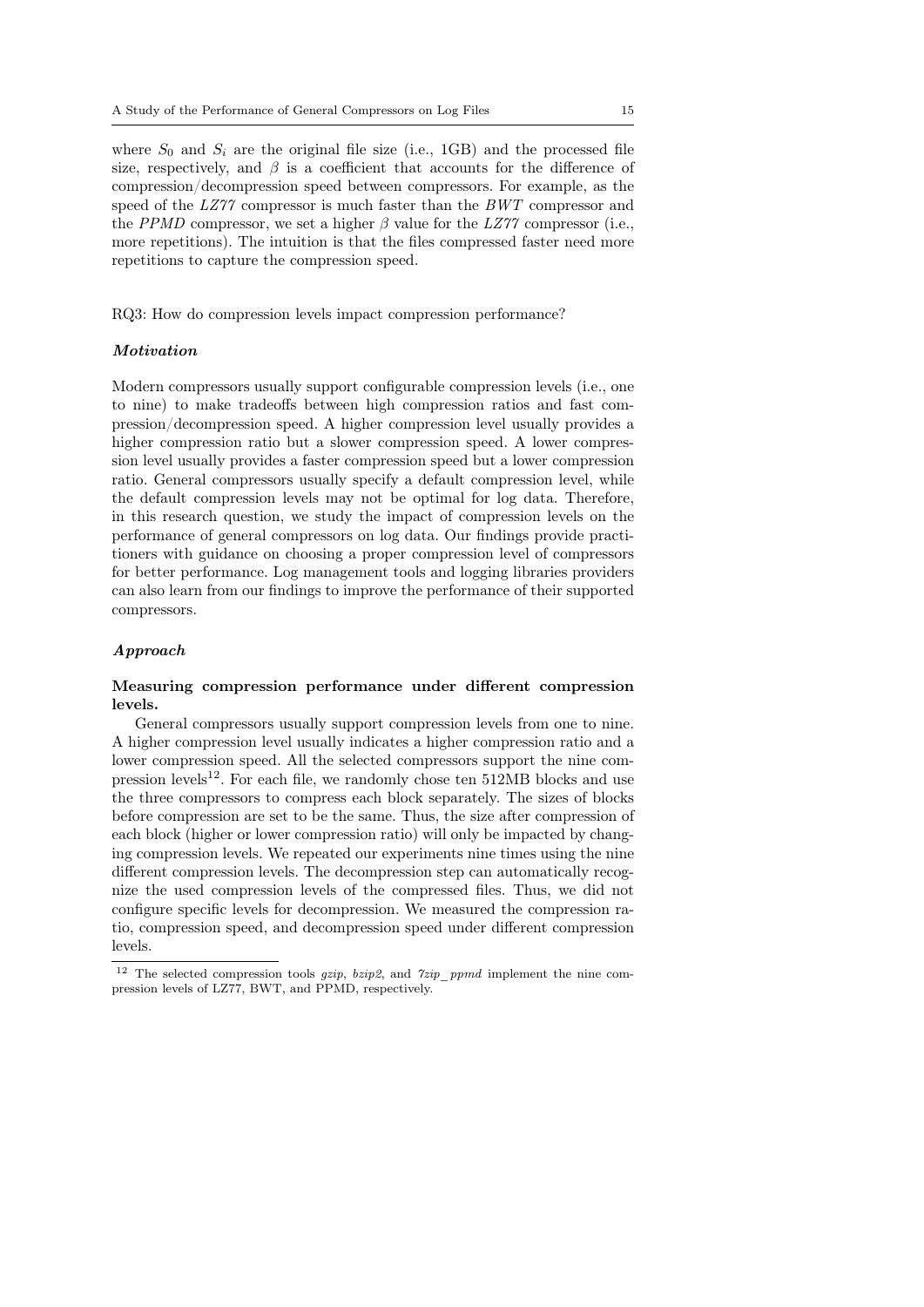# Calculating a combined compression performance score.

Compression levels provide various tradeoffs between compression ratio and speed. In order to understand the overall performance of our selected compressors under different levels, we used a combined compression performance score [9, 12] that integrates compression ratio and speed. The combined compression performance score  $(C\quadScore)$  is defined as follows:

$$
C\_Score = log_{10}(2^{\frac{size_{exp}}{size_{top}}-1} \times time_x)
$$
\n
$$
(4)
$$

where  $size_{top}$  represents the smallest compressed data size achieved by various levels of a compressor,  $size_x$  is the compressed data size achieved by the current compression level, and  $time<sub>x</sub>$  is the total time spent on compression and decompression with the current compression level.

### 6 Experiment Results

In this section, we first present the results of our preliminary analysis. Then, we present the results of our experiments for answering our three research questions.

Preliminary analysis: How repetitive are log and natural language files?

### Result

Figure 1 shows the average cross-entropy values of the log and natural language data using a 5-gram model. We measured the entropy values using gram sizes of one to ten, and we found that the entropy values decrease as the gram size increases, which is because longer sequences of context information can usually provide a better estimation of the next token. However, the entropy values stabilize as the gram size reaches five. Figure 1 shows that the entropy values of log data (i.e., 0.21 to 0.61 using 5-gram models) are much lower than the entropy values of natural language data (e.g., 1.37 to 1.71 using 5-gram models). The lower entropy values from log data validate that log data is much more repetitive than natural language data. We find that some specific log data (e.g., HDFS log) may have a relatively higher entropy when compared to other log data. However, after comparing the number of unique log templates and the ratio between the static and dynamic contents among the studied log data, we cannot find a clear relationship between these characteristics and the entropy values. Therefore, future research may consider other factors to explain the variance in entropy values of log data. In general, we observe from our preliminary analysis that log data is highly repetitive, showing a much lower entropy than natural language data using n-gram models.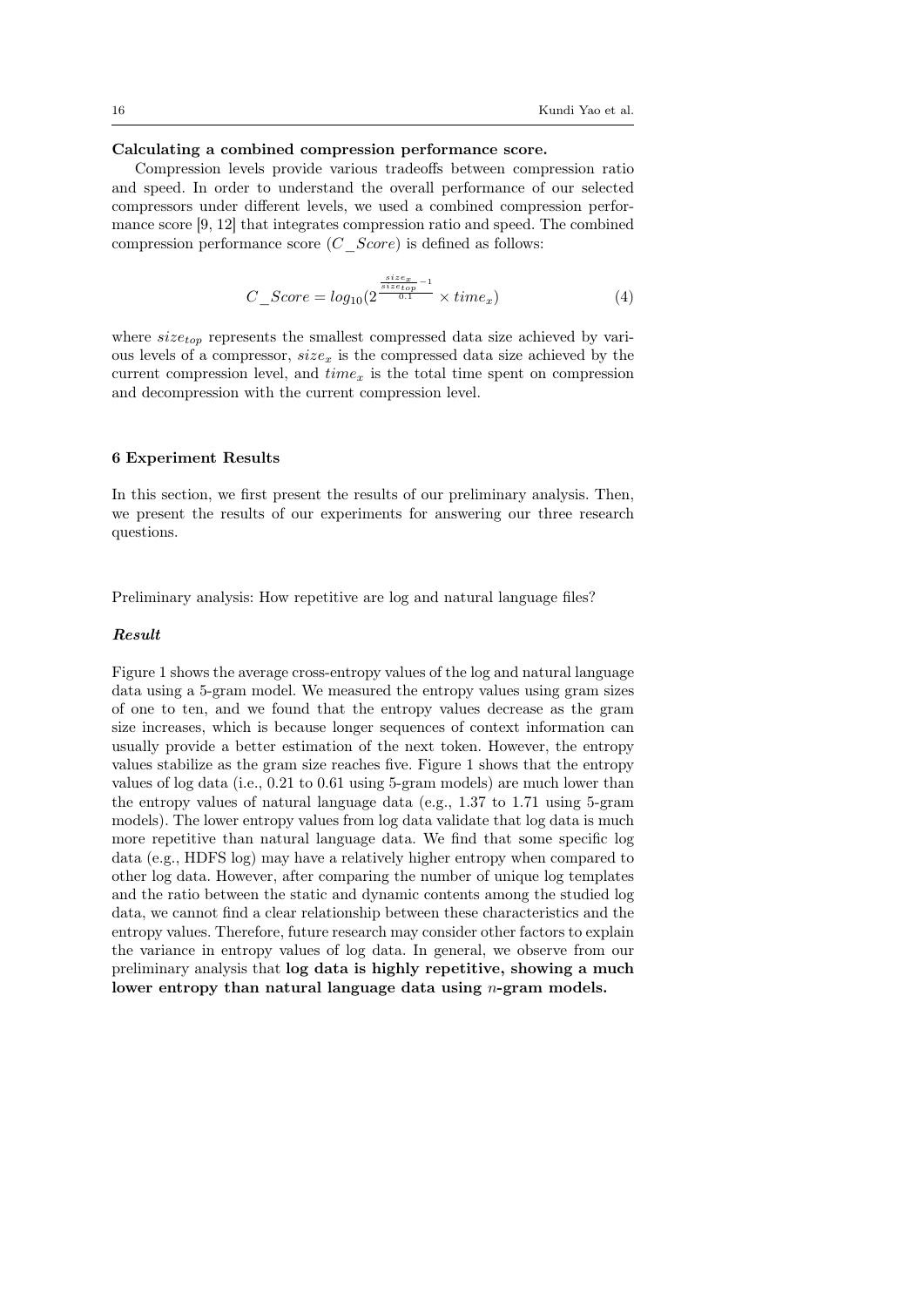

Fig. 1: Cross-entropy of the log and natural language (NL) data of 512M size. For each file, we calculated the cross-entropy of ten random blocks. The line inside the box indicates the mean cross-entropy over the ten random blocks.

RQ1: How well do general compressors compress log data?

# Result

Figure 2 compares the compression ratio, compression speed, and decompression speed of different compressors on the selected log and natural language data. Table 3 shows the results of using Scott-Knott to cluster the compressors based on their performance. For each compression performance measure (i.e., compression ratio, compression speed, and decompression speed), we highlighted the top three compressors for each data. General compressors achieve up to 17.07 to 249.44 compression ratio for different log data. In comparison, general compressors only achieve up to 4.62 to 5.00 compression ratio for natural language data. In addition, compressing/decompressing log data is faster than compressing/decompressing natural language data. The higher compression ratio and faster compression/decompression speed could be explained by the higher repetitiveness in log data. Taking the dictionary-based compressors (e.g., LZ77 compressor) as an example, the more repetitive the data, the smaller the dictionary for storing and retrieving repetitive information, thus the higher compression ratio and faster compression/decompression speed [50].

Finding 1.1: Log data is compressed faster and gets a higher compression ratio than natural language data.

As the winner of the Hutter Prize [2, 10], the prediction-based compressor CM achieves the highest compression ratio for compressing natural language data (cf. Table 3). However, it may not achieve the best compression ratio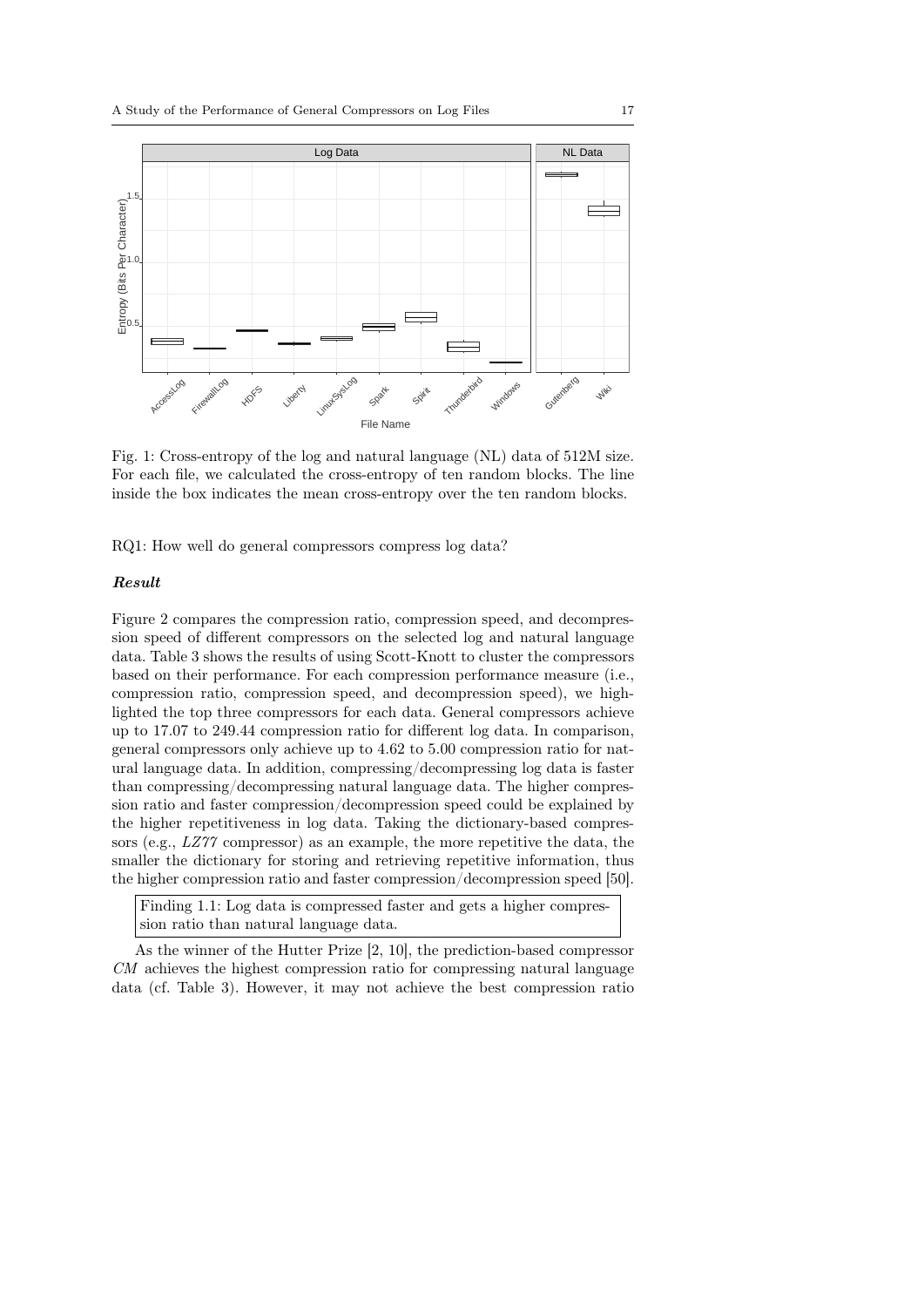

Fig. 2: Comparison of compression performance (compression ratio, compression speed, and decompression speed).

for log data. In fact, the compressor with the highest compression ratio varies across different log data. In particular, the CM compressor achieves the highest compression ratio for the Windows log, Linux syslog and the Thunderbird log. The PPMD compressor achieves the highest compression ratio for the Access log, the HDFS log, the Spark log and the Thunderbird log. The ST compressor achieves the highest compression ratio for the majority of log data except for Access log, HDFS log and Windows log. However, neither the CM, the PPMD nor the ST compressors are adopted in existing logging libraries or log management tools as their compressors. The mostly used compressors, i.e., the  $LZ\gamma\gamma$  and the  $LZ\gamma$  compressors, are only ranked 4 to 10 and 5 to 12 in terms of compression ratio, respectively.

Finding 1.2: The compressor with the highest compression ratio for natural language data (e.g., the CM compressor) is usually not the one for log data. The compressor with the highest compression ratio for one log format may not be the one for another log format either.

The compression and decompression speeds of the  $LZ<sub>4</sub>$  compressor are 6.6 to 8.5 and 1.4 to 2.8 times faster than the most commonly used compressor  $LZ77$  (based on which  $gzip$  is implemented), respectively, while the compres-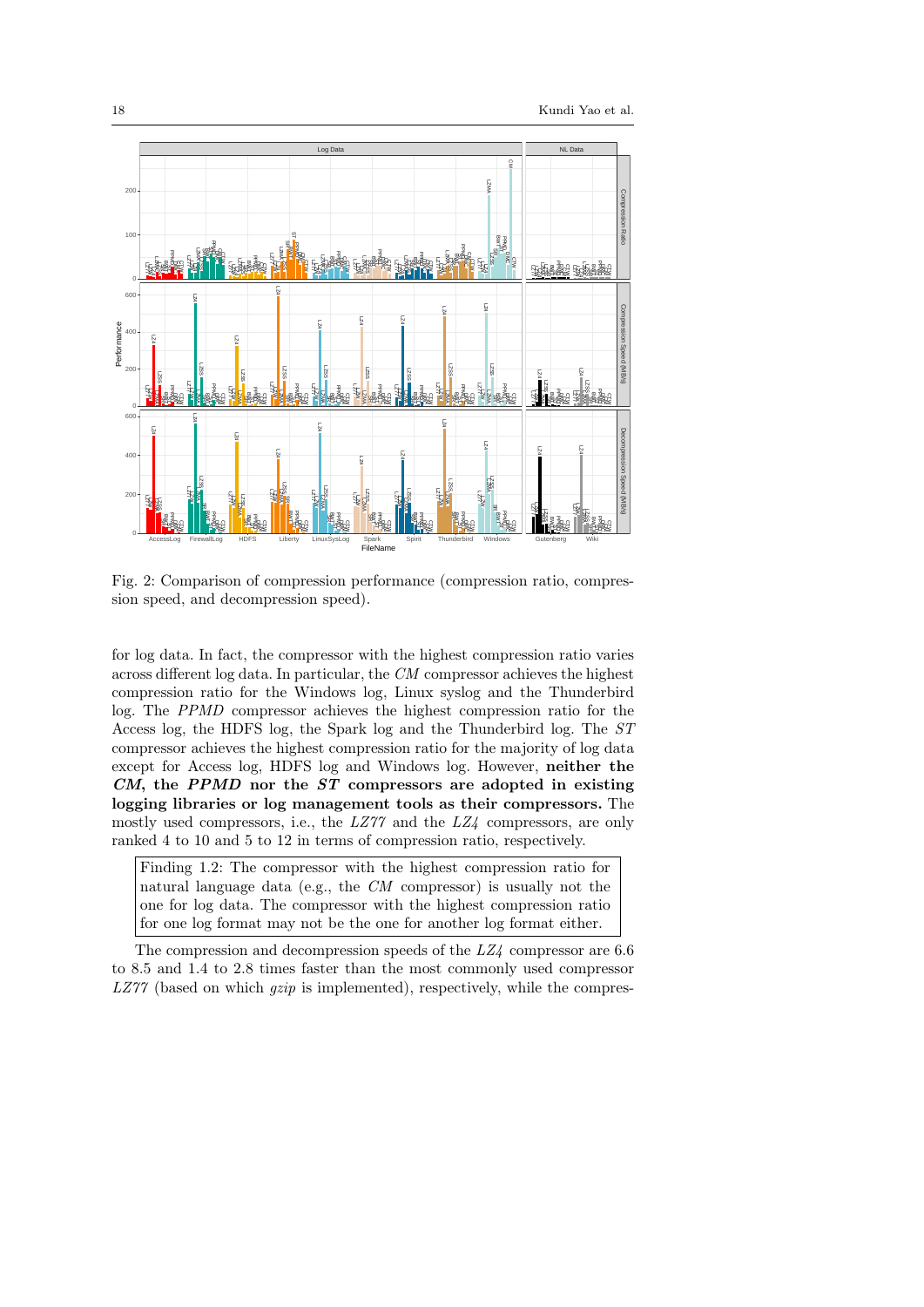| Compression              | FileName    | LZ77                      | LZW                     | LZ4            | <b>LZMA</b>    | <b>LZSS</b>    | $_{\rm SR}$     | <b>BWT</b>                | <b>ST</b>      | PPMD           | DMC            | $\overline{\text{CM}}$  | CTW                      |
|--------------------------|-------------|---------------------------|-------------------------|----------------|----------------|----------------|-----------------|---------------------------|----------------|----------------|----------------|-------------------------|--------------------------|
| Performance              |             |                           |                         |                |                |                |                 |                           |                |                |                |                         |                          |
| Measures                 |             |                           |                         |                |                |                |                 |                           |                |                |                |                         |                          |
|                          | AccessLog   | $\overline{7}$            | 8                       | 9              | 3              | 8              | $\overline{4}$  | 5                         | $\overline{4}$ | $\mathbf{1}$   | 6              | $\overline{2}$          | 5                        |
|                          | FirewallLog | 9                         | 11                      | 12             | 6              | 10             | $\overline{2}$  | 5                         | $\mathbf{1}$   | 3              | $\overline{7}$ | $\overline{4}$          | 8                        |
|                          | <b>HDFS</b> | $6\overline{6}$           | 8                       | 8              | 5              | $\overline{8}$ | $\overline{4}$  | $\overline{5}$            | 3              | $\mathbf{1}$   | 6              | $\overline{2}$          | $\overline{7}$           |
|                          | Liberty     | $\overline{4}$            | 5                       | 5              | 3              | 5              | $\overline{2}$  | 3                         | $\mathbf{1}$   | 3              | $\overline{4}$ | 3                       | 5                        |
|                          | LinuxSysLog | 5                         | $\overline{7}$          | $\overline{7}$ | 3              | 6              | 3               | $\overline{\overline{3}}$ | $\mathbf{1}$   | $\overline{2}$ | $\overline{4}$ | $\overline{1}$          | 6                        |
|                          | Spark       | $\overline{4}$            | 5                       | 5              | 3              | 5              | $\overline{2}$  | $\overline{2}$            | $\mathbf{1}$   | $\overline{1}$ | 3              | $\overline{2}$          | $\overline{4}$           |
|                          | Spirit      | 5                         | 9                       | 8              | $\overline{4}$ | $\overline{7}$ | $\overline{2}$  | $\overline{4}$            | $\mathbf{1}$   | $\overline{2}$ | 5              | 3                       | 6                        |
|                          | Thunderbird | $\overline{4}$            | $\overline{7}$          | 6              | $\overline{2}$ | 5              | $\overline{2}$  | $\overline{2}$            | $\mathbf{1}$   | $\overline{1}$ | 3              | $\overline{1}$          | 5                        |
| CompressionRatio         | Windows     | 10                        | 11                      | 11             | $\overline{2}$ | 8              | 6               | 3                         | 5              | $\overline{4}$ | 7              | $\overline{1}$          | 9                        |
|                          | Gutenberg   | 8                         | 9                       | 11             | $\overline{4}$ | 10             | $\overline{7}$  | 5                         | $\overline{4}$ | $\overline{2}$ | 6              | $\overline{1}$          | 3                        |
|                          | Wiki        | $\overline{6}$            | $\overline{7}$          | $\overline{8}$ | $\overline{3}$ | $\overline{8}$ | $\overline{5}$  | $\overline{4}$            | $\overline{4}$ | $\overline{2}$ | $\overline{5}$ | $\overline{1}$          | $\overline{2}$           |
|                          | Log         | 6.0                       | 7.9                     | 7.9            | 3.4            | 6.9            | 3.0             | 3.6                       | 2.0            | 2.0            | 5.0            | 2.1                     | 6.1                      |
| Average CompressionRatio | NL          | 7.0                       | 8.0                     | 9.5            | 3.5            | 9.0            | 6.0             | 4.5                       | 4.0            | 2.0            | $5.5\,$        | 1.0                     | 2.5                      |
|                          | AccessLog   | 3                         | $\overline{4}$          | 1              | 8              | $\overline{2}$ | 6               | 8                         | $\overline{7}$ | 5              | 9              | 9                       | $\overline{9}$           |
|                          | FirewallLog | 3                         | $\overline{4}$          | 1              | $\overline{7}$ | $\overline{2}$ | 5               | $\overline{7}$            | 6              | $\overline{4}$ | 7              | 7                       | $\overline{7}$           |
|                          | <b>HDFS</b> | 3                         | $\overline{4}$          |                | 9              | $\overline{2}$ | 6               | 8                         | $\overline{7}$ | 5              | 9              | 9                       | 9                        |
|                          | Liberty     | $\overline{\overline{3}}$ | $\overline{4}$          | 1              | $\overline{6}$ | $\overline{2}$ | $\overline{5}$  | $6\overline{6}$           | $\overline{5}$ | $\overline{4}$ | $\overline{6}$ | $\overline{6}$          | $6\overline{6}$          |
|                          | LinuxSysLog | 3                         | $\overline{4}$          | 1              | $\overline{7}$ | $\overline{2}$ | 5               | $\overline{7}$            | 6              | $\overline{4}$ | $\overline{7}$ | $\overline{7}$          | $\overline{7}$           |
|                          | Spark       | 3                         | $\overline{4}$          | 1              | 6              | $\overline{2}$ | 5               | 6                         | 5              | $\overline{4}$ | 6              | 6                       | 6                        |
|                          | Spirit      | $\overline{\overline{3}}$ | $\overline{4}$          | 1              | $\overline{6}$ | $\overline{2}$ | $\overline{5}$  | $\overline{6}$            | $\overline{5}$ | $\overline{4}$ | $\overline{6}$ | $\overline{6}$          | $6\overline{6}$          |
|                          | Thunderbird | 3                         | $\overline{4}$          | 1              | 6              | $\overline{2}$ | 5               | 6                         | 5              | $\overline{4}$ | 6              | 6                       | 6                        |
| CompressionSpeed         | Windows     | 3                         | 5                       | 1              | 8              | $\overline{2}$ | 6               | 8                         | $\overline{7}$ | $\overline{4}$ | 8              | 8                       | 8                        |
|                          | Gutenberg   | $\overline{4}$            | $\overline{\mathbf{3}}$ | 1              | $\overline{9}$ | $\overline{2}$ | $\overline{6}$  | 5                         | $\overline{6}$ | $\overline{7}$ | $\overline{8}$ | $\overline{8}$          | 9                        |
|                          | Wiki        | $\overline{4}$            | 3                       | $\overline{1}$ | $\overline{7}$ | $\overline{2}$ | 5               | 5                         | 5              | 6              | $\overline{7}$ | $\overline{7}$          | $\overline{7}$           |
|                          | AccessLog   | $\overline{2}$            | $\overline{3}$          | 1              | 5              | $\overline{4}$ | $6\overline{6}$ | $\overline{6}$            | $\overline{8}$ | 7              | 9              | 9                       | 9                        |
|                          | FirewallLog | $\overline{3}$            | $\overline{4}$          | $\mathbf{1}$   | $\overline{4}$ | $\overline{2}$ | $\overline{5}$  | $\overline{6}$            | $\overline{8}$ | $\overline{7}$ | $\overline{9}$ | $\overline{9}$          | 9                        |
|                          | <b>HDFS</b> | $\overline{2}$            | 3                       | 1              | $\overline{4}$ | 3              | 5               | 5                         | 6              | 6              | $\overline{7}$ | $\overline{7}$          | $\overline{\phantom{a}}$ |
|                          | Liberty     | $\overline{\overline{3}}$ | $\overline{\mathbf{3}}$ | 1              | $\overline{4}$ | $\overline{2}$ | $\overline{4}$  | $\overline{5}$            | $\overline{7}$ | $\overline{6}$ | 8              | 8                       | 8                        |
|                          | LinuxSysLog | 3                         | $\overline{4}$          | 1              | 5              | $\overline{2}$ | 6               | $\overline{7}$            | 9              | 8              | 10             | 10                      | 10                       |
|                          | Spark       | 3                         | $\overline{4}$          | 1              | 5              | $\overline{2}$ | 6               | $\overline{7}$            | 9              | 8              | 10             | 10                      | 10                       |
|                          | Spirit      | $\overline{\overline{3}}$ | $\overline{4}$          | 1              | $\overline{5}$ | $\overline{2}$ | $\overline{6}$  | $\overline{7}$            | $\overline{8}$ | $\overline{8}$ | 9              | 9                       | 9                        |
|                          | Thunderbird | 3                         | 4                       | 1              | $\overline{4}$ | $\overline{2}$ | 5               | 6                         | 8              | $\overline{7}$ | 9              | 9                       | 9                        |
| DecompressionSpeed       | Windows     | $\overline{4}$            | 5                       |                | 3              | $\overline{2}$ | 6               | $\overline{7}$            | 8              | $\overline{7}$ | 9              | 9                       | 9                        |
|                          | Gutenberg   | $\overline{\overline{3}}$ | $\overline{2}$          |                | 5              | $\overline{4}$ | $\overline{7}$  | $\overline{6}$            | 7              | $\overline{7}$ | $\overline{8}$ | $\overline{8}$          | $\overline{8}$           |
|                          | Wiki        | 3                         | $\overline{2}$          |                | 5              | $\overline{4}$ | $\overline{7}$  | 6                         | $\overline{7}$ | $\overline{7}$ | 8              | $\overline{\mathbf{x}}$ | 8                        |

Table 3: Compressors ranks from Scott-Knott clustering. We used shading to highlight the top three compressors for each file in terms of different compression performance measures.

sion ratio of the  $LZ<sub>4</sub>$  compressor is 33.0% to 48.2% smaller. As shown in Figure 2 and Table 3, in general, the dictionary-based compressors achieve faster compression and decompression speeds than the sorting-based and the prediction-based compressors. The top fastest compressors LZ4, LZSS and LZ77 are all dictionary-based compressors. In particular, as the default compressor of ELK, the LZ4 compressor achieves much faster compression and decompression speeds than any other compressors (including other dictionarybased compressors) for both log and natural language data. On the other hand, all the dictionary-based compressors have rather low compression ratios.

Finding 1.3: Although having low compression ratios, the dictionarybased compressors achieve the fastest compression and decompression speeds for log data.

### Discussion

# Qualitative examination of compression results

As shown in Table 3, the compressors have different compression ratios on different log data. To further understand the relationship between the pe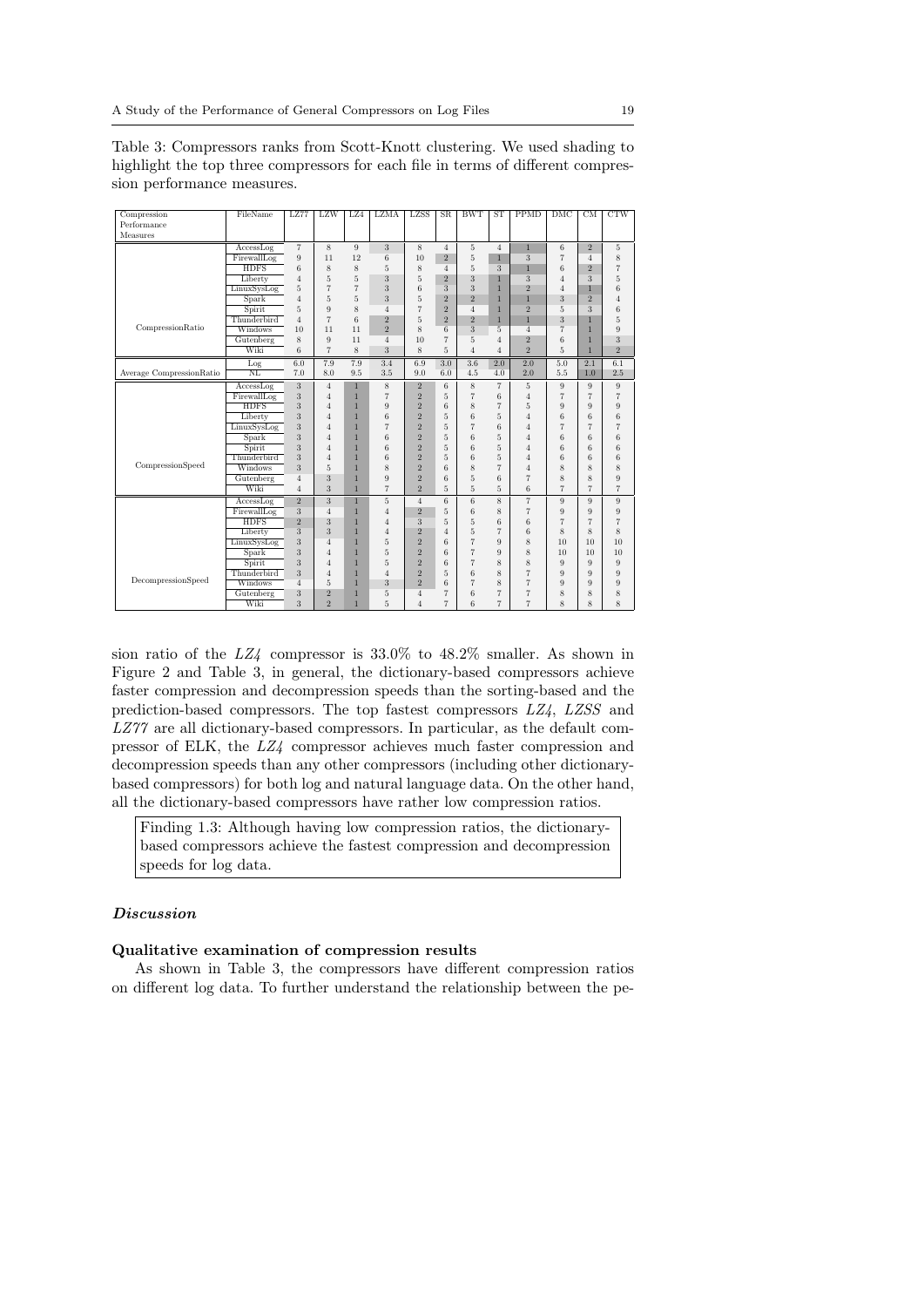culiarities of the considered compressors and the corresponding compression performance, we particularly examine our results in three folds as follows.

1) Some compressors achieve the most different compression ratios between log and natural language data. We find that the compression ratio of the CTW and SR compressors differs the most between compressing log data and compressing natural language data. The CTW compressor achieves an average rank of 2.5 in terms of compression ratio for compressing natural language data, but the average rank drops to 6.1 when compressing log data. In contrast, the average rank of the SR compressor in terms of compression ratio is 3.0 when compressing log data and it drops to 6.0 when compressing natural language data. The CTW compressor uses the Context Tree Weighting algorithm to predict and encode the next symbols in the data [69]. The Context Tree Weighting algorithm leverages all preceding symbols as its context to predict the next symbol. However, compared to natural language data, log data is usually locally repetitive (see Figure 4 and corresponding discussions in RQ2). Thus, in contrast to natural language data, using a larger context for log data may not produce better results than using a smaller context, which explains why CTW achieves a lower rank when compressing log data than compressing natural language data. The SR compressor is based on symbol ranking, which converts the data sequence by maintaining the order of the symbols from the newest to oldest [21]. The idea behind symbol ranking is that the most recently seen symbols are most likely to re-occur [45]. As discussed in RQ2, log data is locally repetitive (i.e., the recently seen symbols are likely to re-occur), the SR compressor tends to achieve a better rank in compressing log data than compressing natural language data.

2) Some compressors are more stable in compression ratios than other compressors. Furthermore, we observe that some compressors (e.g., CM and PPMD) are more stable in compressing log data than other compressors (e.g.,  $LZ4$ ,  $LZ77$  and  $LZW$ ). The PPMD compressor predicts the next byte based on the longest seen context [45]. This compressor considers the context within the whole data. While the LZ77 based compressors are based on a sliding window, which refers to a new character to its previous occurrence. However, if the distance between those two characters exceeds the sliding windows size, the previous occurrence is not matched. Compared to the PPMD compressor, the LZ77 compressor only processes part of the data sequentially. Thus, the PPMD compressor could achieve a higher compression ratio and it is more stable than the LZ77 compressor.

3) Some log files can be better compressed than other log files. From Figure 2, we observe that some log files (e.g., the Windows log, the Firewall log, the Thunderbird log, and the Liberty log) are usually better compressed than other log files. In particular, the CM and LZMA compressors achieve extremely high compression ratio on the Windows log (i.e., up to a compression ratio of 249.33). As shown in Figure 1, these log files have lower entropy values (i.e., more repetitive) than others. By analyzing the characteristics of the studied log files (i.e., the number of unique log templates and the static-dynamic ratios, as shown in Table 1), we did not observe a clear rela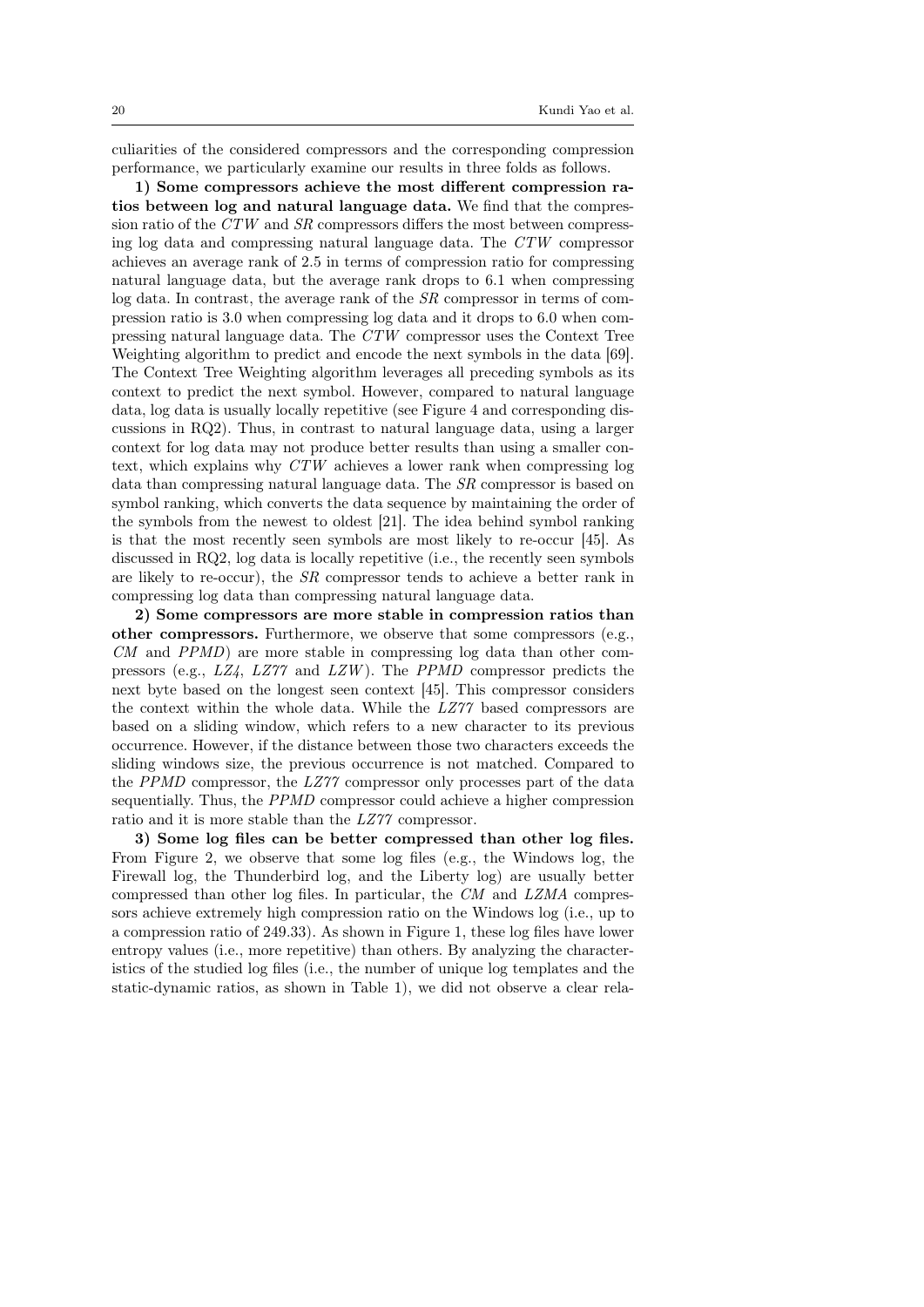tionship between such characteristics and the compression ratios. Thus, the difference between the compression ratios may be due to some other factors (e.g., the log templates of the highly compressed log files are relatively more similar to each other).

### The choice of compressors should depend on the usage scenarios.

Our findings and the qualitative analysis above show that there exists no best compressor for all scenarios. The widely used LZ77 compressor is a good tradeoff between compression ratio, compression speed, and decompression speed (cf., Figure 2 and Table 3). However, such a trade-off may not always be the optimal choice. In fact, due to the variety of compression performance, the choice of compressors should depend on the specific usage scenarios. In previous research, Otten et al. [54] summarized four common scenarios when compressing log data. We discuss the compressors that are most applicable to each scenario:

1) Collecting log data to a central location for analysis: This scenario prefers a high compression ratio without considering compression and decompression time. The PPMD compressor could be used to compress log data. We find that PPMD compressors is slow (e.g., 66.2% to 71.3% slower than the LZ77 compressor) in compressing natural language data. However, the PPMD compressor is only 41.5% to 60.6% slower than the LZ77 compressor when compressing log data. In fact, using the PPMD compressor to compress log data is faster than using the LZ77 compressor to compress natural language data. For example, the LZ77 compressor has a compression speed of 13.8MB/s when compressing the Wikipedia data, while the PPMD compressor only has a speed of 3.97MB/s to compress the same data file. However, the PPMD compressor has a compression speed of 15.64MB/s to 33.33MB/s when compressing log data, which is even faster than compressing natural language data using the LZ77 compressor.

2) Real-time monitoring: This scenario features a minimum point-topoint time usage with fewer resources (e.g., memory, bandwidth) usage. When log data needs to be compressed and transferred in a timely manner, the compressor with a faster speed and acceptable compression ratio is preferred. In particular, the LZSS compressor could be used instead of the LZ77 compressor.

3) Quick access (storing it compressed and later decompressing it for analysis): This scenario prefers high decompression speed over compression speed. Furthermore, little bandwidth usage (i.e., high compression ratio) is also preferred in this scenario. For example, when log data is gradually compressed while being produced over time, the LZMA compressor could be selected over the LZ77 compressor. The LZMA compressor achieves a proper decompression speed (ranges from rank 3 to rank 5 at different log data) with a relatively high compression ratio.

4) Low system-time-usage for compression and decompression: This scenario features fast compression and decompression speed, while not considering the performance of compression ratio. The LZ4 achieves the top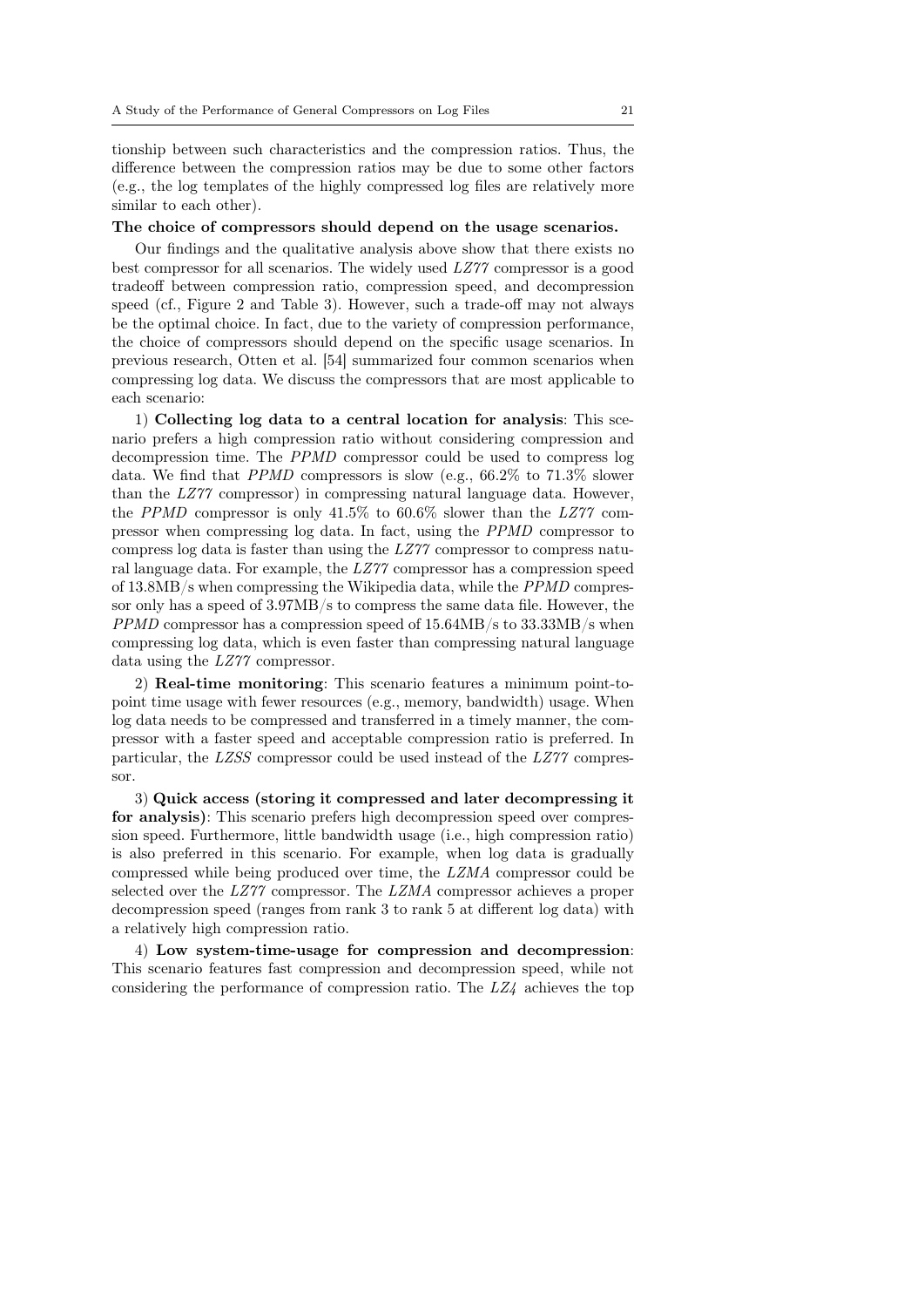compression speed and decompression speed on all the studied files. Thus, it is the most applicable compressor for this scenario.

# N-gram model-based entropy value cannot capture the compression limits of log data.

In Figure 3, for each file, we compared the compression ratios of different compressors with the 5-gram model-based entropy value. We used the 5-gram model because we observe that the entropy values stabilize after a gram size of 5. Here we converted the compression ratio into the unit of bits per character (i.e.,  $\frac{1}{\text{Compression Ratio}} * 8 \text{ bits/character}$ ). N-gram models are widely used to model natural languages data and to capture the compression limits of natural language data. However,  $n$ -gram models fail to capture the compression limits of log data. Figure 3 shows that the compressor with the highest compression ratio can achieve better compression ratios than the entropy values, which indicates that the compressor with the highest compression ratio can capture the repetitiveness in log data better than  $n$ -gram models. One possible reason is that the diversity of dynamic information influences the prediction accuracy of the n-gram model. Although log data is more repetitive, the repetitiveness is mostly contributed by semantic text inside log data. For example, considering the logging statement  $log.info("ProductID is " + id),$  we notice that the dynamic information id is always followed by the static text. The diverse value of such dynamic information makes it hard to predict from the prior static text. Due to such characteristics of log data, the n-gram model may not accurately estimate the entropy values for log data.

On the other hand, the entropy values and compression ratios are highly correlated across different files. In fact, the entropy values and the compression ratios have a Spearman correlation of 0.87. Practitioners may use the entropy values to estimate the rank of compression ratios of different log data, instead of actually apply the compression.

Log data is compressed faster than natural language data using general compressors with a higher compression ratio. The compressor with the highest compression ratio for natural language data may not be the one for log data; while the compressor with the highest compression ratio for log data may not be adopted by logging libraries and log management tools in practice. Since there exists no compressor that has the optimal performance in all measures, one should choose optimal compressors according to their usage scenarios.

RQ2: How much does the size of a log file impact its compression performance?

### Result

Figure 4 shows the entropy values of the selected log and natural language data over varying data sizes. Natural language data has an increasing trend of repetitiveness (decreasing entropy) when data size increases, which agrees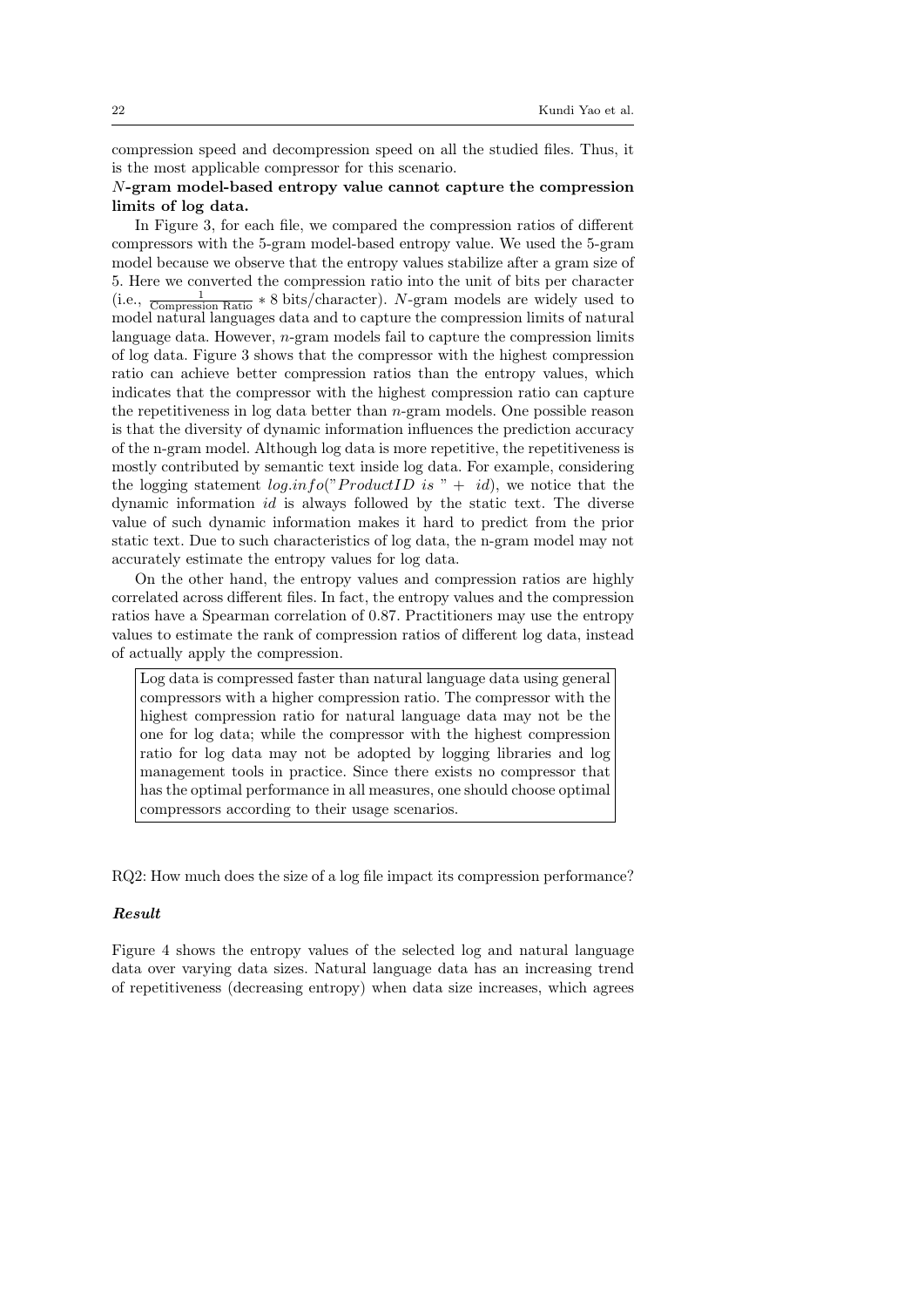

Fig. 3: Comparing the compression ratios of different compressors and the 5 gram model-based entropy values (5-gram). The entropy values and the best compression ratios have a Spearman correlation of 0.87.

with the prior research finding [6]. Hence, natural language data reaches the lowest entropy values at large data sizes. On the other hand, log data reaches the lowest entropy values at the sizes of 16KB to 8MB, then the entropy values start to increase with larger data sizes. Such results show that log data can be most repetitive at a certain small data size. The lowest entropy values with a certain small sizes of log data indicate that log data has stronger local repetitiveness (i.e., the scope of repetition at small file sizes) and weaker global repetitiveness (i.e., the scope of repetition at large file sizes). As log entries are produced by logging statements in the source code, log entries within a small block are more likely to share the same information (e.g., dynamic information). Future log compression approaches should consider the local repetitiveness of log data to improve the performance of compressors on log data.

In addition, we observe that the access log has a larger scope of repetition compared to other log data (see Figure 4), which may be explained by the larger amount of dynamic information in the access log. Dynamic information is usually not repeated locally; in comparison, the static information in log data tends to be locally repeated [61].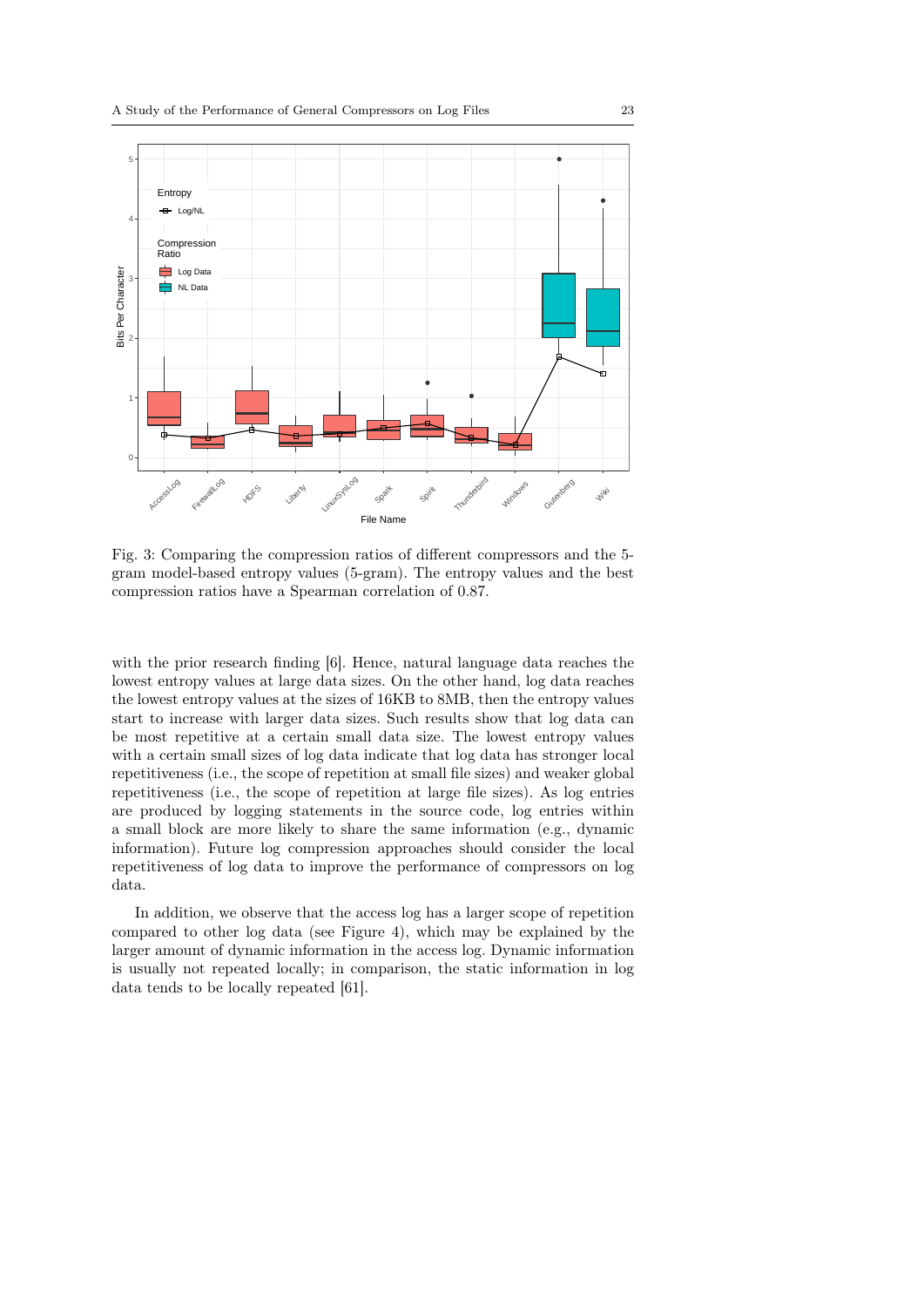

Fig. 4: Cross-entropy from the 5-gram model on log and natural language (NL) data for different block sizes.



Fig. 5: Compression ratio of log and natural language (NL) data at different block sizes.

Finding 2.1: Log data with a certain small size has the highest repetitiveness, i.e., log data has stronger local repetitiveness and weaker global repetitiveness.

Figure 5 shows that overall, the compression ratio increases as the data size increases. However, the compression ratio of log data reaches saturation when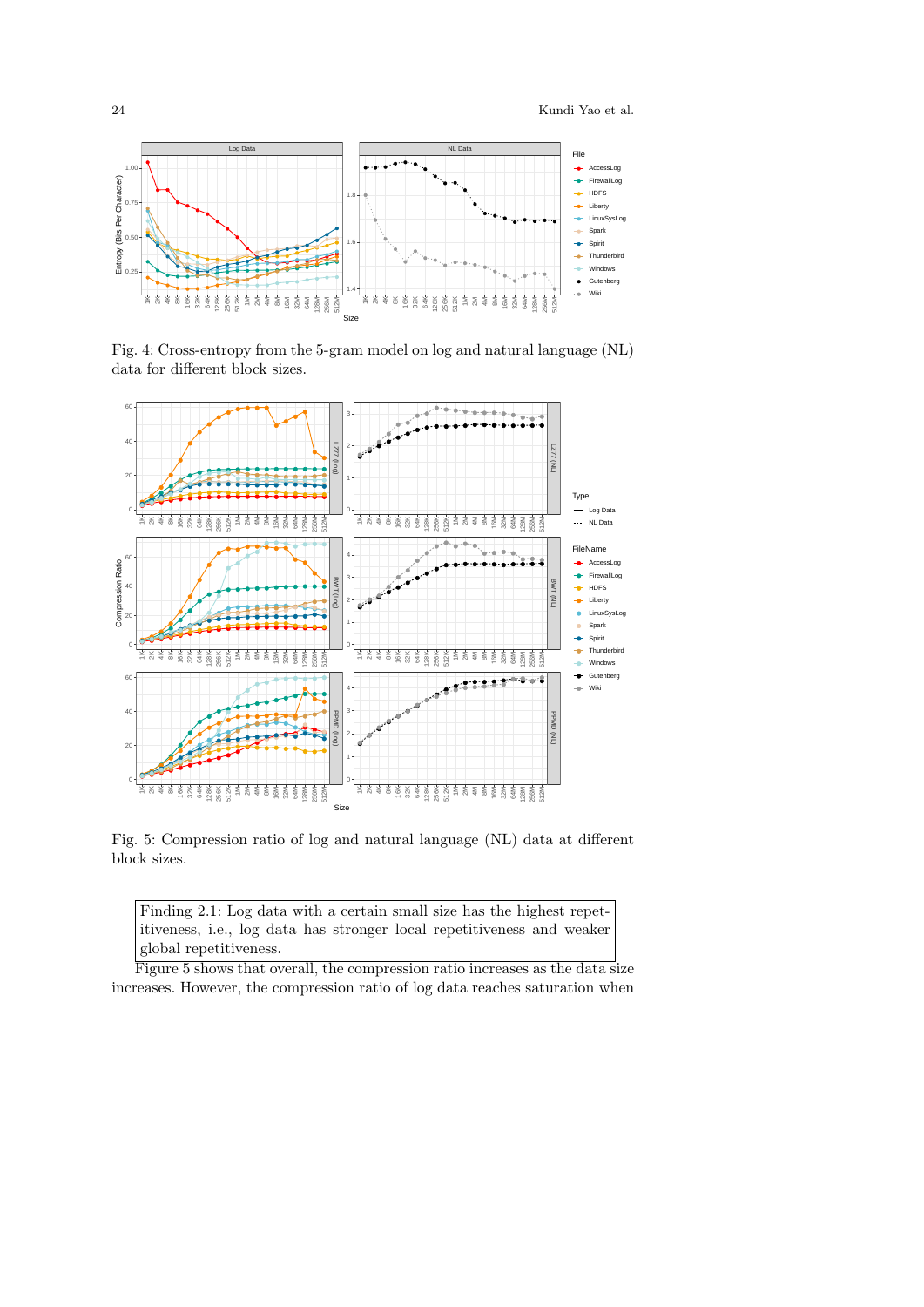

Fig. 6: Compression speed of log and natural language (NL) data at different block sizes.

log data reaches certain sizes. In particular, the compression ratio of the LZ77 compressor at small-size (e.g., 128KB) blocks already achieves over 81.18% of the top compression ratio on log data. Having the highest compression ratio at small data sizes confirms that splitting log data into small blocks and compressing each block separately may not negatively impact the compression ratio. However, in contrast to natural language data, the compression ratio of log data is more sensitive to data sizes. For example, the compression ratio increases by 1.7 to 26.9 times when the log data size increases from 1KB to 512MB. In comparison, the compression ratio only increases by 0.6 to 1.8 times for the natural language data. Such results show that, although log data can have the best compression ratio with a small size, choosing a too small size to split log data may end up with an extremely low compression ratio. In particular, one of ELK's default options is to split log data into 16KB blocks. Figure 5 shows that the compression ratios at 16KB are only 14.63% to 80.77% of the top compression ratios.

Finding 2.2: The compression ratio of log data reaches saturation at small sizes. Practitioners need to optimize the data splitting sizes for log management tools and the rolling sizes for logging libraries.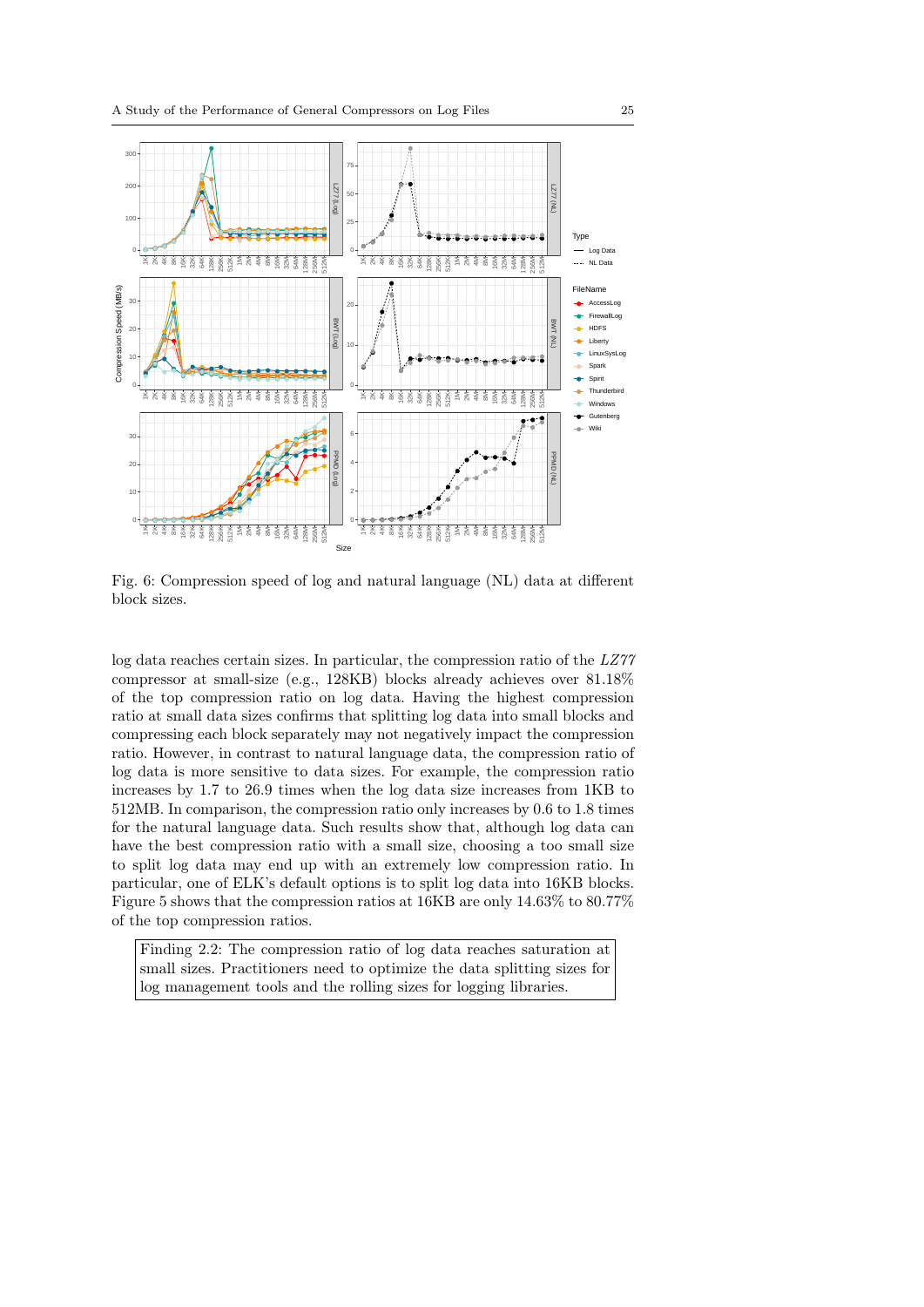

Fig. 7: Decompression speed of log and natural language (NL) data at different block sizes.

Figure 6 and Figure 7 shows the compression and decompression speeds of different compressors on the selected log and natural language data with varying sizes. The compression and decompression speeds of the LZ77 and the BWT compressors increase as log size increases. The compressors reach their peak speed at small data sizes, then drops back to and stays at a lower speed as log size continues to increase. The peak compression and decompression speeds are much higher than the compression and decompression speeds at other sizes. For example, as shown in Figure 6 and Figure 7, the LZ77 compressor reaches its peak compression speed at log sizes of 64KB or 128KB and peak decompression speed at log sizes of 128KB or 256KB for different data, respectively. In comparison, the BWT compressor reaches its peak compression speed at log sizes of 4KB and 8KB and peak decompression speed at log sizes of 32KB and 64KB, respectively. The compression and decompression speed of the LZ77 and the BWT compressors have similar trends on the natural language data. In comparison, the PPMD compressor reaches its maximum compression and decompression speeds at much larger log sizes (i.e., 128MB or larger sizes).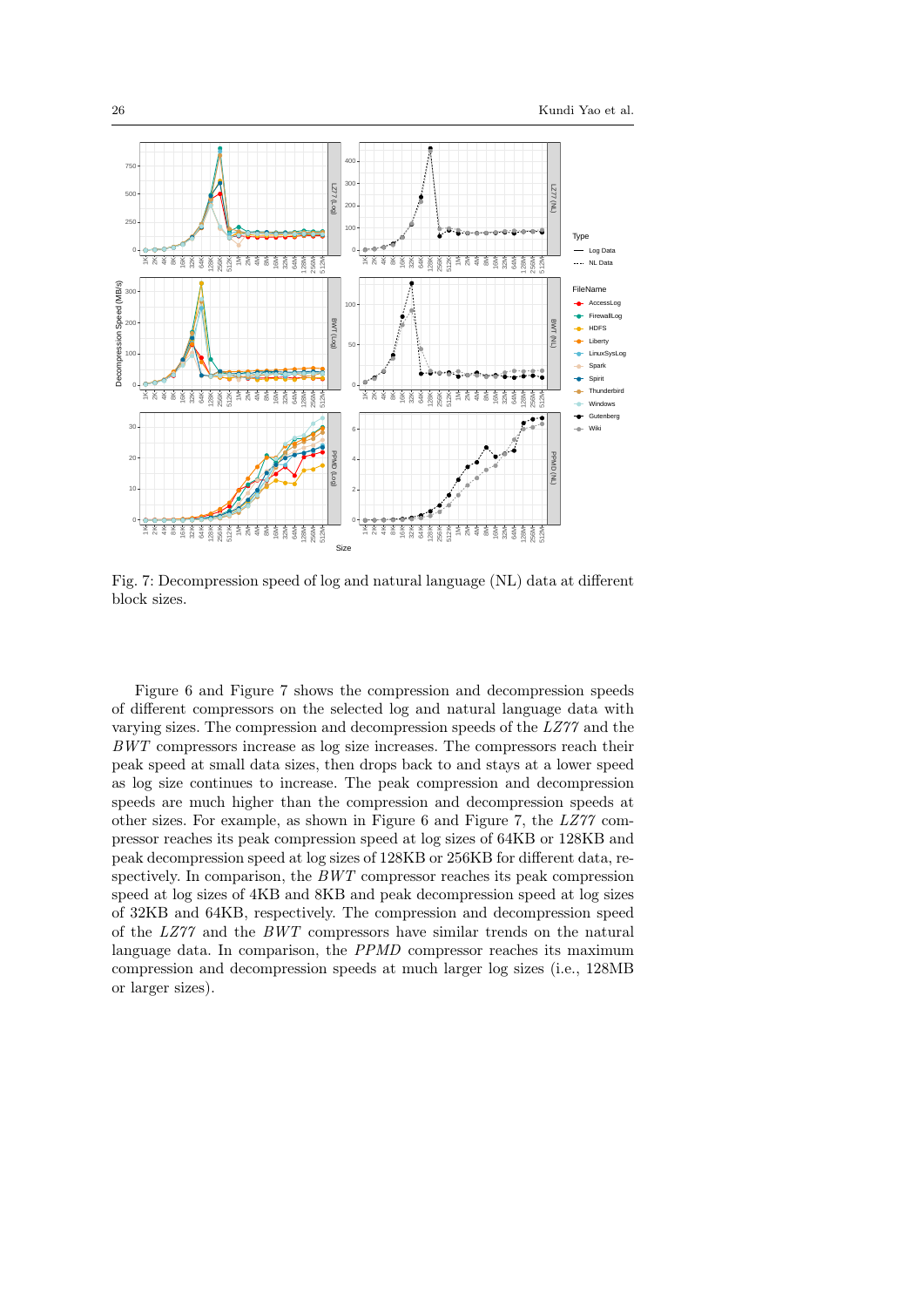Finding 2.3: The LZ77 and BWT compressors reach peak compression and decompression speed at small log sizes (e.g., 128KB), while the PPMD compressor reaches its fastest compression and decompression speed on log data of large sizes.

### Discussion

# Dividing log data into small blocks to optimize compression performance.

In this RQ, we observe that: 1) log data is locally repetitive; 2) the compression ratio of log data reaches saturation at small log sizes; 3) for some compressors (e.g., the LZ77 and the BWT compressors), the compression and decompression speeds of log data reaches its peak values at small log sizes. Therefore, depending on the selected log data, the used compressors and the specific scenarios (e.g., when compression and decompression speeds are as important as compression ratio), practitioners and log management tool providers should consider dividing log data into small blocks and compressing them separately. For example, when using the LZ77 compressor to compress log data, it could be divided into 128KB blocks and compressed separately. Dividing log data into 128KB blocks would achieve a good tradeoff between compression ratio, compression speed, and decompression speed. When compression ratio and decompression speed are more important than compression speed, log data could be divided into 256KB blocks and compressed separately. When using the PPMD compressor, however, dividing log data into small blocks would not improve compression performance. As discussed in Section 2.1, Splunk divides log data into 128KB blocks and uses *gzip*  $(LZ77$ based) to compress each log blocks separately. ELK divides log data into 60KB blocks (when a higher compression ratio is preferred) and uses  $\text{deflate}(LZ77$ based) to compress each log block separately. However, none of these choices are optimal. Our findings could provide log management tool providers with evidence on optimizing the block sizes for the performance of compressors. For example, log management tools could optimize block sizes based on the characteristics of compressed log data and the usage scenarios.

The compression performance of log data often reaches saturation when log size increases to certain small data sizes (e.g., 256KB); while a too small log file may have an extremely low compression performance. Practitioners and log management tool providers should carefully choose a small data size for splitting and rolling log data.

RQ3: How do compression levels impact compression performance?

## Result

Figure 8 shows the compression ratio, speed, and decompression speed of the three compressors using different compression levels. Intuitively, the compres-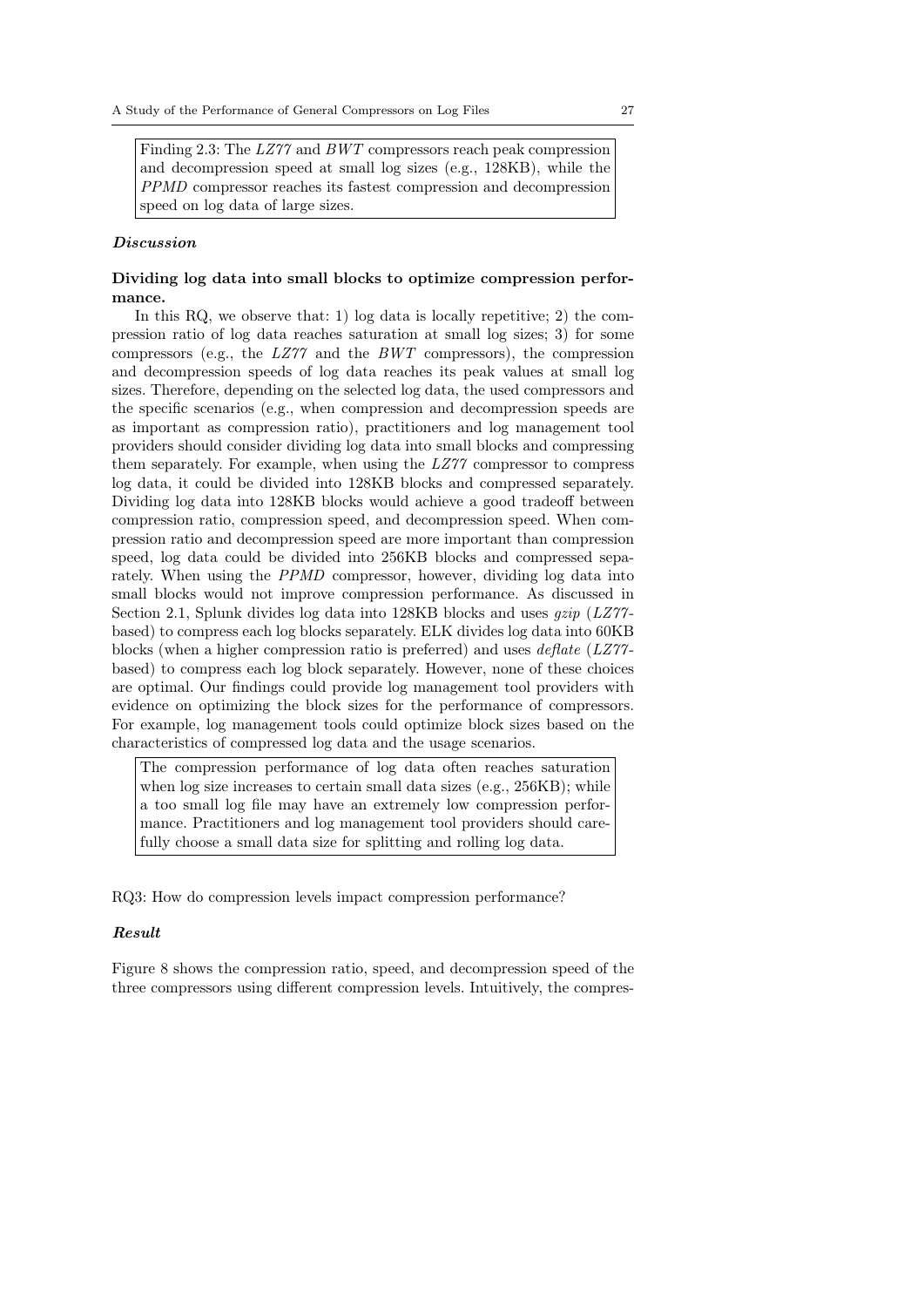

Fig. 8: Compression performance at different compression levels (red vertical lines mark the default compression levels). We used the average compression performance of ten data blocks of 512M size.

sion ratio should increase as the compression level increases, while the compression speed should decrease as the compression level increases. However, the decompression speed is impacted by the compression levels less significantly. For the LZ77 compressor, the compression ratio and compression speed increase up to 60.67% and 276.17% on log data at different compression levels; while the decompression speed only achieves a maximum of 18.22% increase on log data among all compression levels.

Finding 3.1: The compression levels have a higher impact on compression speed and ratio than decompression speed.

Compared to the natural language data, the compression ratio of the log data is more sensitive to compression level changes; while the compression and decompression speeds are less sensitively. Hence, increasing the compression level for the log data may lead to a much higher compression ratio, while costs less compression and decompression speeds. For example, the compression ratio of the LZ77 compressor increases 26.10% to 60.67% on the log data when comparing the highest compression ratio with the lowest compression ratio using different compression levels; however, the compression ratio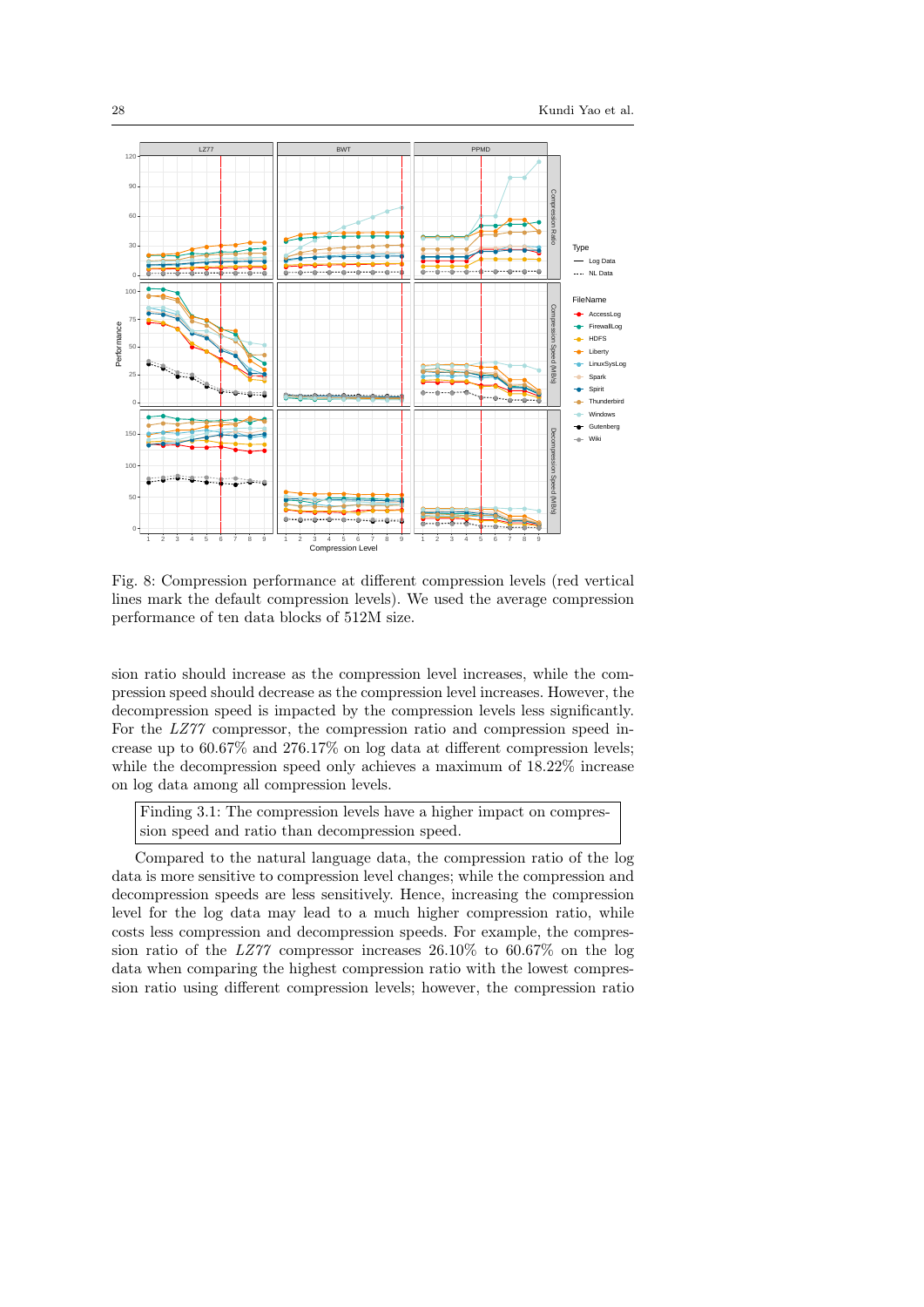Table 4: Scott-Knott clustering on compression ratio and score under different compression levels. We use shading to highlight the top three compression levels for each file and compressor in terms of compression ratio and combined compression performance score.

of the LZ77 compressor on natural language data only increases 18.70% to 19.80%. The compression ratio of the  $BWT$  and the  $PPMD$  compressors on the log data can increase up to 234.93% and 204.85% using different compression levels, respectively; while the compression ratio of the BWT and the PPMD compressors only increases up to 16.39% and 17.44% on the natu-

Gutenberg 6 5 4 3 2 2 2 1 1 Wiki 5 4 3 2 2 2 1 1 1

AccessLog  $4 4 4 4 4 1 1 1 2 2 3$ FirewallLog 4 4 5 5 1 1 2 2 3 HDFS 4 4 5 5 1 1 2 2 3 Liberty 3 3 3 3 3 3 2 2 1 1 3  $\text{LinuxSys}$  4 4 4 4 3 3 1 1 2 Spark 2 2 2 2 2 1 1 1 1 2 Spirit | 4 | 4 | 4 | 4 | 1 | 1 | 2 | 2 | 3 Thunderbird  $3 \mid 3 \mid 4 \mid 4 \mid 1 \mid 1 \mid 1 \mid 2$ Windows | 4 | 4 | 4 | 4 | 3 | 3 | 2 | 2 | 1 Gutenberg 2 2 1 1 1 3 4 6 6 5 Wiki 3 3 3 3 3 1 2 5 5 4

Score

PPMD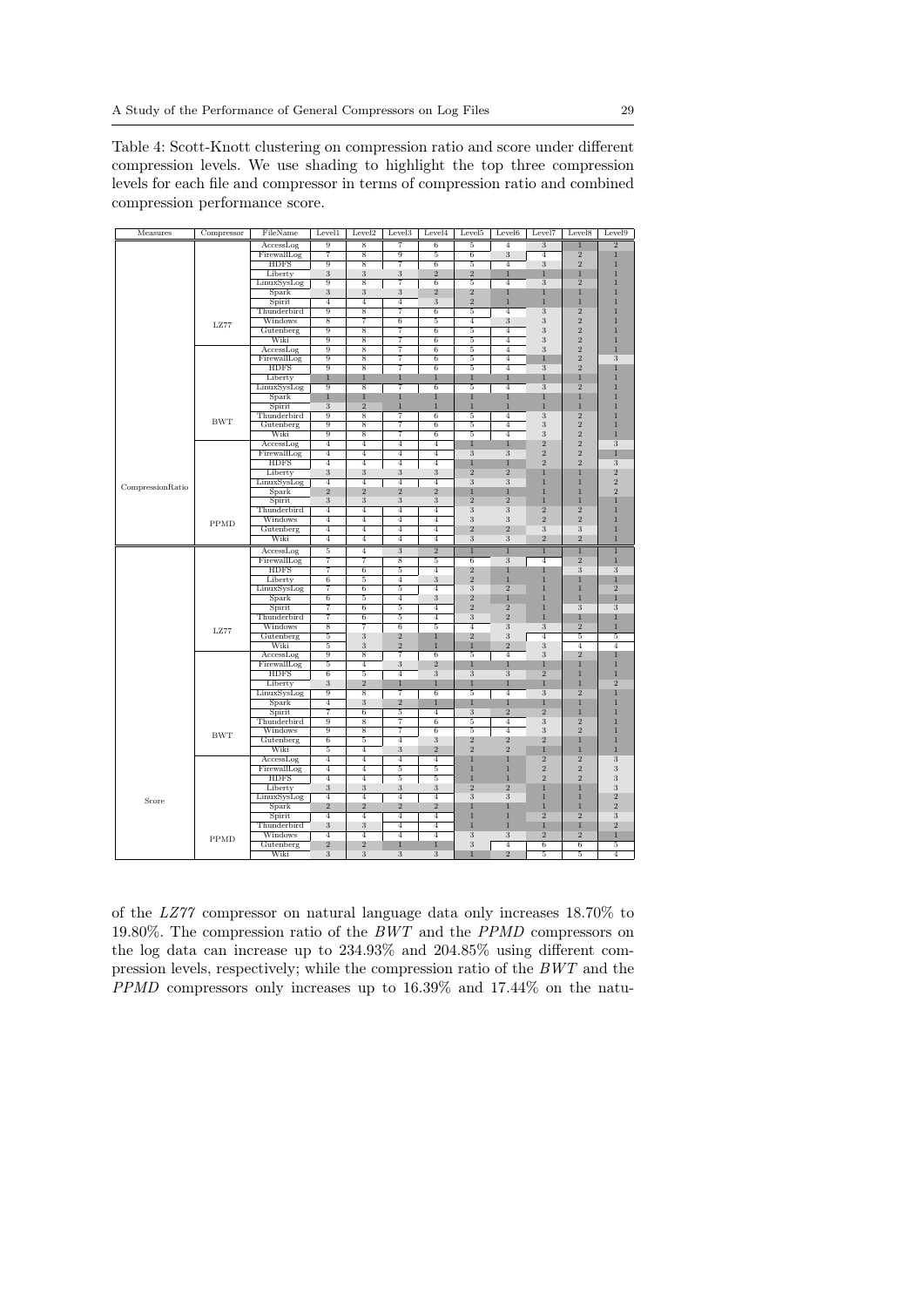ral language data. On the contrary, compared to natural language data, the compression speed of log data is less sensitive to compression level changes. For example, the compression speed of the LZ77 compressor on natural language data increases 3.21 to 4.20 times from the slowest compression level to the fastest compression level. However, the compression speed of the LZ77 compressor on log data only increases 0.65 to 2.76 times. In particular, compression performance measures may be impacted differently at certain level changes. As shown in Figure 8, the compression ratio of the PPMD compressor significantly increases as the compression level increases from four to five. The compression ratio of the Thunderbird log file increases 54.20% when the compression level of the PPMD compressor increases from four to five, with only 0.51% and 4.46% difference in compression and decompression speed.

Finding 3.2: Increasing the compression level for log data is more costeffective (i.e., higher compression ratio with a lower cost of compression speed) than natural language data.

Table 4 shows the results of using Scott-Knott clustering to rank the compression levels of each compressor into statistically distinct groups (ranks), based on their compression ratio and combined compression performance score, respectively. In Table 4, each row represents the rank of compression ratio or the combined compression performance score for that specific compressor and file using different compression levels. For example, combined compression performance score,  $LZ\gamma\gamma$ , access log, the number 1 appears five times, which means that the five corresponding compression levels are at the same rank; and the number 1 means the score is at the first rank, which is the highest rank. Practitioners could expect similar combined compression performance score using any of these five compression levels.

We observe that the highest compression level always achieves the best compression ratio for natural language data; while the highest compression level may not achieve the best compression ratio for log data. For example, the LZ77 compressor reaches the best compression ratio on the access log file at level eight, the BWT compressor reaches the best compression on the Firewall log file at the level seven, and the *PPMD* compressor reaches the best compression on the HDFS log file at level five and level six. Practitioners cannot naively choose the highest compression level for the highest compression ratio for log data.

Finding 3.3: The highest compression level always achieves the best compression ratio for natural language data; while the highest compression level may not achieve the best compression ratio for log data.

Table 4 shows the results of using Scott-Knott clustering to rank the compression levels of each compressor into statistically distinct groups based on the combined compression performance scores achieved by these compression levels. For the LZ77 compressor, the compression level seven (i.e., higher than the default compression level six) achieves the best combined compression performance scores for all log files except the Firewall log file which needs an even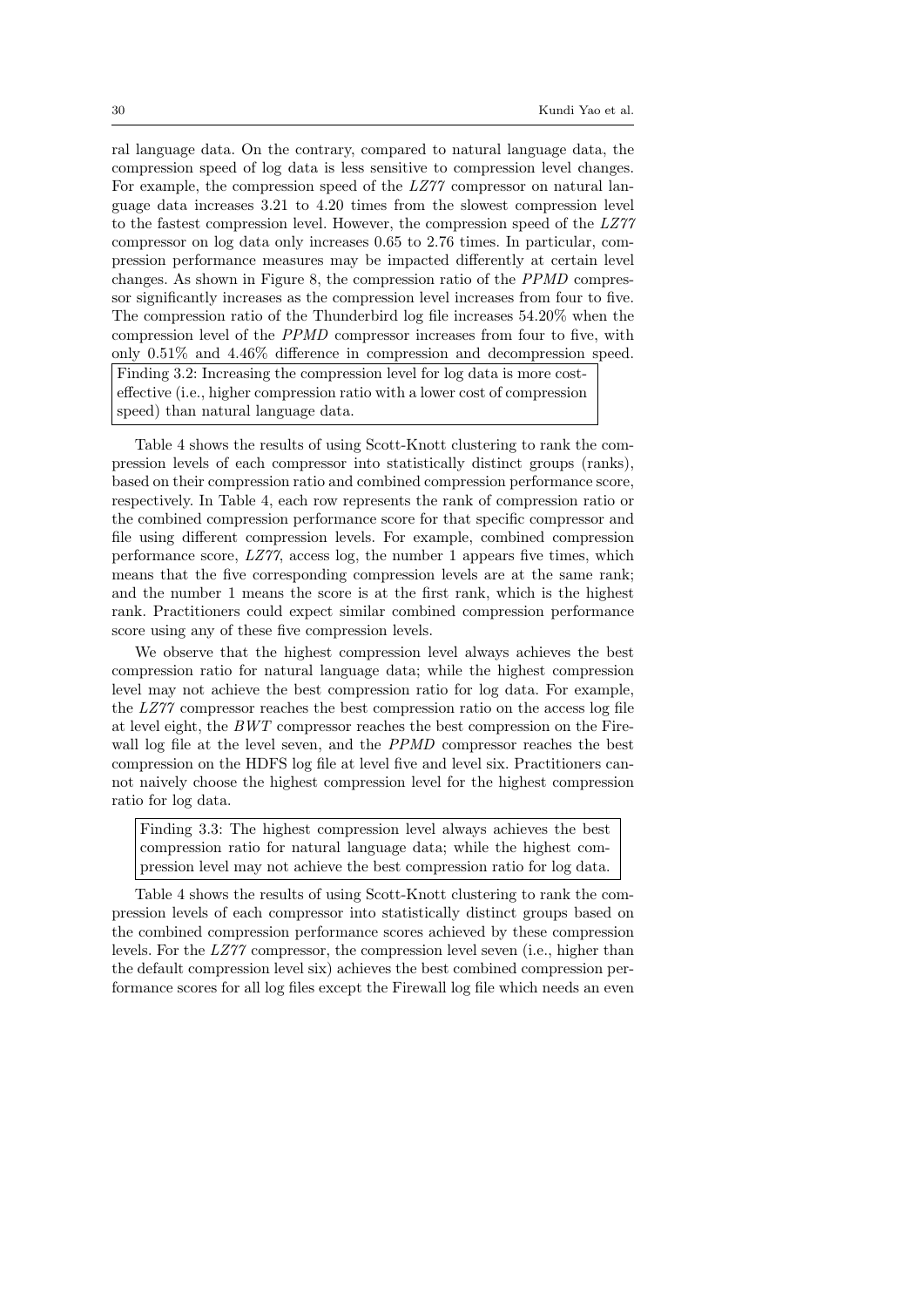higher compression level (i.e., level nine) to achieve the best combined compression performance score. In comparison, the LZ77 compressor achieves the best combined compression performance scores for both natural language data using a compression level of four (i.e., lower than the default compression level of six). For the BWT compressor, the default compression level (i.e., the highest level) always achieves the best combined compression performance score. The PPMD compressor achieves the best combined compression performance scores for log files using compression levels of five to eight, while reaching the best combined compression performance scores for natural language data using compression levels of three to five. Therefore, when compressing log data, practitioners should consider configuring compression levels that are higher than the default levels.

Finding 3.4: Log compression usually needs a compression level that is equal to or higher than the default level to achieve an optimal compression performance (based on a combined compression performance score).

### Discussion

# Comparing the compression ratio of the default compression level and compression levels with the highest compression ratio at different data sizes.

In RQ2, we observe that the comparison ratio may be impacted by the sizes of log data. Therefore, we studied the compression levels with the highest compression ratio with different data sizes (i.e., from 1KB to 512MB). In particular, we compared the compression ratio achieved by the default compression level with the best compression ratio achieved by a compressor. We calculated a relative compression ratio metric, which is the compression ratio achieved by a compression level divided by the best compression ratio achieved by all the compression levels:

$$
Relative CompressionRatio_{l} = \frac{CompressionRatio_{l}}{Best compression ratio}
$$
 (5)

For each file size, we randomly picked ten data blocks of that size and measure the average compression ratio to calculate the relative compression ratio metric.

Figure 9 shows the compression ratio achieved by the default compression levels relative to the best compression ratio (i.e., the relative compression ratio). For the BWT compressor, the default compression level is the highest, thus the default compression level always achieves the best compression ratio. For the LZ77 compressor, the default compression level (i.e., level six) achieves a significantly smaller relative compression ratio for log data. For the PPMD compressor, the default compression level (i.e., level five) achieves nearly the best compression ratio for two of log data (i.e.., the HDFS log and the Access log data), while having significantly smaller relative compression ratio for the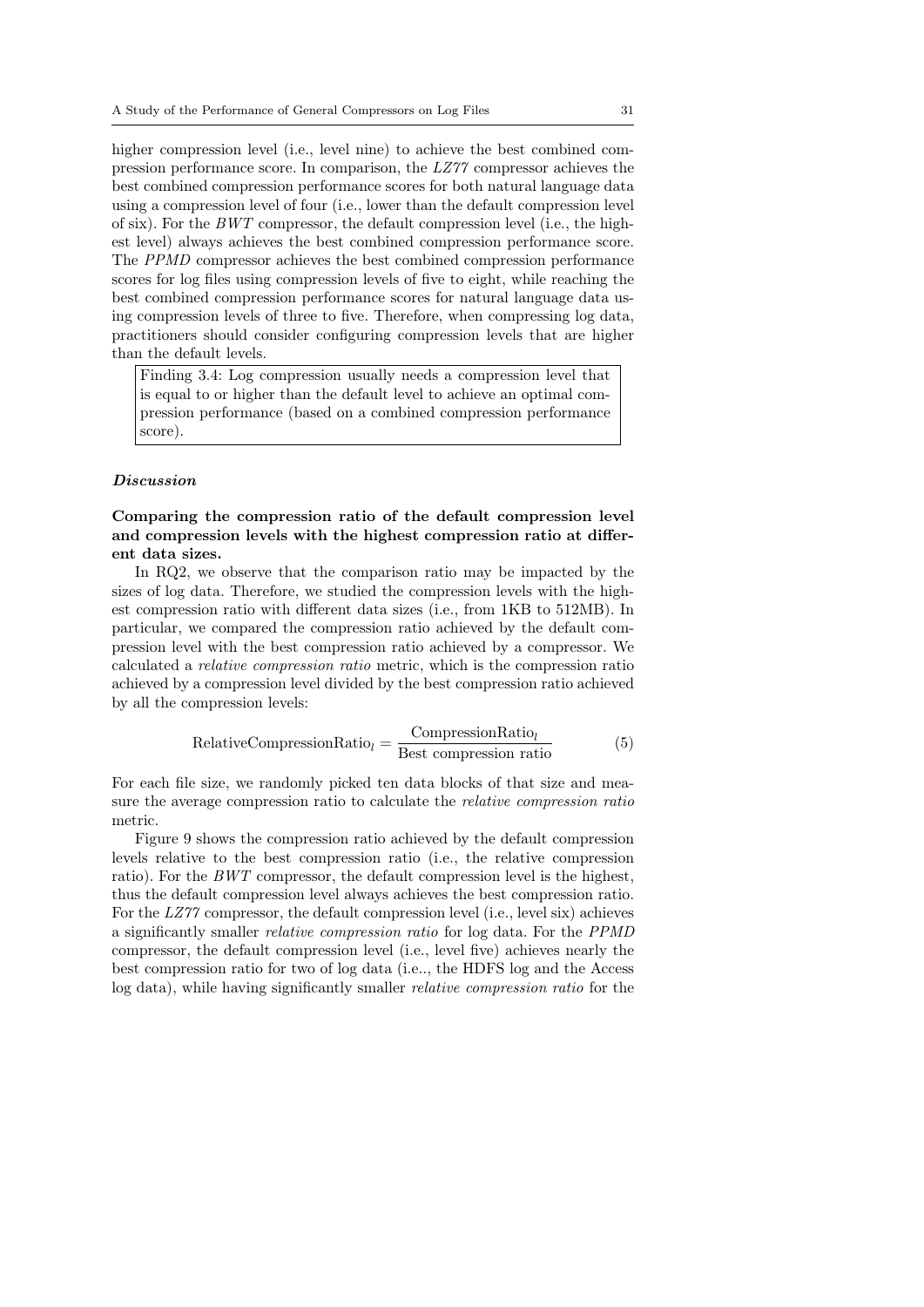

Fig. 9: Comparing the compression ratios achieved by the default compression levels to the best compression ratios.

other log data. The relative compression ratio of the default compression levels decreases as the size of the log file increases, and such ratio becomes stabilized at certain log sizes (e.g., around 256 KB for LZ77 ). Therefore, practitioners should consider configuring compression levels instead of simply using the default compression levels when compression log data.

As the default compression levels are usually not optimal for compressing log data, practitioners should consider configuring compression levels (in particular, higher levels) instead of simply using the default ones.

Finally, we summarize our main findings from answering our research questions in Table 5.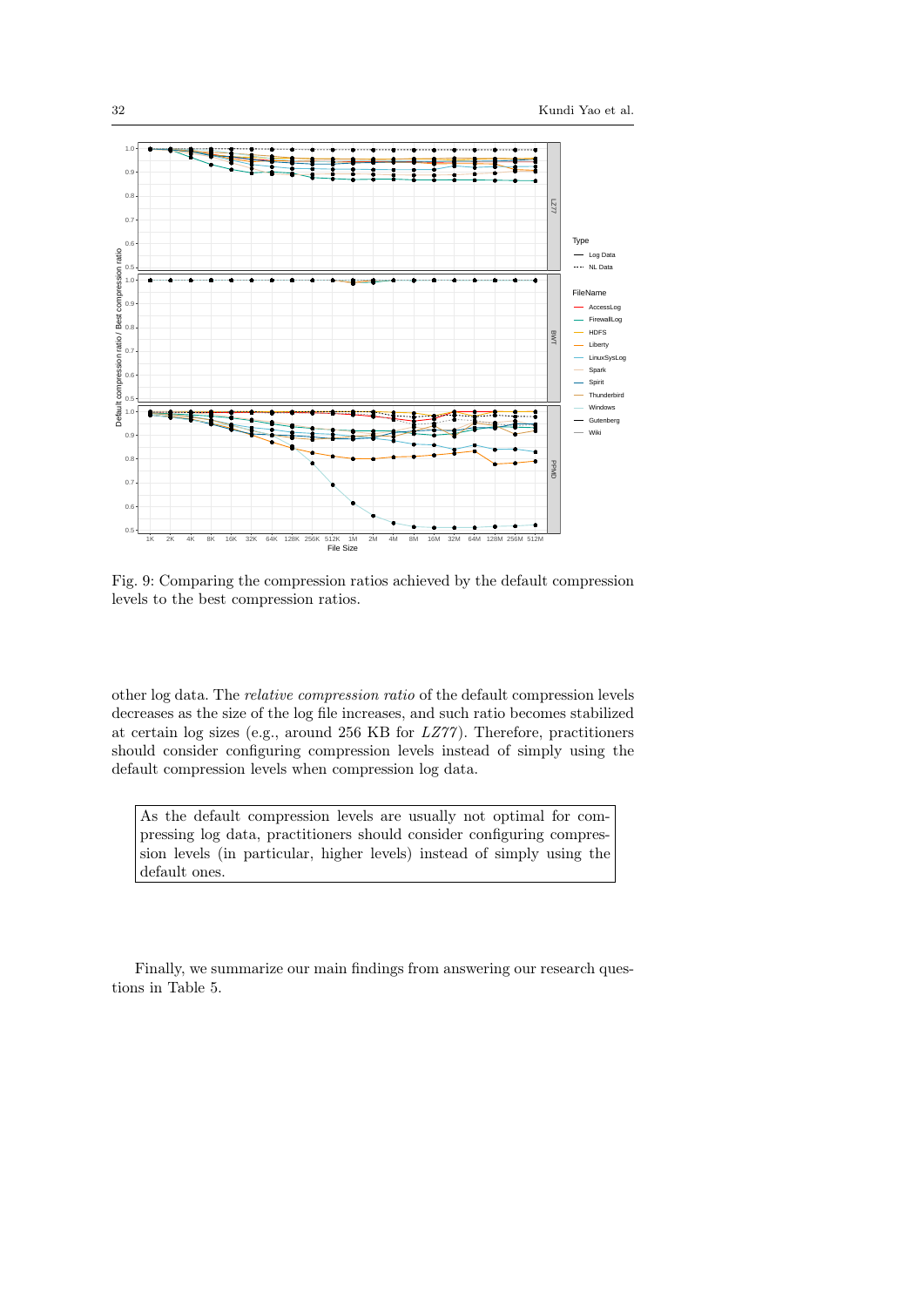| How repetitive are log and natural<br>language files? (Preliminary Analysis)                                     | <b>Implications</b>                                                                                                                         |  |  |  |  |  |
|------------------------------------------------------------------------------------------------------------------|---------------------------------------------------------------------------------------------------------------------------------------------|--|--|--|--|--|
| Log data is highly repetitive, showing a much lower en-<br>tropy than natural language data using n-gram models. | The different repetitiveness implies<br>a potential difference in compression<br>performance between log data and<br>natural language data. |  |  |  |  |  |
| How well do general compressors compress log                                                                     | Implication                                                                                                                                 |  |  |  |  |  |
| data?(RQ1)                                                                                                       |                                                                                                                                             |  |  |  |  |  |
| 1.1 Log data is compressed faster and gets a higher                                                              | None of the general compressors are                                                                                                         |  |  |  |  |  |
| compression ratio than natural language data.                                                                    | optimal for all three measures.                                                                                                             |  |  |  |  |  |
| 1.2 The compressor with the highest compression ratio                                                            | Practitioners should find the                                                                                                               |  |  |  |  |  |
| for natural language data (e.g., the $CM$ compressor) is                                                         | optimal compressors for their own                                                                                                           |  |  |  |  |  |
| usually not the one for log data. The compressor with                                                            | log data (e.g., access log),                                                                                                                |  |  |  |  |  |
| the highest compression ratio for one log format may                                                             | considering their own usage                                                                                                                 |  |  |  |  |  |
| not be the one for another log format either.                                                                    | scenarios (e.g., real-time                                                                                                                  |  |  |  |  |  |
| 1.3 Although having low compression ratios,<br>the                                                               | monitoring).                                                                                                                                |  |  |  |  |  |
| dictionary-based compressors achieve the fastest com-                                                            |                                                                                                                                             |  |  |  |  |  |
| pression and decompression speeds for log data.                                                                  |                                                                                                                                             |  |  |  |  |  |
| How much does the size of a log file impact its                                                                  | Implication                                                                                                                                 |  |  |  |  |  |
| compression performance? (RQ2)                                                                                   |                                                                                                                                             |  |  |  |  |  |
| 2.1 Log data with a certain small size has the highest                                                           | As log data has a stronger local                                                                                                            |  |  |  |  |  |
| repetitiveness, i.e., log data has stronger local repeti-                                                        | repetitiveness and weaker global                                                                                                            |  |  |  |  |  |
| tiveness and weaker global repetitiveness.                                                                       | repetitivenss, practitioners and log                                                                                                        |  |  |  |  |  |
| 2.2 The compression ratio of log data reaches saturation                                                         | management tool providers should                                                                                                            |  |  |  |  |  |
| at small sizes.                                                                                                  | carefully choose a small data size                                                                                                          |  |  |  |  |  |
| 2.3 The $LZ77$ and $BWT$ compressors reach peak com-                                                             | for splitting and rolling log data.                                                                                                         |  |  |  |  |  |
| pression and decompression speed at small log sizes                                                              |                                                                                                                                             |  |  |  |  |  |
| (e.g., $128KB$ ), while the <i>PPMD</i> compressor reaches its                                                   |                                                                                                                                             |  |  |  |  |  |
| fastest compression and decompression speed on log                                                               |                                                                                                                                             |  |  |  |  |  |
| data of large sizes.                                                                                             |                                                                                                                                             |  |  |  |  |  |
| How do compression levels impact compression<br>performance? (RQ3)                                               | Implication                                                                                                                                 |  |  |  |  |  |
| 3.1 Compression levels have a higher impact on com-                                                              | As the default compression levels                                                                                                           |  |  |  |  |  |
| pression speed and ratio than decompression speed.                                                               | are usually not optimal for log                                                                                                             |  |  |  |  |  |
| 3.2 Increasing the compression level for log data is more                                                        | compression, practitioners should                                                                                                           |  |  |  |  |  |
| cost-effective (i.e., higher compression ratio with lower                                                        | consider configuring compression                                                                                                            |  |  |  |  |  |
| cost of compression speed) than natural language data.                                                           | levels (in particular, higher levels)                                                                                                       |  |  |  |  |  |
| 3.3 The highest compression level may not achieve the                                                            | instead of simply using the default                                                                                                         |  |  |  |  |  |
| best compression ratio for log data.                                                                             | ones.                                                                                                                                       |  |  |  |  |  |
| 3.4 Log compression usually needs a compression level                                                            |                                                                                                                                             |  |  |  |  |  |
| that is equal to or higher than the default level to                                                             |                                                                                                                                             |  |  |  |  |  |
| achieve an optimal compression performance (based on                                                             |                                                                                                                                             |  |  |  |  |  |
| a combined compression performance score).                                                                       |                                                                                                                                             |  |  |  |  |  |

Table 5: The main findings of this paper.

# 7 Threats to Validity

## 7.1 External Threats

In this paper, we selected nine log data to perform our study on the performance of compressors on log data. Our empirical findings may not apply to other log data that are not covered in our study. Besides, even for log data produced by the same software system, practitioners may configure the system to output different log formats (e.g., with or without timestamps). We admit that it is difficult, if not impossible, to derive general findings that apply to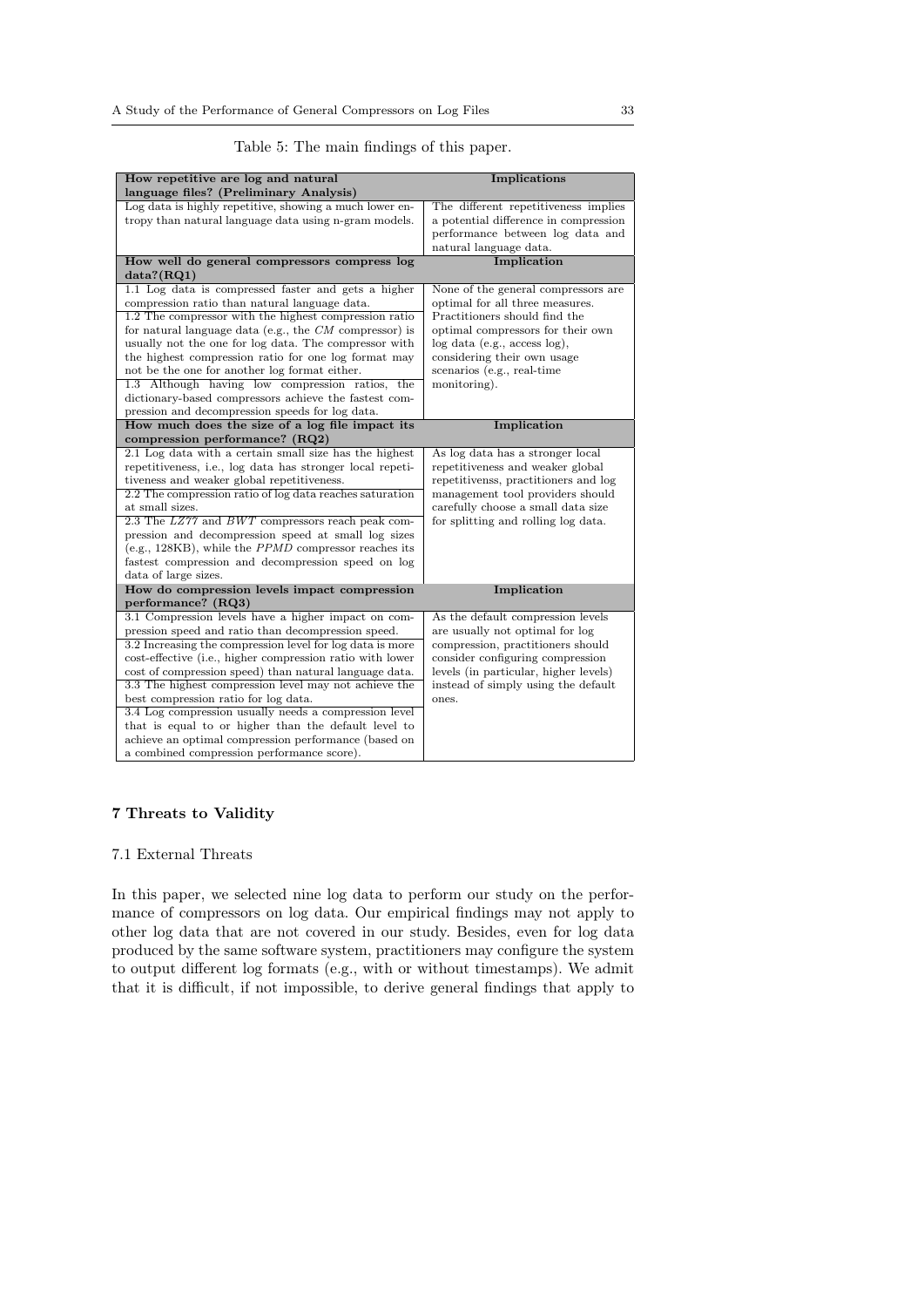all log data produced by software systems. However, based on a comprehensive literature review, our paper covers log data that is used in prior studies, followed by manual investigation and classification of log data based on their formats. The formats of our selected log data are also representative of many other formats of log data found in our investigation. We observe consistent results for our selected log data (e.g., log data is locally repetitive). Thus, our findings may apply to a broader range of log data. Practitioners may find it fruitful to examine the performance of general compressors on their own log data.

We selected 12 general compressors for our experiments. The findings derived with these compressors may not apply to other compressors. Moreover, the difference between different implementations of the same compressor may also impact our experimental results. However, in this paper, we consider the compressors that are widely adopted by prior text compression benchmarks [4, 6]. We selected 12 representative compressors across three families derived from our careful investigation. Although other compressors may have different compression performance from our selected ones, we believe our general findings (e.g., the performance of compressors on log data is sensitive to log sizes) can still apply to other compressors.

## 7.2 Internal Threats

In this paper, we used cross-entropy to evaluate the repetitiveness of our subject data. In particular, we used n-gram models to calculate the cross-entropy values. n-gram models are widely used to evaluate the entropy of natural language data and source code [26, 30]. However, *n*-gram models may not accurately capture the repetitiveness of log data. Other prediction models (e..g, DNN-based models) may achieve higher accuracy for predicting the next token in log data. However, as discussed in RQ1, the entropy values calculated using  $n$ -gram models still have a high correlation with the best compression ratios (i.e., a Spearman correlation of 0.96), indicating that *n*-gram model-based cross-entropy can still rank the repetitiveness of log data.

# 7.3 Construct Validity

In this paper, the results of compression performance are measured in our specific experimental environment. A different computing environment (e.g., different CPU speed or different implementations of some dependent libraries) may impact our experimental results. However, as we use the same experiment for all our compression experiments, we ensure that the relative compression performance measured in our compression experiments are consistent.

General compressors usually support various compression configurations (e.g., compression level, number of threads and memory limitation). In this paper, we only evaluated the impact of different compression levels on the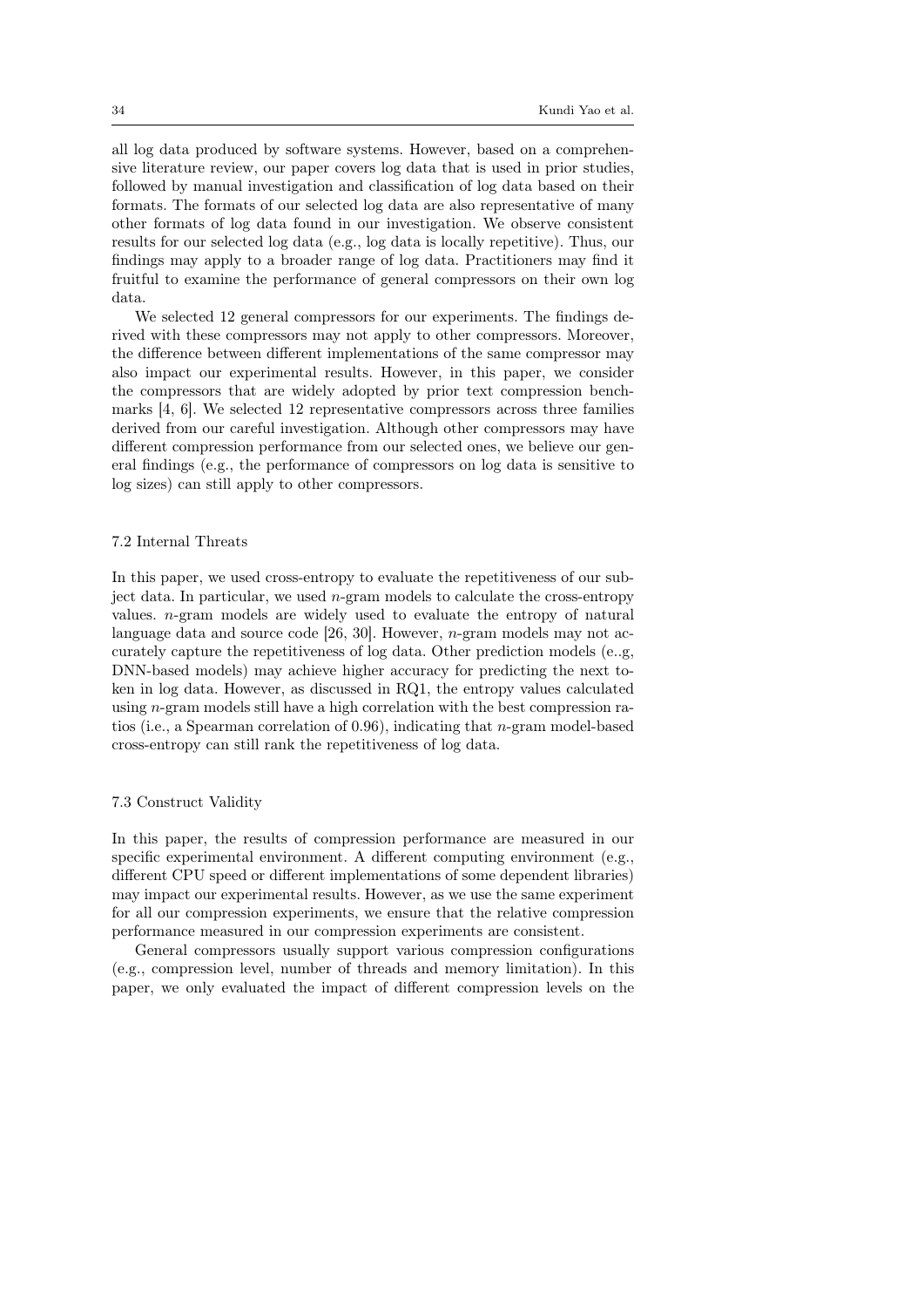compressors' performance. Although the compression level is not the only configuration option provided by compressors, it is usually the most important configuration option that usually impacts many other configuration options simultaneously. Future work can adopt our approaches and data to understand the impact of other configurable options on compressing log data using general compressors.

We use a state-of-the art log parsing approach [78] to extra the static and dynamic information from log messages. Such results may not reflect the absolute number of unique templates. Different regular expression statements and threshold settings could lead to varied granularity of parsing accuracy, which causes different number of templates and dynamic parameters. Although the goal of this paper is not to accurately parse log files, examining the compression results using log files that have a ground truth of static and dynamic information can further improve the validity of our findings.

#### 7.4 Conclusion Validity

In order to understand the performance of general compressors on log files, we investigated the relationship between the characteristics (e.g., number of templates) of the studied log files and the achieved compression ratio of these log files. However, we did not observe a clear relationship between the characteristics of log files and the corresponding compression ratio. Our observation does not necessarily mean that the compression ratio is irrelevant to the characteristics of log files. Future research can explore other characteristics of log files (e.g., the similarity between different log templates) that may impact the compression ratio.

In order to take into account the random bias in measuring the compression performance on a randomly selected data block, we use the Scott-Knott test to rank the general compressors into statistically distinct groups based on their compression performance. The Scott-Knott test was designed for the division of an ANOVA experiment treatment means into homogeneous distinct groups, thus the input data of Scott-Knott is assumed to be normally distributed and have homogeneous variance [29]. Although the compression performance (i.e., the input data to the Scott-Knott test) is measured on randomly selected data blocks, we cannot guarantee that our compression performance data meets the assumptions of normality and homogeneity, which may raise a threat to the validity of our findings. Prior work [68] applies log-transformation on the input data of Scott-Knott to meet the assumptions. However, prior work [29] also argues that such a log-transformation cannot lead to the fulfillment of the assumptions.

#### 8 Conclusions

Implementations of general compressors (e.g.,  $gzip$ ) are usually adopted to compress log data produced by software systems. However, such general com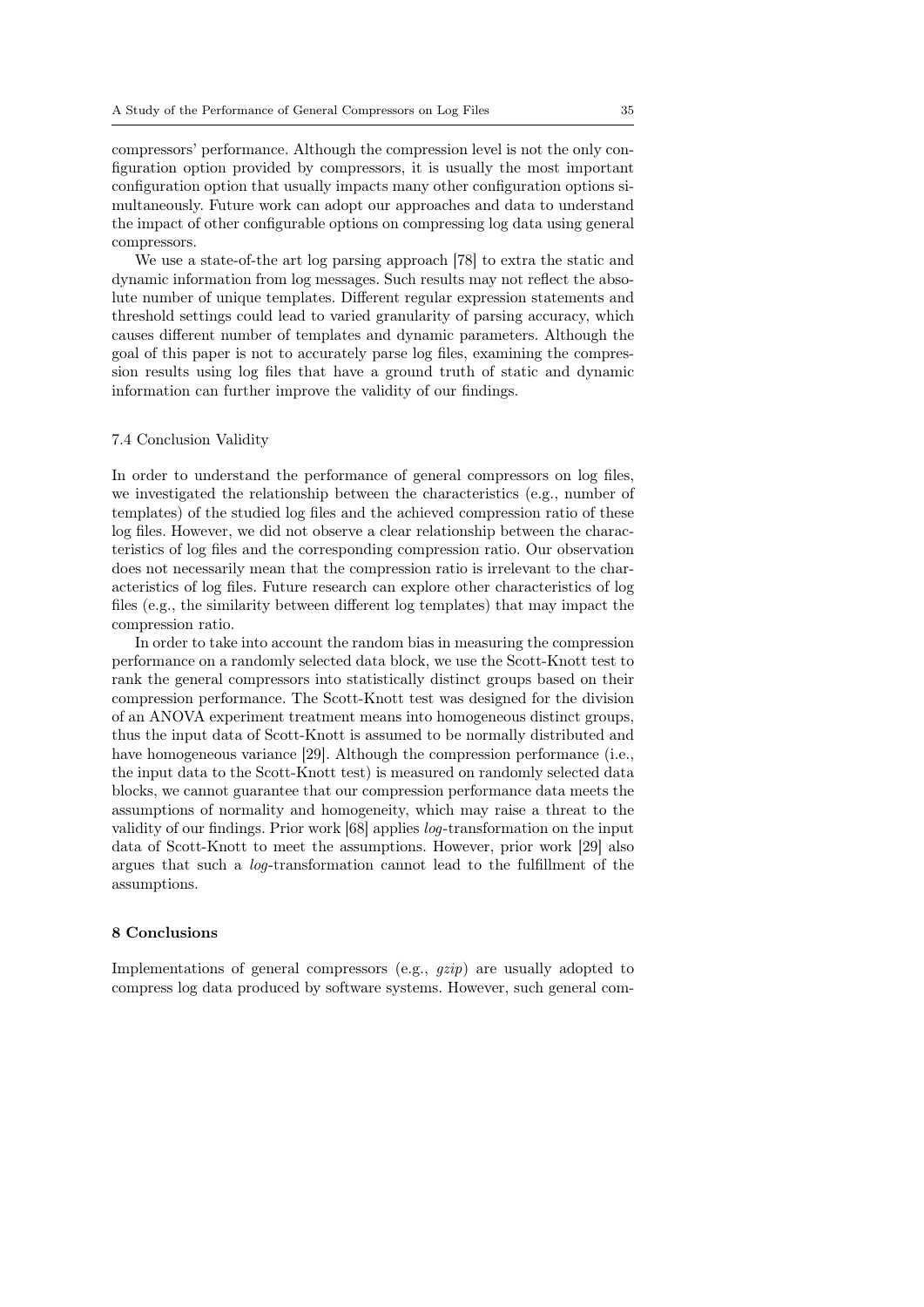pressors do not consider the characteristics of log data (e.g., produced by fixed logging statements in the source code). It is not clear how well such general compressors perform on log data. This paper performed experiments to understand the characteristics of log data, the performance of general compressors on log data, and the impact of log sizes and compression levels on the performance of compressors on log data. We observe that log data is much more repetitive than natural language data, and that the repetitiveness of log data exhibits small scopes. The compressor with the highest compression ratio for natural language data may not be the one for log data, and the compressor with the highest compression ratio for log data may not be adopted by logging libraries and log management tool providers in practice. We also observe the important role of log sizes and compression levels in the performance of general compressors on log data. In particular, general compressors achieve peak performance at small sizes of log data. Besides, the default compression level may not be optimal for compressing log data.

Our findings illustrate the challenges associated with compressing log data with general compressors, while demonstrating the opportunities for future research on customized log compression approaches. Our results can provide practitioners with insight on choosing the optimal log compressors, the sizes of log data and the levels of compressors based on their usage scenarios. Future research work on log compression can also learn from our results to improve the compression of log data by exploiting the characteristics of log data (e.g, local repetitiveness).

# References

- 1. Siem, aiops, application management, log management, machine learning, and compliance. URL https://www.splunk.com/
- 2. 50'000 $\text{\textcircled{e}}$  prize for compressing human knowledge (widely known as the hutter prize) (2019). URL http://prize.hutter1.net/
- 3. Apache log4j 2 (2019). URL https://logging.apache.org/log4j/2.x/
- 4. Compression programs (2019). URL https://maximumcompression.com/ programs.php
- 5. The elk stack (2019). URL https://aws.amazon.com/elasticsearchservice/the-elk-stack/
- 6. Large text compression benchmark (2019). URL http://mattmahoney. net/dc/text.html
- 7. Logback project (2019). URL https://logback.qos.ch/
- 8. Simple logging facade for java (slf4j) (2019). URL https://www.slf4j. org/
- 9. Summary of the multiple file compression benchmark tests (2019). URL https://www.maximumcompression.com/data/summary\_mf.php
- 10. Wikipedia: Hutter prize (2019). URL https://en.wikipedia.org/wiki/ Hutter\_Prize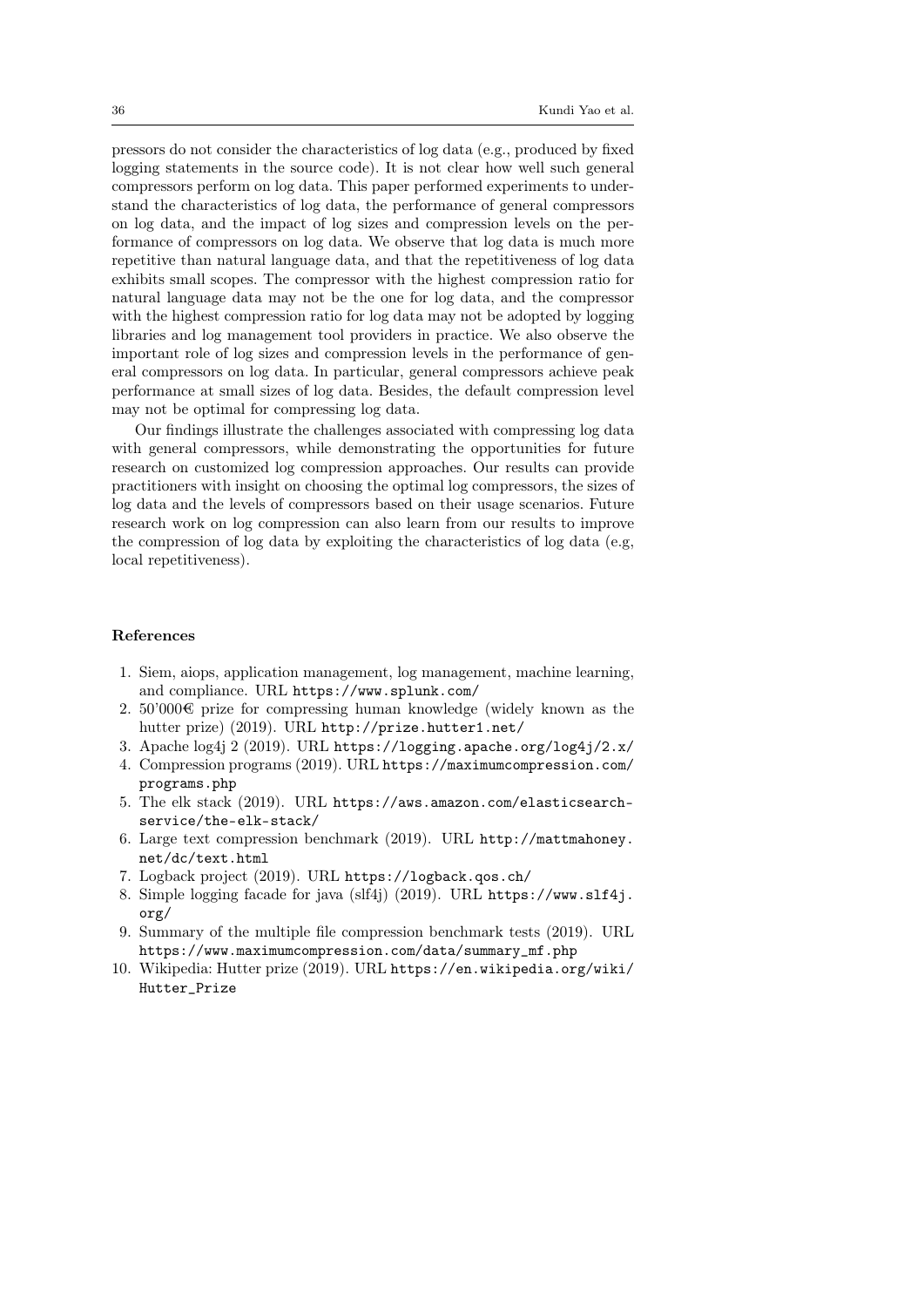- 11. Aceto, G., Botta, A., Pescapé, A., Westphal, C.: Efficient storage and processing of high-volume network monitoring data. IEEE Transactions on Network and Service Management 10(2), 162–175 (2013)
- 12. Augeri, C.J., Bulutoglu, D.A., Mullins, B.E., Baldwin, R.O., Baird III, L.C.: An analysis of xml compression efficiency. In: Proceedings of the 2007 workshop on Experimental computer science, p. 7. ACM (2007)
- 13. Awan, F.S., Mukherjee, A.: Lipt: A lossless text transform to improve compression. In: Proceedings International Conference on Information Technology: Coding and Computing, pp. 452–460. IEEE (2001)
- 14. Balakrishnan, R., Sahoo, R.K.: Lossless compression for large scale cluster logs. In: Proceedings 20th IEEE International Parallel & Distributed Processing Symposium, p. 435. IEEE (2006)
- 15. Champagne, J.: Behind the magnifying glass: How search works. https://static.rainfocus.com/splunk/splunkconf18/sess/ 1523558790516001KFjM/finalPDF/Behind-The-Magnifying-Glass-1734\_1538786592130001CBKR.pdf (2018)
- 16. Chen, B., Jiang, Z.M.J.: Characterizing and detecting anti-patterns in the logging code. In: Proceedings of the 39th International Conference on Software Engineering, ICSE'17, pp. 71–81. IEEE Press (2017)
- 17. Christensen, R., Li, F.: Adaptive log compression for massive log data. In: SIGMOD Conference, pp. 1283–1284. ACM (2013)
- 18. Deorowicz, S., Grabowski, S.: Sub-atomic field processing for improved web log compression. In: Modern Problems of Radio Engineering, Telecommunications and Computer Science, 2008 Proceedings of International Conference on, pp. 551–556. IEEE (2008)
- 19. Elastic: What is the ELK stack? https://www.elastic.co/elk-stack (2019). (Accessed on 07/04/2019)
- 20. Feng, B., Wu, C., Li, J.: Mlc: An efficient multi-level log compression method for cloud backup systems. In: Trustcom/BigDataSE/ISPA, 2016 IEEE, pp. 1358–1365. IEEE (2016)
- 21. Fenwick, P.: Block sorting text compression. Australian Computer Science Communications 18, 193–202 (1996)
- 22. Fu, Q., Lou, J.G., Wang, Y., Li, J.: Execution anomaly detection in distributed systems through unstructured log analysis. In: 2009 ninth IEEE international conference on data mining, ICDM'09, pp. 149–158. IEEE (2009)
- 23. Gupta, R., Gupta, R.K.: A modified efficient log file compression mechanism for digital forensic in web environment. International Journal of Computer Science and Information Technologies
- 24. Hassan, A., Martin, D., Flora, P., Mansfield, P., Dietz, D.: An industrial case study of customizing operational profiles using log compression. In: 2008 ACM/IEEE 30th International Conference on Software Engineering, pp. 713–723. IEEE (2008)
- 25. Hätönen, K., Boulicaut, J.F., Klemettinen, M., Miettinen, M., Masson, C.: Comprehensive log compression with frequent patterns. In: International Conference on Data Warehousing and Knowledge Discovery, pp. 360–370.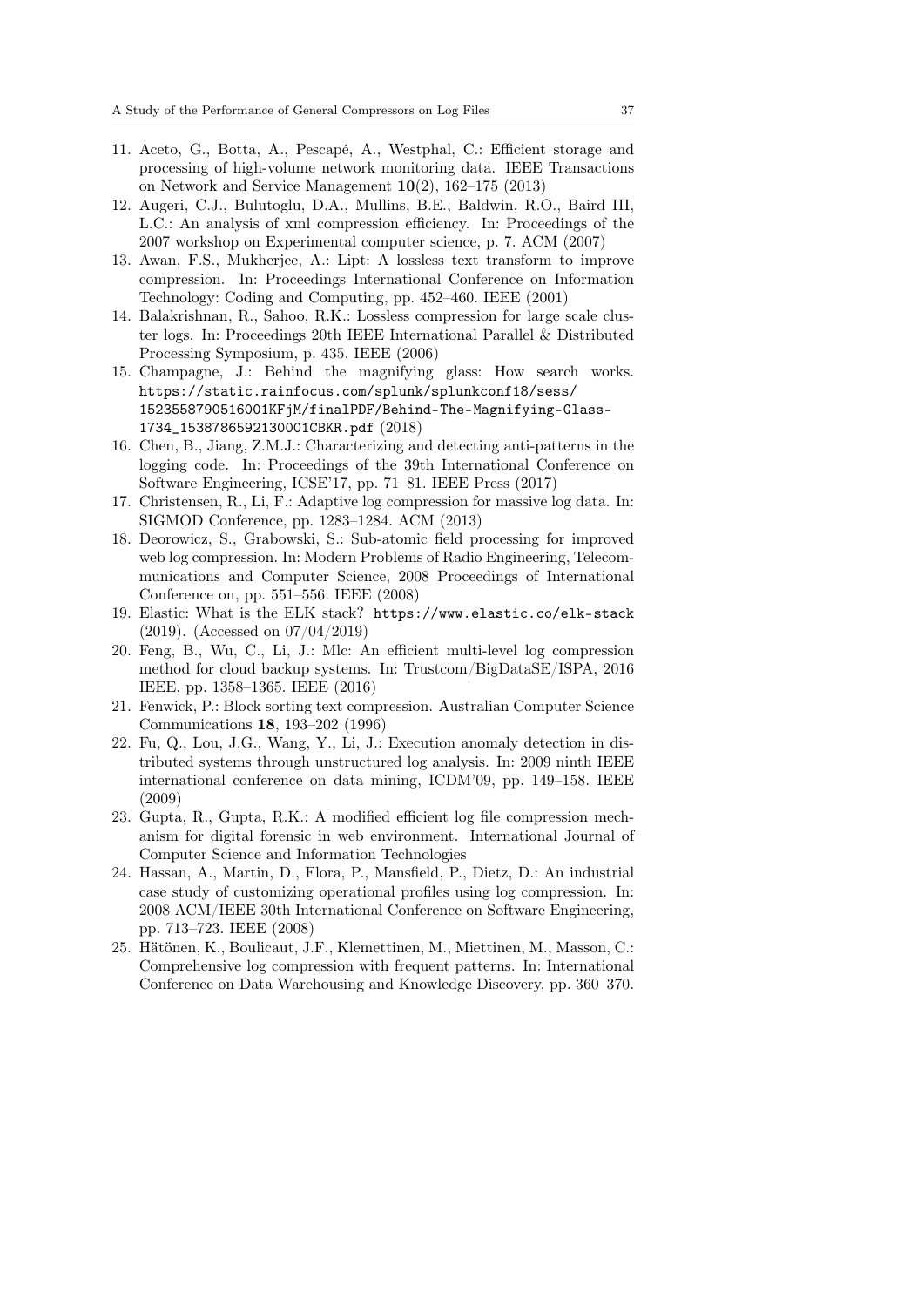Springer (2003)

- 26. He, P., Chen, Z., He, S., Lyu, M.R.: Characterizing the natural language descriptions in software logging statements. In: Proceedings of the 33rd ACM/IEEE International Conference on Automated Software Engineering, pp. 178–189. ACM (2018)
- 27. He, S., Lin, Q., Lou, J.G., Zhang, H., Lyu, M.R., Zhang, D.: Identifying impactful service system problems via log analysis. In: Proceedings of the 2018 26th ACM Joint Meeting on European Software Engineering Conference and Symposium on the Foundations of Software Engineering, ESEC/FSE'18, pp. 60–70. ACM (2018)
- 28. He, S., Zhu, J., He, P., Lyu, M.R.: Experience report: system log analysis for anomaly detection. In: 2016 IEEE 27th International Symposium on Software Reliability Engineering (ISSRE), pp. 207–218. IEEE (2016)
- 29. Herbold, S.: Comments on scottknottesd in response to "an empirical comparison of model validation techniques for defect prediction models". IEEE Trans. Software Eng. 43(11), 1091–1094 (2017). DOI 10.1109/TSE.2017. 2748129. URL https://doi.org/10.1109/TSE.2017.2748129
- 30. Hindle, A., Barr, E.T., Su, Z., Gabel, M., Devanbu, P.: On the naturalness of software. In: Proceedings of the 34th International Conference on Software Engineering, ICSE'12, pp. 837–847 (2012)
- 31. Jelihovschi, E.G., Faria, J.C., Allaman, I.B.: Scottknott: a package for performing the scott-knott clustering algorithm in r. TEMA (São Carlos)  $15(1), 3-17(2014)$
- 32. Jiang, Z.M., Avritzer, A., Shihab, E., Hassan, A.E., Flora, P.: An industrial case study on speeding up user acceptance testing by mining execution logs. In: 2010 Fourth International Conference on Secure Software Integration and Reliability Improvement, SSIRI'10, pp. 131–140. IEEE (2010)
- 33. Jiang, Z.M., Hassan, A.E., Hamann, G., Flora, P.: An automated approach for abstracting execution logs to execution events. Journal of Software Maintenance and Evolution: Research and Practice pp. 249–267 (2008)
- 34. Jiang, Z.M., Hassan, A.E., Hamann, G., Flora, P.: Automatic identification of load testing problems. In: Proceedings of the 2008 IEEE International Conference on Software Maintenance, ICSM'08, pp. 307–316. IEEE (2008)
- 35. Jurafsky, D.: Speech & language processing. Pearson Education India (2000)
- 36. Koehn, P.: Statistical machine translation. Cambridge University Press (2009)
- 37. Lemoudden, M., El Ouahidi, B.: Managing cloud-generated logs using big data technologies. In: 2015 International Conference on Wireless Networks and Mobile Communications, WINCOM'15, pp. 1–7. IEEE (2015)
- 38. Li, H., Chen, T.H.P., Hassan, A.E., Nasser, M., Flora, P.: Adopting autonomic computing capabilities in existing large-scale systems: An industrial experience report. In: Proceedings of the 40th International Conference on Software Engineering: Software Engineering in Practice, ICSE-SEIP'18, pp. 1–10 (2018)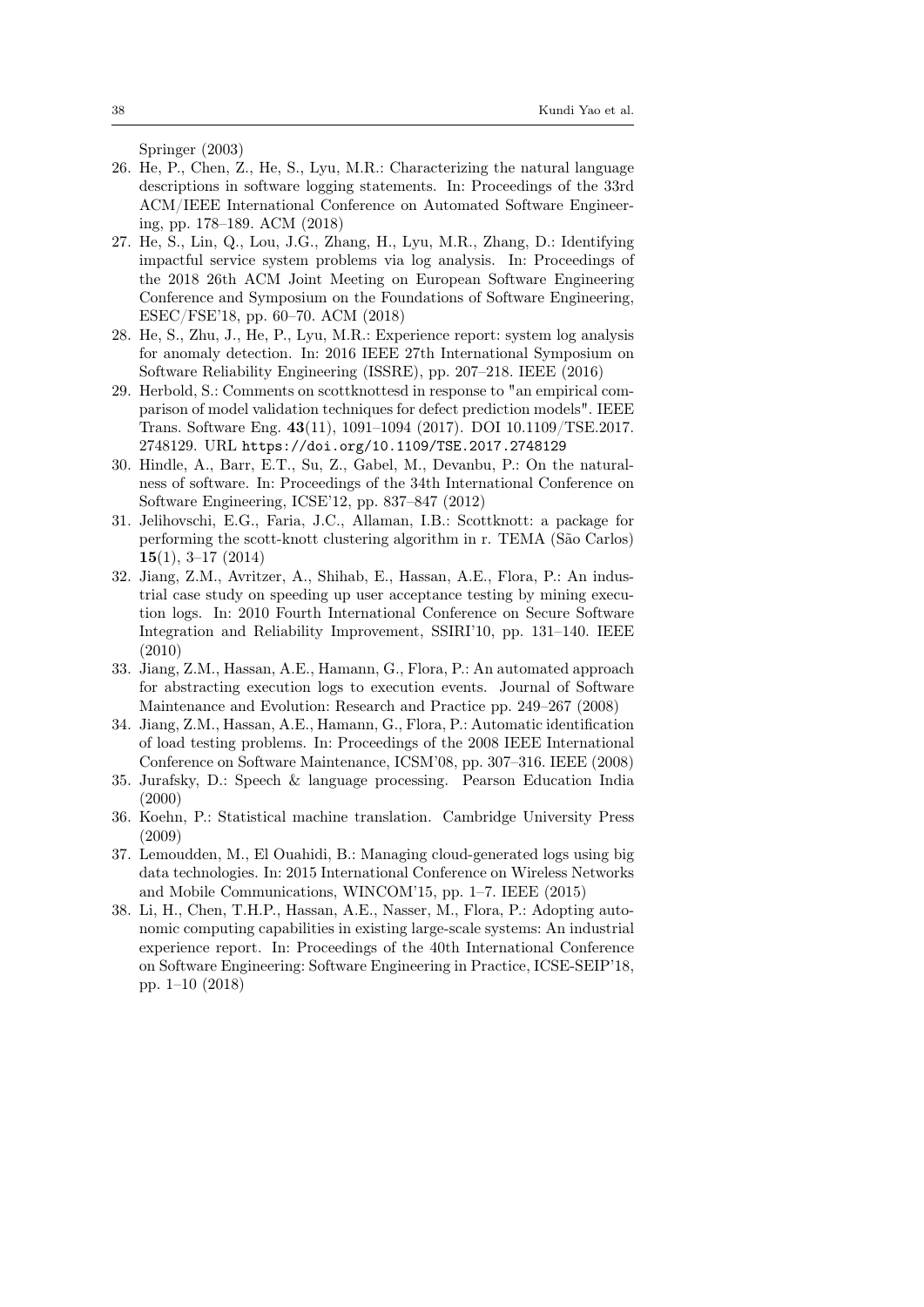- 39. Li, H., Shang, W., Zou, Y., Hassan, A.E.: Towards just-in-time suggestions for log changes. Empirical Software Engineering 22(4), 1831–1865 (2017)
- 40. Lin, H., Zhou, J., Yao, B., Guo, M., Li, J.: Cowic: A column-wise independent compression for log stream analysis. In: Cluster, Cloud and Grid Computing, 2015 15th IEEE/ACM International Symposium on, CCGrid'15, pp. 21–30. IEEE (2015)
- 41. Lin, Q., Hsieh, K., Dang, Y., Zhang, H., Sui, K., Xu, Y., Lou, J.G., Li, C., Wu, Y., Yao, R., et al.: Predicting node failure in cloud service systems. In: Proceedings of the 2018 26th ACM Joint Meeting on European Software Engineering Conference and Symposium on the Foundations of Software Engineering, ESEC/FSE'18, pp. 480–490. ACM (2018)
- 42. Lou, J.G., Fu, Q., Wang, Y., Li, J.: Mining dependency in distributed systems through unstructured logs analysis. ACM SIGOPS Operating Systems Review 44(1), 91–96 (2010)
- 43. Lou, J.G., Fu, Q., Yang, S., Xu, Y., Li, J.: Mining invariants from console logs for system problem detection. In: USENIX Annual Technical Conference, pp. 1–14. ACM (2010)
- 44. Mahoney, M.: Large text compression benchmark. URL: http://www. mattmahoney. net/text/text. html (2011)
- 45. Mahoney, M.: Data compression explained. mattmahoney. net, updated May 7, 1 (2012)
- 46. Mahoney, M.V.: Fast text compression with neural networks. In: FLAIRS Conference, pp. 230–234 (2000)
- 47. Mariani, L., Pastore, F.: Automated identification of failure causes in system logs. In: 2008 19th International Symposium on Software Reliability Engineering, ISSRE'08, pp. 117–126. IEEE (2008)
- 48. Mell, P., Harang, R.E.: Lightweight packing of log files for improved compression in mobile tactical networks. In: Military Communications Conference (MILCOM), 2014 IEEE, pp. 192–197. IEEE (2014)
- 49. Nagaraj, K., Killian, C., Neville, J.: Structured comparative analysis of systems logs to diagnose performance problems. In: Proceedings of the 9th USENIX conference on Networked Systems Design and Implementation, NSDI'17, pp. 26–26. USENIX Association (2012)
- 50. Navarro, G.: Compact data structures: A practical approach, chap. 11.2. Cambridge University Press (2016)
- 51. Oliner, A., Stearley, J.: What supercomputers say: A study of five system logs. In: 37th Annual IEEE/IFIP International Conference on Dependable Systems and Networks (DSN'07), pp. 575–584. IEEE (2007)
- 52. Oliner, A.J., Aiken, A., Stearley, J.: Alert detection in system logs. In: 2008 Eighth IEEE International Conference on Data Mining, pp. 959–964. IEEE (2008)
- 53. Otten, F., Irwin, B., Thinyane, H.: Evaluating text preprocessing to improve compression on maillogs. In: Proceedings of the 2009 Annual Research Conference of the South African Institute of Computer Scientists and Information Technologists, SAICSIT'09, pp. 44–53. ACM (2009)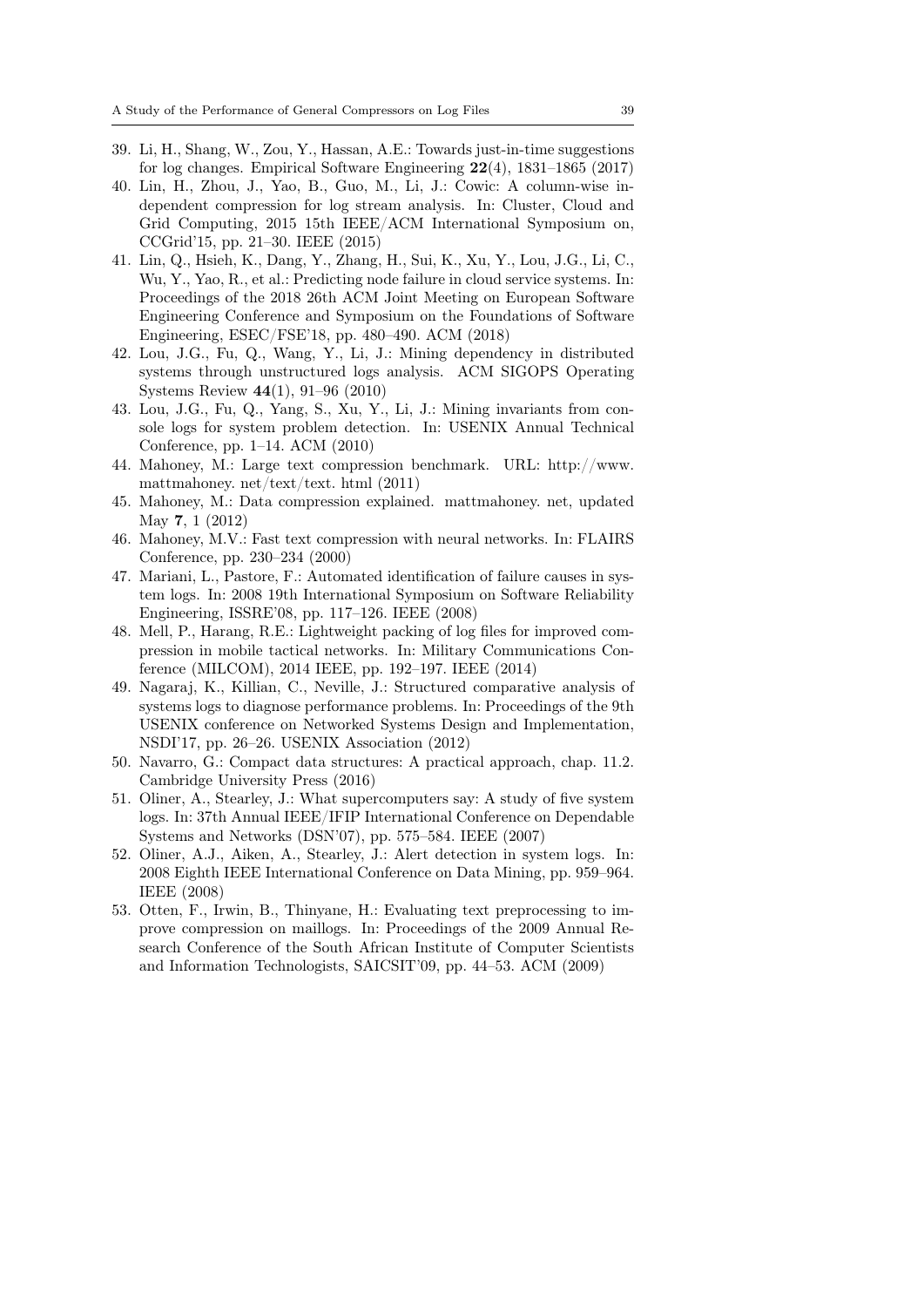- 54. Otten, F.J., et al.: Using semantic knowledge to improve compression on log files. Ph.D. thesis, Rhodes University (2008)
- 55. Pankaj Prasad and Charley Rich: Market Guide for AIOps Platforms. https://www.gartner.com/doc/3892967/market-guide-aiopsplatforms (2018). Last accessed 04/17/2019
- 56. Rácz, B., Lukács, A.: High density compression of log files. In: Data Compression Conference, 2004, DCC'04, p. 557. IEEE (2004)
- 57. Sarbanes, P.: Sarbanes-Oxley Act of 2002. In: The Public Company Accounting Reform and Investor Protection Act (2002)
- 58. Sayood, K.: Introduction to data compression. Morgan Kaufmann (2017)
- 59. Scott, A.J., Knott, M.: A cluster analysis method for grouping means in the analysis of variance. Biometrics pp. 507–512 (1974)
- 60. Shannon, C.E.: A mathematical theory of communication. Bell system technical journal 27(3), 379–423 (1948)
- 61. Skibiński, P., Swacha, J.: Fast and efficient log file compression. In: CEUR Workshop Proceedings of the 11th East-European Conference on Advances in Databases and Information Systems, ADBIS'07, pp. 330–342. ACM (2007)
- 62. Sree, P.K., Babu, I.R., et al.: Felfcnca: Fast & efficient log file compression using non linear cellular automata classifier. arXiv preprint arXiv:1312.1889 (2013)
- 63. Stearley, J., Oliner, A.J.: Bad words: Finding faults in spirit's syslogs. In: 2008 Eighth IEEE International Symposium on Cluster Computing and the Grid (CCGRID), pp. 765–770. IEEE (2008)
- 64. Syer, M.D., Jiang, Z.M., Nagappan, M., Hassan, A.E., Nasser, M., Flora, P.: Leveraging performance counters and execution logs to diagnose memory-related performance issues. In: Proceedings of the 29th IEEE International Conference on Software Maintenance, ICSM'13, pp. 110–119. IEEE (2013)
- 65. Tan, J., Kavulya, S., Gandhi, R., Narasimhan, P.: Visual, log-based causal tracing for performance debugging of mapreduce systems. In: 2010 IEEE 30th International Conference on Distributed Computing Systems, ICDCS'10, pp. 795–806. IEEE (2010)
- 66. Tan, J., Pan, X., Kavulya, S., Gandhi, R., Narasimhan, P.: Salsa: Analyzing logs as state machines. WASL 8, 6–6 (2008)
- 67. Tan, J., Pan, X., Kavulya, S., Ghandi, R., Narasimhan, P.: Mochi: visual log-analysis based tools for debugging hadoop (2009)
- 68. Tantithamthavorn, C., McIntosh, S., Hassan, A.E., Matsumoto, K.: An empirical comparison of model validation techniques for defect prediction models. IEEE Trans. Software Eng. 43(1), 1–18 (2017)
- 69. Willems, F.M., Shtarkov, Y.M., Tjalkens, T.J.: The context-tree weighting method: basic properties. IEEE Transactions on Information Theory 41(3), 653–664 (1995)
- 70. Wohlin, C.: Guidelines for snowballing in systematic literature studies and a replication in software engineering. In: Proceedings of the 18th international conference on evaluation and assessment in software engineering,